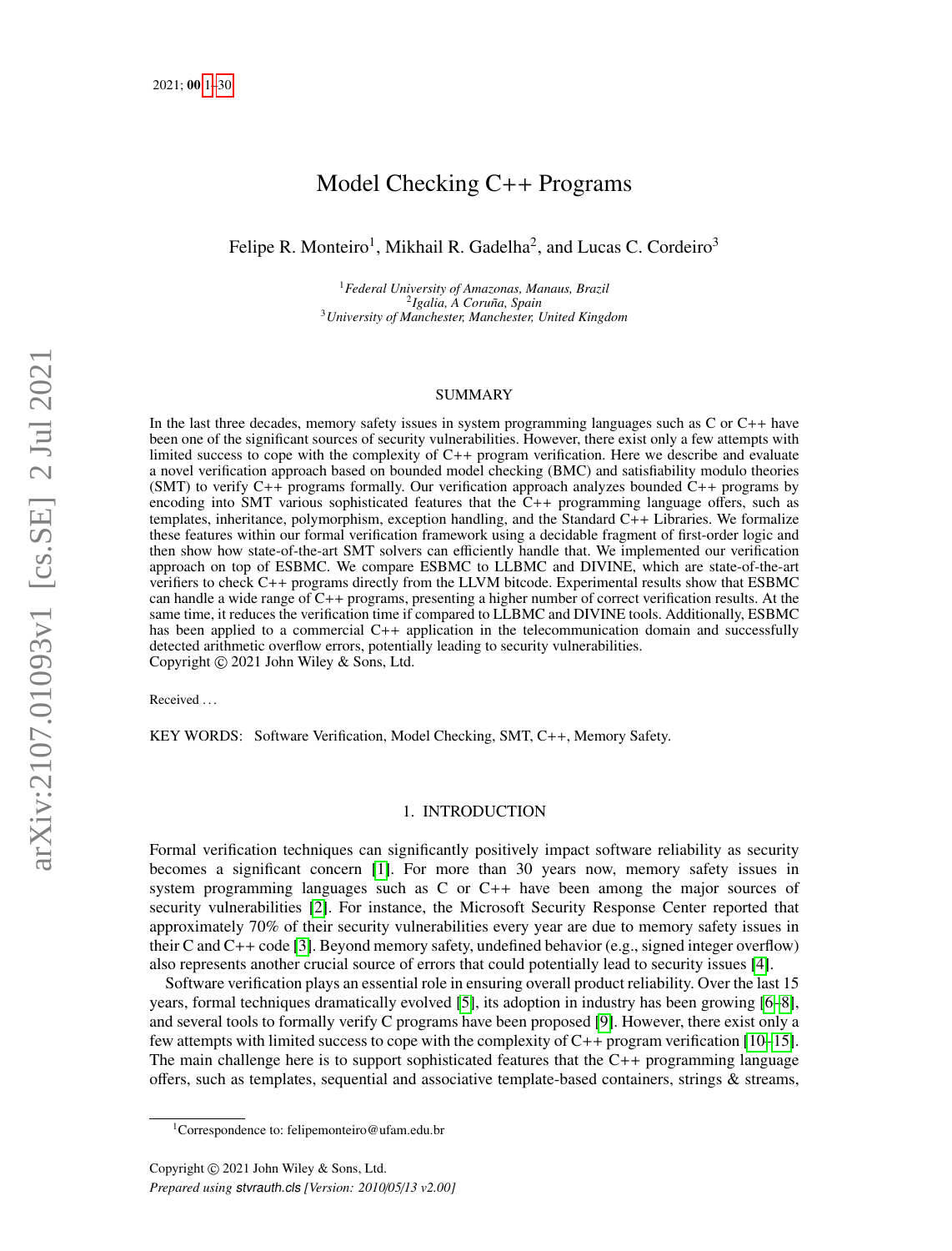inheritance, polymorphism, and exception handling. Simultaneously, to be attractive for mainstream software development, C++ verifiers must handle large programs, maintain high speed and soundness, and support legacy designs.

In an attempt to cope with ever-growing system complexity, bounded model checking (BMC) based on satisfiability modulo theories (SMT) has been introduced as a complementary technique to Boolean satisfiability (SAT) for alleviating the state explosion problem [\[16\]](#page-28-1). In this paper, we describe and evaluate a novel SMT-based BMC approach to verify C++ programs integrated into ESBMC [\[17–](#page-28-2)[20\]](#page-28-3), a state-of-the-art context-bounded model checker. ESBMC can check for undefined behaviors and memory safety issues such as under- and overflow arithmetic, division-byzero, pointer safety, array out-of-bounds violations, and user-defined assertions.

Our major contributions are twofold: *(i)* we present a C++ operational model, an abstract representation of the Standard C++ Libraries that reflects their semantics and enables ESBMC to verify specific properties related to C++ structures (e.g., functional properties of standard containers) via function contracts (i.e., pre- and post-conditions), in addition to memory safety properties; *(ii)* we also describe and evaluate novel approaches to handle exceptions in C++ programs (e.g., exception specification for functions and methods), which previous approaches could not handle [\[10,](#page-27-8) [12,](#page-28-4) [13\]](#page-28-5). We also present an overview of ESBMC's type-checking engine and how it handles templates, inheritance, and polymorphism. Finally, we compare our approach against LLBMC [\[10\]](#page-27-8), a state-of-the-art bounded model checker based on SMT solvers, and DIVINE [\[14\]](#page-28-6), a state-of-the-art explicit-state model checker, both for C and C++ programs. Our experimental evaluation contains a broad set of benchmarks with over 1, 500 instances, where ESBMC reaches a success rate of 84.27%, outperforming LLBMC and DIVINE.

This article is a substantially revised and extended version of a previous contribution by Ramalho et al. [\[21\]](#page-28-7). The major differences here are (*i*) we extend the C++ operational model structure to handle new features from the Standard Template Libraries (STL) (e.g., associative template-based containers); (*ii*) we provide details about the C++ rules used to throw and catch exceptions; *(iii)* we support terminate and unexpected handlers; and *(iv)* we extend approximately 36% our experimental evaluation with a completely new set of benchmarks.

The remainder of this article is organized as follows. Section [2](#page-1-0) gives a brief introduction to BMC and describes the background theories of the SMT solvers relevant to our contributions. In Section [3,](#page-3-0) we describe the aspects of  $C_{++}$  handled in type-checking, i.e., our current approach to support templates and the mechanism to support inheritance and polymorphism features. We then present the main contributions, Section [4](#page-8-0) presents the operational model to replace the STL in the verification process; and Section [5](#page-15-0) describes the exception handling encoding. Section [6](#page-19-0) presents the results of our experimental evaluation, where we also compare our verification results to other state-of-the-art C++ model checkers. Finally, in Section [7,](#page-24-0) we discuss the related work, and we conclude in Section [8](#page-26-0) along with our future research directions.

## 2. BACKGROUND THEORY

<span id="page-1-0"></span>ESBMC is a bounded model checker based on CProver framework [\[22\]](#page-28-8) aimed to support SMT solvers natively. ESBMC generates verification conditions (VCs) for a given C or  $C_{++}$  program, encodes them using different SMT background theories (i.e., linear integer and real arithmetic and bit-vectors), and solvers (i.e., Boolector [\[23\]](#page-28-9), Z3 [\[24\]](#page-28-10), Yices [\[25\]](#page-28-11), MathSAT [\[26\]](#page-28-12), and CVC4 [\[27\]](#page-28-13)). ESBMC represents one of the most prominent BMC tools for software verification, according to the last editions of the Intl. Competition on Software Verification (SV-COMP) [\[28\]](#page-28-14) and the Intl. Competition on Software Testing [\[29\]](#page-28-15); in particular, it was ranked at the top three verifiers in the overall ranking of SV-COMP 2020 [\[28\]](#page-28-14). ESBMC has been applied to verify (embedded) software in digital filters [\[30\]](#page-28-16) and digital controllers [\[31\]](#page-28-17), and Unmanned Aerial Vehicles [\[32\]](#page-28-18).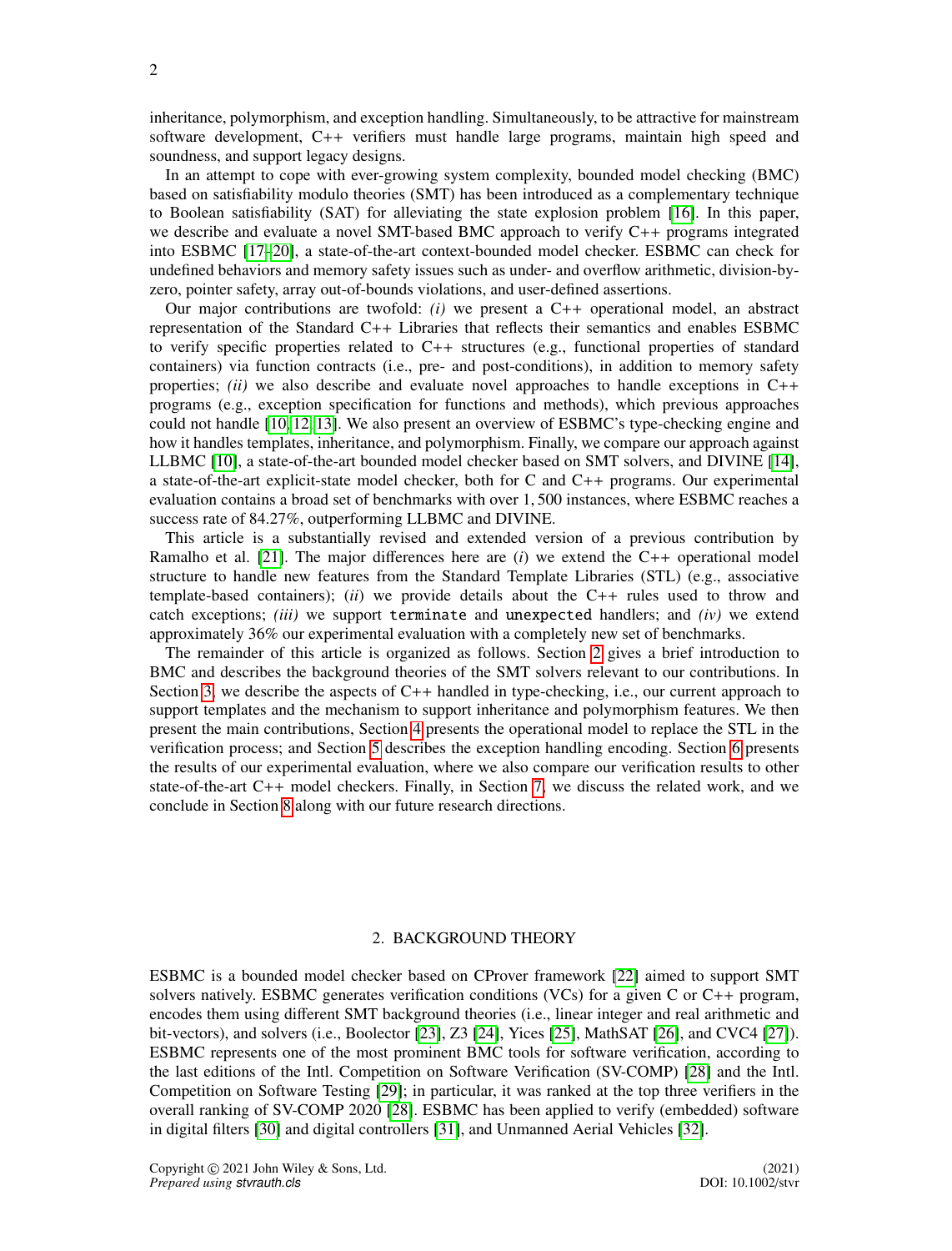# *2.1. Bounded Model Checking*

In BMC, the program to be analyzed is modeled as a state transition system, which is extracted from the control-flow graph (CFG) [\[33\]](#page-28-19). This graph is built as part of a translation process from program code to static single assignment (SSA) form. A node in the CFG represents either a (non-) deterministic assignment or a conditional statement, while an edge in the CFG represents a possible change in the program's control location.

Given a transition system *M*, a property  $\phi$ , and a bound *k*, BMC unrolls the system *k* times and translates it into a VC  $\psi$ , such that  $\psi$  is satisfiable if and only if  $\phi$  has a counterexample of length *k* or less [\[16\]](#page-28-1). The associated model checking problem is formulated by constructing the following logical formula:

<span id="page-2-0"></span>
$$
\psi_k = I(s_0) \wedge \bigwedge_{i=0}^{k-1} T(s_i, s_{i+1}) \wedge \bigvee_{i=0}^{k} \neg \phi(s_i), \tag{1}
$$

given that  $\phi$  is a safety property, *I* is the set of initial states of *M* and  $T(s_i, s_{i+1})$  is the transition<br>relation of *M* between staps *i* and  $i+1$  Hence  $I(s_0) \wedge \wedge^{j-1} T(s_0, s_{i+1})$  represents the executions relation of *M* between steps *i* and  $i + 1$ . Hence,  $I(s_0) \wedge \bigwedge_{i=0}^{j-1} T(s_i, s_{i+1})$  represents the executions of *M* of length *i* and the formula (1) can be satisfied if and only if for some  $i \leq k$  there exists a of *M* of length *j* and the formula [\(1\)](#page-2-0) can be satisfied if and only if, for some  $j \leq k$ , there exists a reachable state at step *j* in which  $\phi$  is violated. If the formula [\(1\)](#page-2-0) is satisfiable, then the SMT solver provides a satisfying assignment, from which we can extract the values of the program variables to construct a counterexample. A counterexample for a property  $\phi$  is a sequence of states  $s_0, s_1, \dots, s_k$ with  $s_0 \in S_0$  and  $T(s_i, s_{i+1})$  with  $0 \le i < k$ .<br>If the formula (1) is unsatisfiable, we can

If the formula [\(1\)](#page-2-0) is unsatisfiable, we can conclude that no error state is reachable in *k* steps or less. In this case, BMC techniques are not complete because there might still be a counterexample that is longer than *k*. Completeness can only be ensured if we know an upper bound on the depth of the state space. This means that if we can ensure that we have already explored all the relevant behavior of the system, and searching any deeper only exhibits states that have already been verified [\[34\]](#page-28-20).

## <span id="page-2-1"></span>*2.2. Satisfiability Modulo Theories*

SMT decides the satisfiability of a fragment of quantifier-free first-order formulae using a combination of different background theories. It generalizes propositional satisfiability by supporting uninterpreted functions, linear and non-linear arithmetic, bit-vectors, tuples, arrays, and other decidable first-order theories. Given a theory  $\tau$  and a quantifier-free formula  $\psi$ , we say that  $\psi$ is  $\tau$ -satisfiable if and only if there exists a structure that satisfies both the formula and the sentences of  $\tau$ , or equivalently if  $\tau \cup {\psi}$  is satisfiable [\[35\]](#page-28-21). Given a set  $\Gamma \cup {\psi}$  of formulae over  $\tau$ , we say that  $\psi$  is a  $\tau$ -consequence of Γ, and write  $\Gamma \models_\tau \psi$ , if and only if every model of  $\tau \cup \Gamma$  is also a model of  $\psi$ . Checking  $\Gamma \models_{\tau} \psi$  can be reduced in the usual way to checking the  $\tau$ -satisfiability of  $\Gamma \cup {\neg \psi}$ .

ESBMC heavily uses the (non-extensional) theory of arrays  $\mathcal{T}_{\mathcal{A}}$  based on the McCarthy axioms [\[36\]](#page-28-22), to properly encode properties and behaviors of the STL models (*cf.* Section [4\)](#page-8-0) and the C++ exception handling features (*cf.* Section [5\)](#page-15-0). We define conditional expressions [\[37\]](#page-28-23) over bitvectors using the  $ite(c, t_1, t_2)$  operator, where *c* is the condition expression,  $t_1$  is the consequent branch *ite*( $\top$ , *t*<sub>1</sub>, *t*<sub>2</sub>) = *t*1, and *t*<sub>2</sub> is the alternative branch *ite*( $\bot$ , *t*<sub>1</sub>, *t*<sub>2</sub>) = *t*<sub>2</sub>. The operation *select*( $a$ , *i*) denotes the value of an array *a* at index position *i* and  $store(a, i, v)$  denotes an array that is exactly the same as array *a* except that the value at index position *i* is *v*. Formally, the functions *select* and *store* can then be characterized by the following two axioms [\[24,](#page-28-10) [27,](#page-28-13) [38\]](#page-28-24):

$$
i = j \Rightarrow select(store(a, i, v), j) = v
$$
  
\n $\neg (i = j) \Rightarrow select(store(a, i, v), j) = select(a, j)$ 

Finally, an important component of our models is the *memcpy pattern* through lambda terms introduced by Preiner, Niemetz, and Biere [\[37\]](#page-28-23). It allows us to reason about operations over multiple indices without the need for quantifiers. Here, the  $\textit{memory}(a, b, i, k, n)$  operation denotes a copy of *n* elements from array *a* starting at position *i* to array *b* at the position *k*.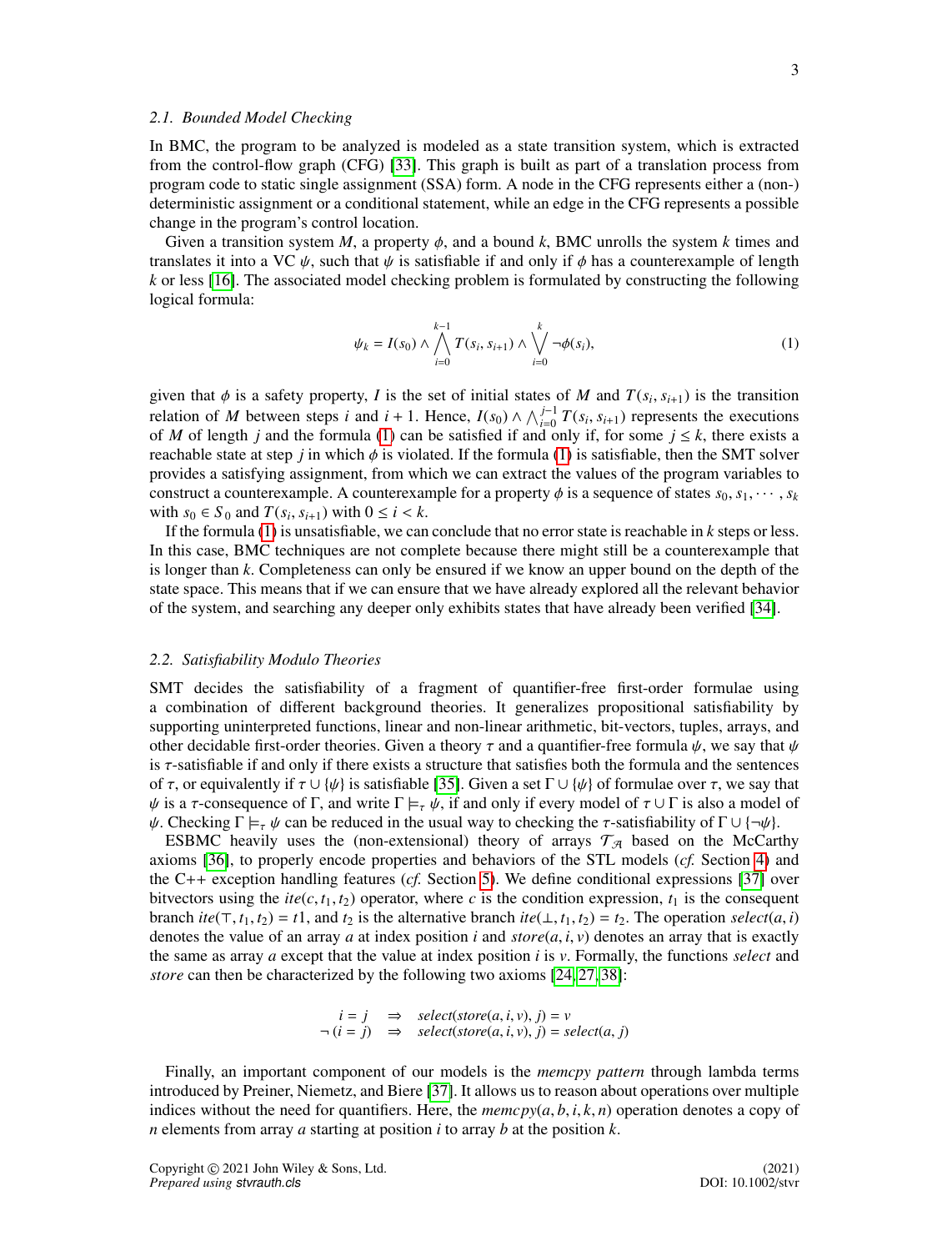<span id="page-3-1"></span>

Figure 1. ESBMC architectural overview. White rectangles represent input and output; gray rectangles represent the steps of the verification.

# 3. STATIC TYPE CHECKING OF C++ PROGRAMS

<span id="page-3-0"></span>The first steps when verifying C++ programs are the source-code parser and the type-checker, which are language-specific in ESBMC (see Fig. [1\)](#page-3-1). For C++, the parser is heavily based on the GNU C++ Compiler (GCC) [\[39\]](#page-28-25), which allows ESBMC to find and report most of the syntax errors already reported by GCC. Type-checking provides all information used by the model; thus, a better type-checker means it is possible to model more programs. The code is statically analyzed on type-checking, including assignment checks, type-cast checks, pointer initialization checks, and function call checks. Furthermore, ESBMC handles three major  $C_{++}$  features on typechecking: template instantiation (i.e., after type-checking, all referenced templates are instantiated with concrete types), compile-time and runtime polymorphism, and inheritance (i.e., it replicates the methods and attributes of the base classes to the inherited class, which will have direct access).

By the end of the type-check, the Intermediate Representation (IR) creation is completed and used by the GOTO converter to generate the GOTO program. The verification of C programs is slightly different as it uses clang as a front-end to parse and type-check the program, as described in our previous work [\[19,](#page-28-26) [20\]](#page-28-3); the output, however, it is the same: a type-checked IR.

The GOTO converter converts the type-checked IR into GOTO expressions; this conversion simplifies the IR of the original program (e.g., replacing of switch and while by if and goto statements). The symbolic engine converts the GOTO program into SSA form [\[40\]](#page-28-27) by unrolling loops up to bound *k*. Assertions are inserted into the resulting SSA expressions to verify memorysafety properties (e.g., array out-of-bounds access, arithmetic under- and overflow, memory leaks, double frees, division-by-zero, etc.). Also, most of the exception handling is carried out in this step, such as the search for valid catch, assignment of a thrown object to a valid catch object, replacement of throw statements by GOTO expressions and exception specs for function calls (*cf.* Section [5\)](#page-15-0).

Finally, two sets of quantifier-free formulae are created based on the SSA expressions: C for the constraints and  $\mathcal P$  for the properties, as previously described. The two sets of formulae will be used as input for an SMT solver that will produce a counterexample if there exists a violation of a given property, or an unsatisfiable answer if the property holds.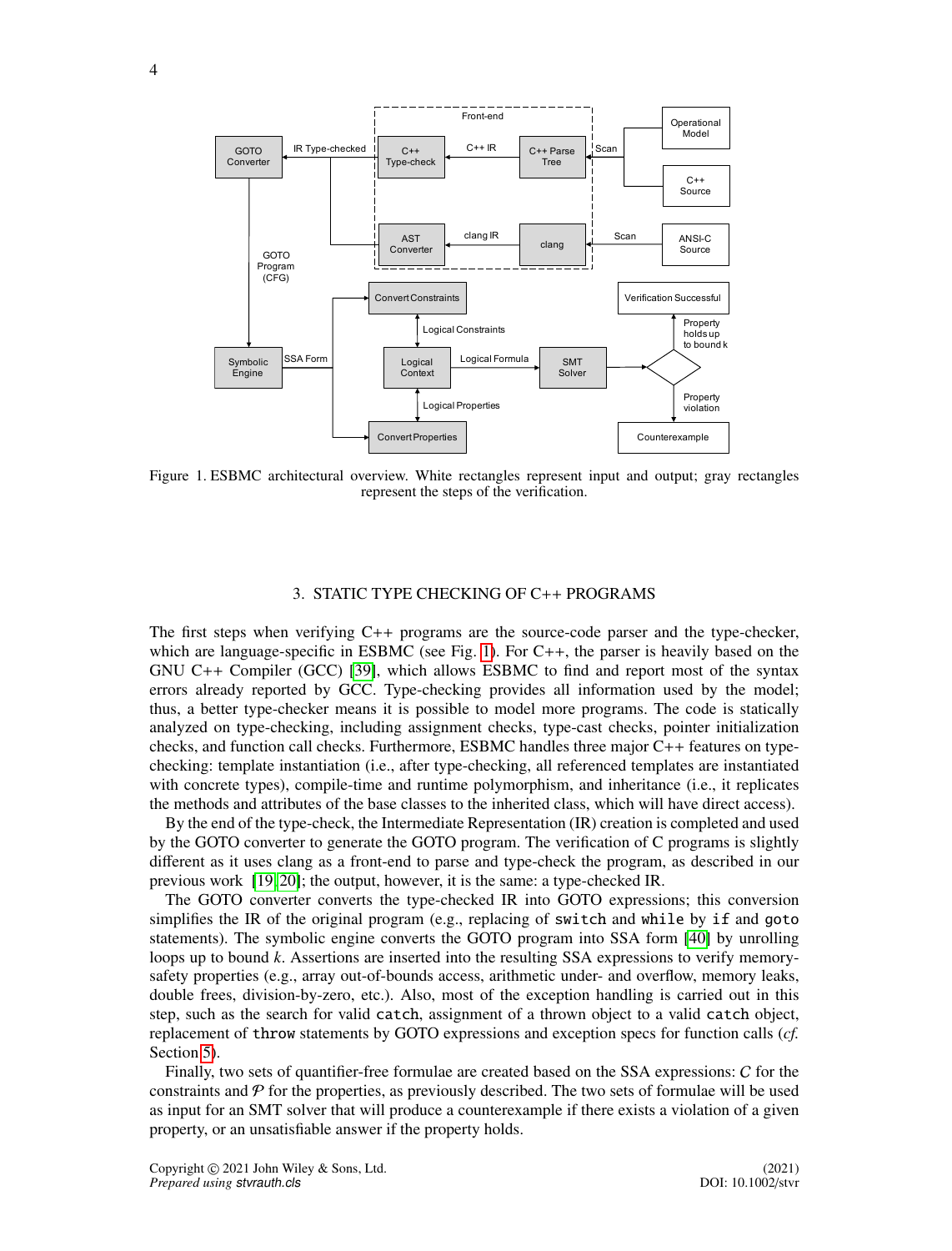## *3.1. Template Instantiation*

Templates are not runtime objects [\[41\]](#page-28-28). When a C++ program is compiled, classes and functions are generated from templates. Those templates are removed from the final executable. ESBMC has a similar process in which templates are only used until the type-checking phase, where all templates are instantiated and the classes and functions are generated. Any instantiated functions and classes are no longer templates. Hence, at the end of the type-checking phase, all templates are completely discarded. In ESBMC, the entire verification process of  $C_{++}$  programs, which make use of templates, is essentially split into two steps: *creation of templates* and *template instantiation*. The *creation of templates* is straightforward. It happens during the parsing step when all generic data types of the generated C++ IR are properly marked as generic and each specialization is paired with its corresponding primary template. No instantiated function or class is created during parsing because ESBMC does not know which template types will be instantiated.

A template instantiation happens when a template is used, instantiated with data types (e.g., int, float, or string). ESBMC performs an in-depth search in the  $C++$  IR during the type-checking process to trigger all instantiations. When a template instantiation is found, ESBMC firstly identifies which type of template it is dealing with (i.e., either class or function template) and which template arguments are used. It then searches whether an IR of that type was already created, i.e., whether its arguments have been previously instantiated. If so, no new IR is created; this avoids duplicating the IR, thus reducing the memory requirements of ESBMC. If there is no IR of that type, a new IR is created, used in the instantiation process, and saved for future searches. To create a new IR, ESBMC must select the most specialized template for the set of template arguments; therefore, ESBMC performs another search in the IR to select the proper template definition. ESBMC then checks whether there is a (partial or explicit) template specialization, matching the set of data types in the instantiation. If ESBMC does not find any template specialization, which matches the template arguments, it will select the primary template definition. Once the most specialized template is selected, ESBMC performs a transformation to replace all generic types for the data types specified in the instantiation; this transformation is necessary because, as stated previously, at the end of the C++ type-checking phase, all templates are removed.

```
1 #include <cassert><br>2 using namesnace s
       using namespace std:
 \frac{3}{4}4 // template creation<br>5 template <typename T
       template <typename T>
 6 bool qCompare(const T a, const T b) {
 7 return (a > b) ? true : false;
       \overline{3}\frac{9}{10}10 template lttypename T ><br>11 bool oCompare (T a, T b) {
11 bool qCompare(T a, T b) {
12 return (a > b) ? true : false;
13 }
\frac{14}{15}15 // template specialization<br>16 template <>
16 template < > 17 hool nComn17 bool qCompare(float a, float b) {
18 return (b > a) ? true : false;
19 }
\frac{20}{21}21 int main () {<br>22 // template
22 // template instantiation<br>23 assert ((gCompare (1.5f. 2)
23 assert ((qCompare(1.5f, 2.5f));<br>24 assert ((qCompare<sub>1</sub>(1, 2) ==24 assert ((qCompare < int > (1, 2) == false);<br>25 return 0;
25 return \overrightarrow{0};
      26 }
```
Figure 2. Function template example.

In order to concretely demonstrate the instantiation process in ESBMC, Fig. [2](#page-4-0) illustrates an example of function templates usage, which is based on the example spec29 extracted from the GCC test suite.<sup>[1](#page-4-1)</sup> The first step, the template creation, happens when the declaration of a template function (lines 5–19) is parsed. At this point, the generic IR of the template is created with a generic type. The second step, template instantiation, happens when the template is used. In Fig. [2,](#page-4-0) the template is instantiated twice (lines 23 and 24). It is also possible to determine the type implicitly (line 23) or explicitly (line 24). In implicit instantiation, the data type is determined by the types of the used parameters. In contrast, in the explicit instantiation, the data type is determined by the value passed between the < and > symbols.

Fig. [3](#page-5-0) illustrates the generic IR and the instantiated IRs generated from the code in

Fig. [2.](#page-4-0) Fig. [3a](#page-5-1) illustrates the generic IR generated from the qCompare function template and its specialization, while Fig. [3b](#page-5-2) shows the IRs created from instantiating this template with data type

<span id="page-4-1"></span><sup>1</sup>https://github.com/nds32/gcc/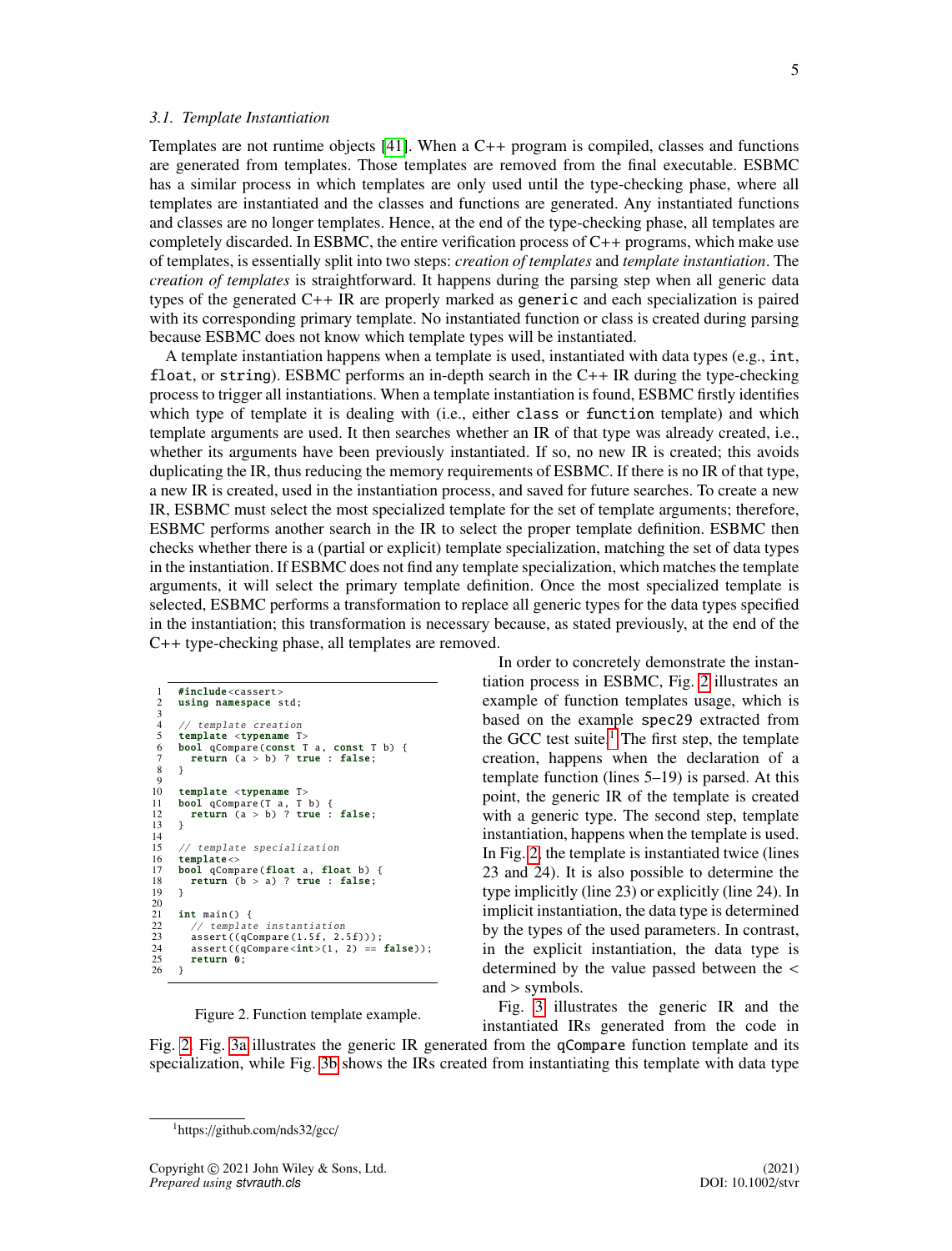float (line 23) and int (line 24). The function body is omitted in this figure, but it follows the same instantiation pattern. The generic IR is built with the function name, which is used as a key for future searches, the IR's arguments and return type, as can be seen in Fig. [3a.](#page-5-1) Note that the data type is labeled as generic, which means that the type is generic. In Fig. [3b,](#page-5-2) the data types that were previously labeled as generic are now labeled as float for the first instantiation and int for the second instantiation, which means that these instantiated IRs are not templates anymore and will not be removed at the end of the type-check phase. Finally, as described earlier, at the end of the type-check phase, the generic IR illustrated in Fig. [3a](#page-5-1) is discarded.

<span id="page-5-1"></span><span id="page-5-0"></span>

<span id="page-5-2"></span>Figure 3. Example of IR creation.

After the template instantiation, the verification process resumes, as described by Cordeiro et al. [\[42\]](#page-28-29). ESBMC is currently able to handle the verification of  $C_{++}$  programs with template functions, class templates, and (partial and explicit) template specialization, according to the  $C++03$ standard [\[43\]](#page-28-30). The implementation of template instantiation in ESBMC is based on the formalization previously presented by Siek and Taha [\[44\]](#page-28-31) who introduced the first proof of type safety of the template instantiation process for C++03 programs.

#### *3.2. Inheritance*

In contrast to Java, which only allows single inheritance [\[45\]](#page-28-32), where derived classes have only one base class, C++ also allows multiple inheritances, where a class may inherit from one or more unrelated base classes [\[46\]](#page-28-33). This particular feature makes C++ programs harder to model check than programs in other object-oriented programming languages (e.g., Java) since it disallows the direct transfer of techniques developed for other, simpler programming languages [\[47,](#page-28-34) [48\]](#page-28-35). Multiple inheritance in C++ includes features that raise exciting challenges for model checking such as repeated and shared inheritance of base classes, object identity distinction, and dynamic dispatch [\[49\]](#page-29-0).

In ESBMC, inheritance is handled by replicating the methods and attributes of the base classes to the derived class, obeying the rules of inheritance defined in the C++03 standard [\[43\]](#page-28-30). In particular,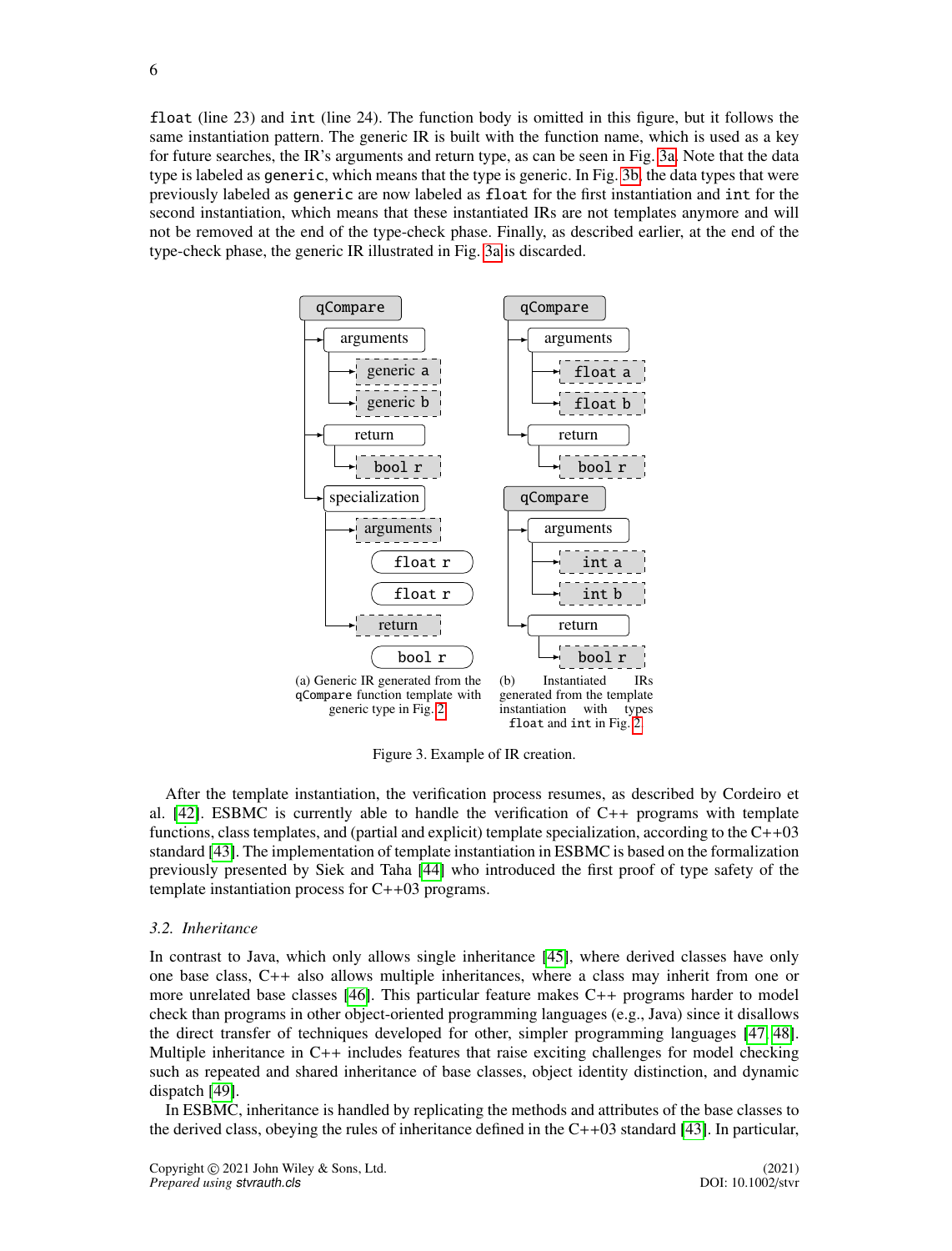A formal description to represent the relationship between classes can be described by a class hierarchy graph. This graph is represented by a triple  $\langle C, \prec_s, \prec_r \rangle$ , where *C* is the set of classes,  $\prec_s \subset C \times C$  refers to *shared inheritance* edges (i.e., if there exists a path from class *X* to class *Y* ≺*<sup>s</sup>* ⊆ *C* × *C* refers to *shared inheritance* edges (i.e., if there exists a path from class *X* to class *Y* whose first edge is virtual), and  $\lt_r \subseteq C \times C$  are *replicated inheritance* edges (i.e., if a class inherits from a base class that does not contain virtual methods). We also define the set of all inheritance edges  $\prec_{sr} = \prec_s \cup \prec_r$ . Thus,  $(C, \leq_{sr})$  is a partially ordered set [\[50\]](#page-29-1) and  $\leq_{sr}$  is anti-symmetric (i.e., if one element A of the set precedes B the opposite relation cannot exist). Importantly during if one element *A* of the set precedes *B*, the opposite relation cannot exist). Importantly, during the replication process of all methods and attributes from the base classes to the derived ones, the inheritance model considers the access specifiers related to each component (*i.e.*, public, protected, and private) and its friendship [\[46\]](#page-28-33); therefore, we define two rules to deal with such restrictions: *(i)* only public and protected class members from base classes are joined in the derived class and *(ii)* if class  $X \in C$  is a friend of class  $Y \in C$ , all private members in class X are joined in class *Y*.

As an example, Fig. [4](#page-6-0) shows an UML diagram that represents the Vehicle class hierarchy, which contains multiple inheritance. The replicated inheritance in the JetCar class relation can be formalized by  $\langle C, \emptyset, \{(\text{JetCar}, \text{Car}), (\text{JetCar}, \text{Jet})\}\rangle.$ 

<span id="page-6-0"></span>

Figure 4. Vehicle class hierarchy UML diagram.

ESBMC creates an intermediate model for single and multiple inheritance, handling replicated and shared inheritance where all classes are converted into structures and all methods and attributes of its parent classes are joined. This approach has the advantage of having direct access to the attributes and methods of the derived class and thus allows an easier validation, as the tool does not search for attributes or methods from base classes on each access. However, we replicate information to any new class, thus wasting memory resources.

In addition, we also support *indirect inheritance*, where a class inherits features from a derived class with one or more classes not directly connected. *Indirect inheritance* is automatically handled due to our replication method: any derived class will already contain all methods and attributes from their base classes, which will be replicated to any class that derives from them. In Fig. [4,](#page-6-0) we have JetCar ≤*sr* Car and Car ≤*sr* Vehicle. Thus, the JetCar class can access features from the Vehicle class, but they are not directly connected.

In object-oriented programming, the use of *shared inheritance* is very common [\[46\]](#page-28-33). In contrast to other approaches (e.g., the one proposed by Blanc, Groce, and Kroening [\[12\]](#page-28-4)), ESBMC is able to verify this kind of inheritance. A pure virtual class does not implement any method and, if an object tries to create an instance of a pure virtual class, ESBMC will fail with a CONVERSION ERROR message (since it is statically checked during type-checking).

# *3.3. Polymorphism*

In order to handle polymorphism, i.e., allowing variable instances to be bound to references of different types, related by inheritance [\[51\]](#page-29-2), ESBMC implements a virtual function table (i.e., vtable) mechanism [\[52\]](#page-29-3). When a class defines a virtual method, ESBMC creates a vtable, which contains a pointer to each virtual method in the class. If a derived class does not override a virtual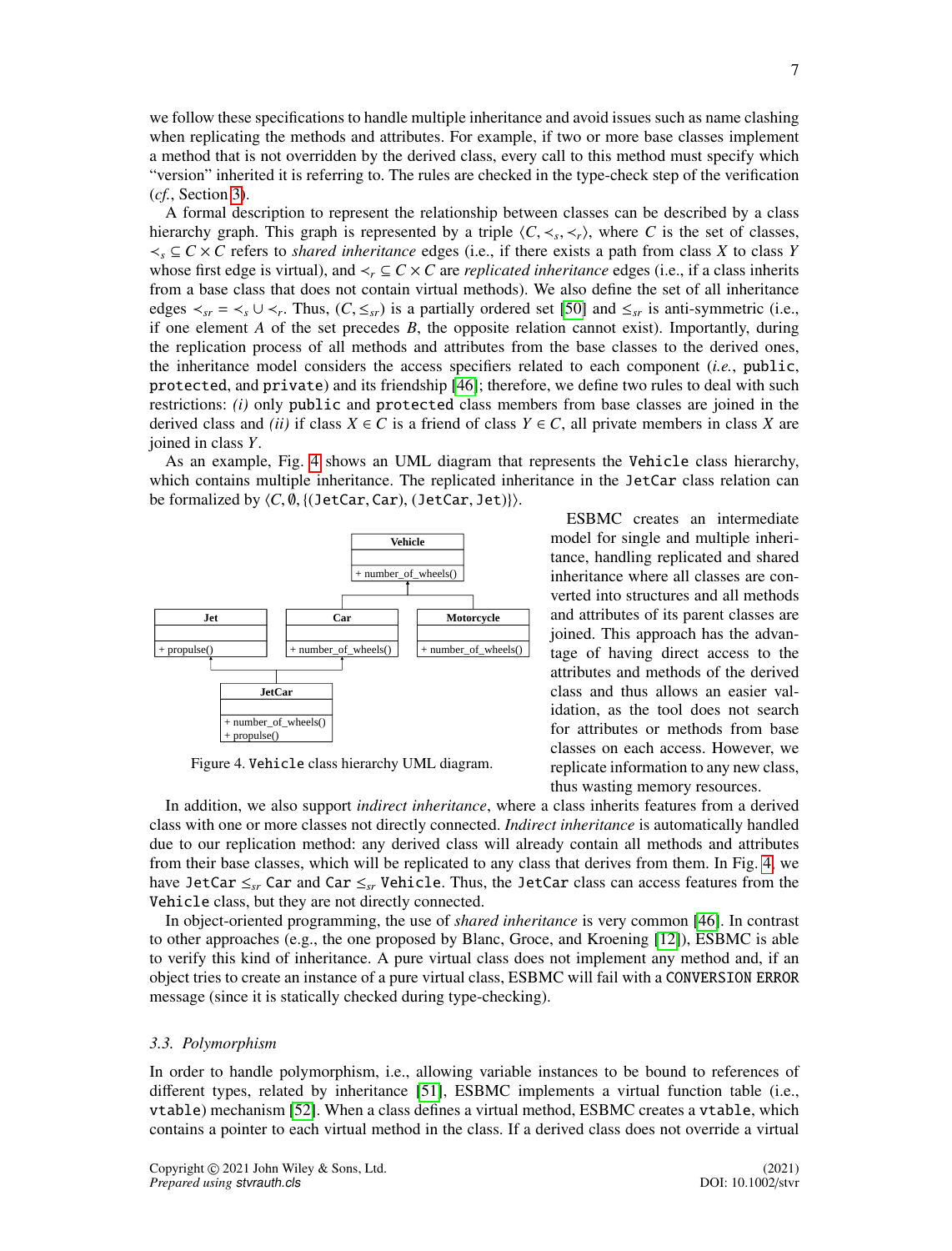<span id="page-7-0"></span>method, then the pointers are copied to the virtual table of the derived class. In contrast, if a derived class overrides a virtual method, then the pointers in the virtual table of the derived class will point to the overridden method implementation. Whenever a virtual method is called, ESBMC executes the method pointed in the virtual table. ESBMC also supports the unary scope resolution operator (i.e., ::), which, in this context, enables a derived class to access members from its parents, a key component to support multiple inheritance.

```
#include <cassert>
 \frac{2}{3}class Vehicle
  \frac{4}{5}5 public:<br>6 Vehic
          Vehicle() {};
  7 virtual int number_of_wheels() = 0;<br>8 1.
       \mathcal{R}\frac{9}{10}class Motorcycle : public Vehicle
\frac{11}{12}12 public:<br>13 Motor
13 Motorcycle() : Vehicle() {};<br>14 virtual int number_of_wheels
14 virtual int number_of_wheels() { return 2; };<br>15 }:
      15 };
\frac{16}{17}class Car : public Vehicle
18<br>19
19 public:<br>20 Car()20 Car() : Vehicle() {};<br>21 virtual int number of
21 virtual int number_of_wheels() { return 4; };<br>22 }:
       \lambda:
\frac{2}{2}int main ()
\frac{25}{24}bool foo = nondet();
\frac{26}{27}<br>28<br>29
          Vehicle* v:
29 if(foo)<br>30 v = nv = new Motorcycle();else
            v = new Car();
31<br>32<br>33<br>3434 bool res;<br>35 if(foo)
35 if(foo)<br>36 res =<br>37 else
             res = (v->number_of_wheels() == 2);37 else
38 res = (v-)number_of_wheels() == 4);<br>39 assert(res):
39 assert(res);<br>40 return 0:
      return 0;
41 \,
```
Figure 5. C++ program using a simplified version of the UML diagram in Fig. [4.](#page-6-0) The program nondeterministically cast the derived class to a base class. The goal is to check if the correct number\_of\_wheels() is called, from the base class.

Consider the program in Fig. [5,](#page-7-0) which contains a simplified version of the class hierarchy presented in Fig. [4.](#page-6-0) In the program, a class Vehicle is base for two classes, Motorcycle and Car. The class Vehicle defines a pure virtual method number of wheel(), and both classes Motorcycle and Car implement the method, returning 2 and 4, respectively. The program creates an instance of Motorcycle or Car, depending on a nondeterministic choice, and assigns the instance to a Vehicle pointer object v. Finally, through the polymorphic object v, the program calls number of wheel() and checks the returned value. We omit a call to delete (that would free the pointer v) to simplify the GOTO instructions.

Fig. [6a](#page-8-1) shows the GOTO program (resulted from the type-checking phase) generated for the program in Fig. [5.](#page-7-0) Note that, when building the polymorphic object v, the vtable's pointer for the method number of wheel() is first assigned with a pointer to the method number of wheel() in class Vehicle (see lines [10](#page-8-2) and [17](#page-8-3) in Fig. [6a\)](#page-8-1); this happens because the constructor for both Car and Motorcycle first call the base constructor in the original program (see lines [13](#page-7-1) and [20](#page-7-2) in Fig. [5\)](#page-7-0). They are then assigned the correct method address (see lines [12](#page-8-4) and [19](#page-8-5) in Fig. [6a\)](#page-8-1) in the constructors of the derived classes, i.e., Motorcycle and Car, respectively.

In the SSA form shown in Fig. [6b,](#page-8-6) every branch creates a separate variable, which are then combined when the control-flow merges. In Fig. [6b,](#page-8-6) we generate two branches (i.e., v1 and v2)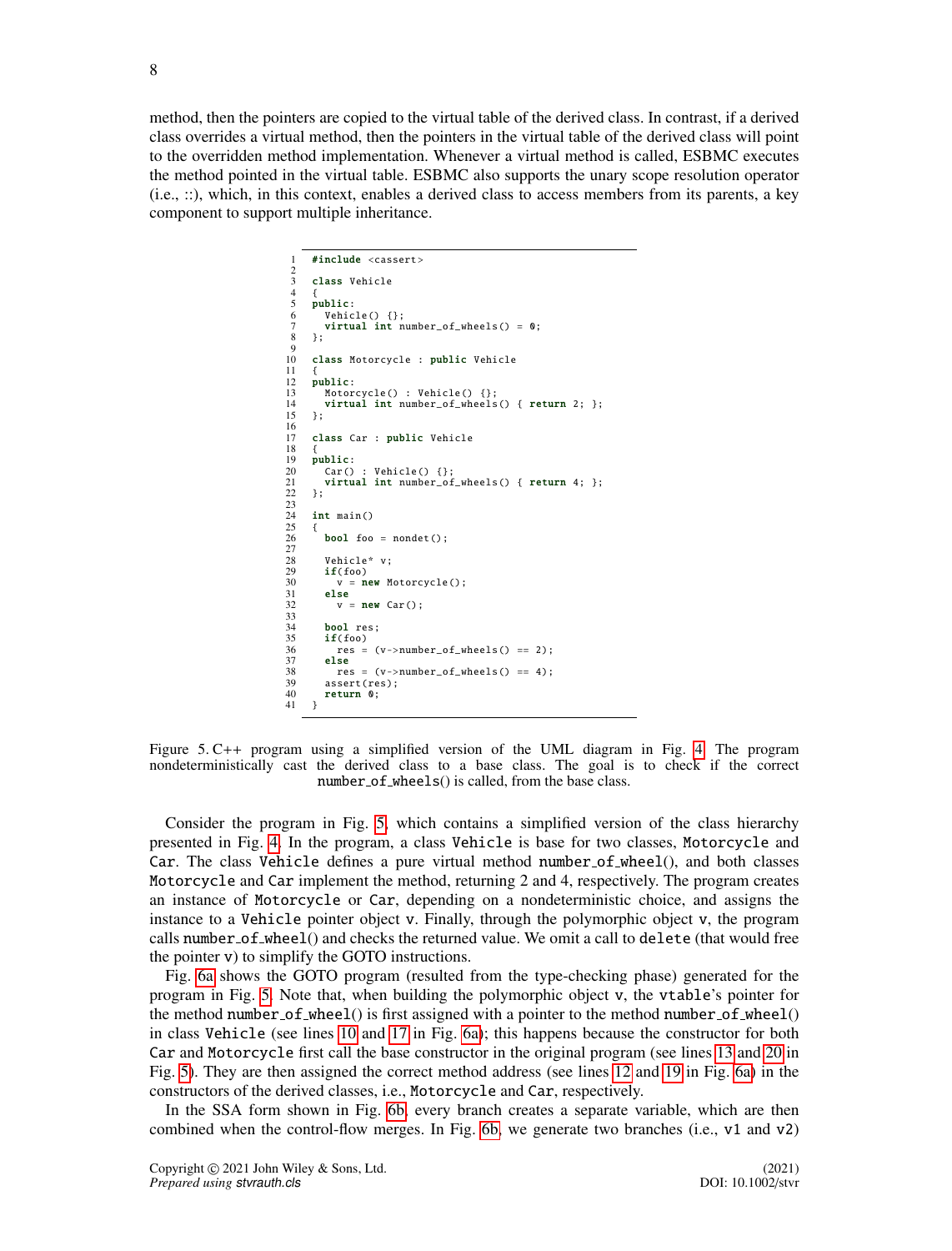and a  $\phi$ -node (i.e., v3) to merge both branches. For instance, the variable v1 represents the branch, where the polymorphic variable v gets assigned an object of type Motorcycle, while v2 represents the branch, where v gets assigned an object of type Car. They are then merged into v3, depending on the initial nondeterministic choice (see line [13](#page-8-7) in Fig. [6b\)](#page-8-6). There exists no side-effect in the SSA form, as it can use the correct definition of number  $of$ -wheels() in the  $\phi$ -node. The type-checker does all the heavy lifting.

```
1 main () (c:: main):
2 FUNCTION_CALL :
 3<br>
return_value\_nondet$1=nondet()<br>
4 hool foo:
 \begin{array}{cc} 4 & \text{bool} & \text{foo} \\ 5 & \text{foo} = \text{ret} \end{array}5 foo = return_value_nondet$1;<br>6 class Vehicle * v;
 6 class Vehicle * v;<br>7 F 1 foo THEN GOTO
 7 IF ! foo THEN GOTO 1<br>8 new value1 = new cl
  8 new_value1 = new class Motorcycle ;
9 new_value1 ->vtable -> number_of_wheels =
10 &Vehicle::number_of_wheel();<br>11 new value1->vtable->number of
11 new_value1 ->vtable ->number_of_wheels =<br>12 &Motorcycle::number_of_wheel():
12 & Motorcycle::number_of_wheel ();<br>13 y = (class Vehicle *) new value:
13 v = (class Vehicle *) new_value;<br>14 GOTO 2
14 GOTO 2<br>15 1: new_val
15 1: new_value2 = new class Car;<br>16 new_value2 - vtablez - numher16 new_value2 ->vtable ->number_of_wheels =<br>17 &Vehicle::number of wheel():
17 &Vehicle::number_of_wheel();<br>18 new value2->vtable->number of
18 new_value2 ->vtable ->number_of_wheels =<br>19 &Car::number_of_wheel();
                &Car::number_of_wheel();
20 v = (class Vehicle *) new_value;<br>21 bool res;
21 bool res;<br>22 \t27 TF 1 foo T
22 2: IF ! foo THEN GOTO 3<br>23 FUNCTION CALL:
23 FUNCTION_CALL:<br>24 return_value
24 return_value_number_of_wheels =<br>25 *v->vtable->number_of_wheel(
25 *v->vtable -> number_of_wheel ()
26 res = wheels == 2
27 GOTO 4<br>28 3: FUNCTI
28 3: FUNCTION_CALL:<br>29 return_valu
29 return_value_number_of_wheels =<br>30 *v->vtable->number_of_wheel(
30 *v->vtable->number_of_wheel()<br>31 res = wheels == 4
\begin{array}{rcl} 31 & \text{res} = \text{wheels} = 4 \\ 32 & 4: \text{ ASERT res} \end{array}32    4: ASERT res<br>33    RETURN: 0
33 RETURN: 0
       END_FUNCTION
                                                                                              1 return_value_nondet1 = nondet_symbol(symex::0)<br>2 foo1 = return value nondet1
                                                                                              2 f \circ 01 = \text{return_value_model}<br>3 new value11 = new value10
                                                                                              3 new_value11 = new_value10<br>4 WTTH [vtable = new value
                                                                                              4 WITH [vtable = new_value10.vtable<br>5 WITH [number of wheel =
                                                                                              5 WITH [number_of_wheel =<br>6 &Motorcycle::number o
                                                                                                              6 & Motorcycle :: number_of_wheels ()]]
                                                                                              7 \text{ v1} = \text{new_value11}<br>8 new value12 = ne
                                                                                                   8 new_value12 = new_value10
                                                                                             9 WITH [vtable = new_value10.vtable<br>10 WITH [number of wheel =
                                                                                             10 \text{WITH} [number_of_wheel = 11 \& Carrinumber of when
                                                                                                              &Car::number_of_wheels()]]12 \text{ v2} = \text{new_value12}<br>13 \text{ v3} = (\text{foo1 ? v1})13 \text{ v3} = (6001 ? \text{ v1} : \text{v2});<br>14 \text{ return value number of}14 return_value_number_of_wheels1 = 2<br>15 res1 = (return value number of whe
                                                                                             15 res1 = (return_value_number_of_wheels1 == 2)<br>16 return value number of wheels2 = 4
                                                                                                  16 return_value_number_of_wheels2 = 4
                                                                                             17 res2 = ( return_value_number_of_wheels2 == 4)
18 res3 = (foo1 ? res1 : res2)
                                                                                                                                     (b) SSA form.
```
<span id="page-8-1"></span>(a) GOTO instructions.

<span id="page-8-7"></span><span id="page-8-6"></span>Figure 6. Internal representations of the program in Fig. [5.](#page-7-0)

#### 4. C++ OPERATIONAL MODEL

<span id="page-8-0"></span>The C++ programming language offers a collection of libraries, called STL, to provide most of the functionalities required by a programmer [\[43\]](#page-28-30). However, the direct inclusion of the STL into the verification process over-complicates the analysis of C++ programs, as it contains code fragments not relevant for verification (e.g., optimized assembly code) [\[15,](#page-28-0)[21\]](#page-28-7). Its implementation is based on a pointer structure that degrades the verification performance [\[12\]](#page-28-4). In particular, existing BMC tools adopt two different memory models: a *fully byte-precise* [\[10\]](#page-27-8) or an *object-based* [\[53,](#page-29-4) [54\]](#page-29-5) memory model. Note that BMC tools reduce bounded program traces to a decidable fragment of first-order logic, which requires us to eliminate pointers in the model checker. They use static analysis to approximate each pointer variable the set of data objects (i.e., memory chunks) at which it might point at some stage in the program execution. For a *fully byte-precise* memory model, BMC tools treat all memory as a single byte array, upon which all pointer accesses are decomposed into byte operations. This can lead to performance problems due to the repeated updates to the memory array that needs to be reflected in the SMT formula. For an *object-based* memory model, this approach's performance suffers if pointer offsets cannot be statically determined, e.g., if a program reads a byte from an arbitrary offset into a structure. The resulting SMT formula is large and unwieldy, and its construction is error-prone.

To reduce verification complexity, ESBMC uses an abstract representation of the STL, called the C++ Operational Model (COM), which adds function contracts [\[55\]](#page-29-6) (i.e., pre- and post-conditions)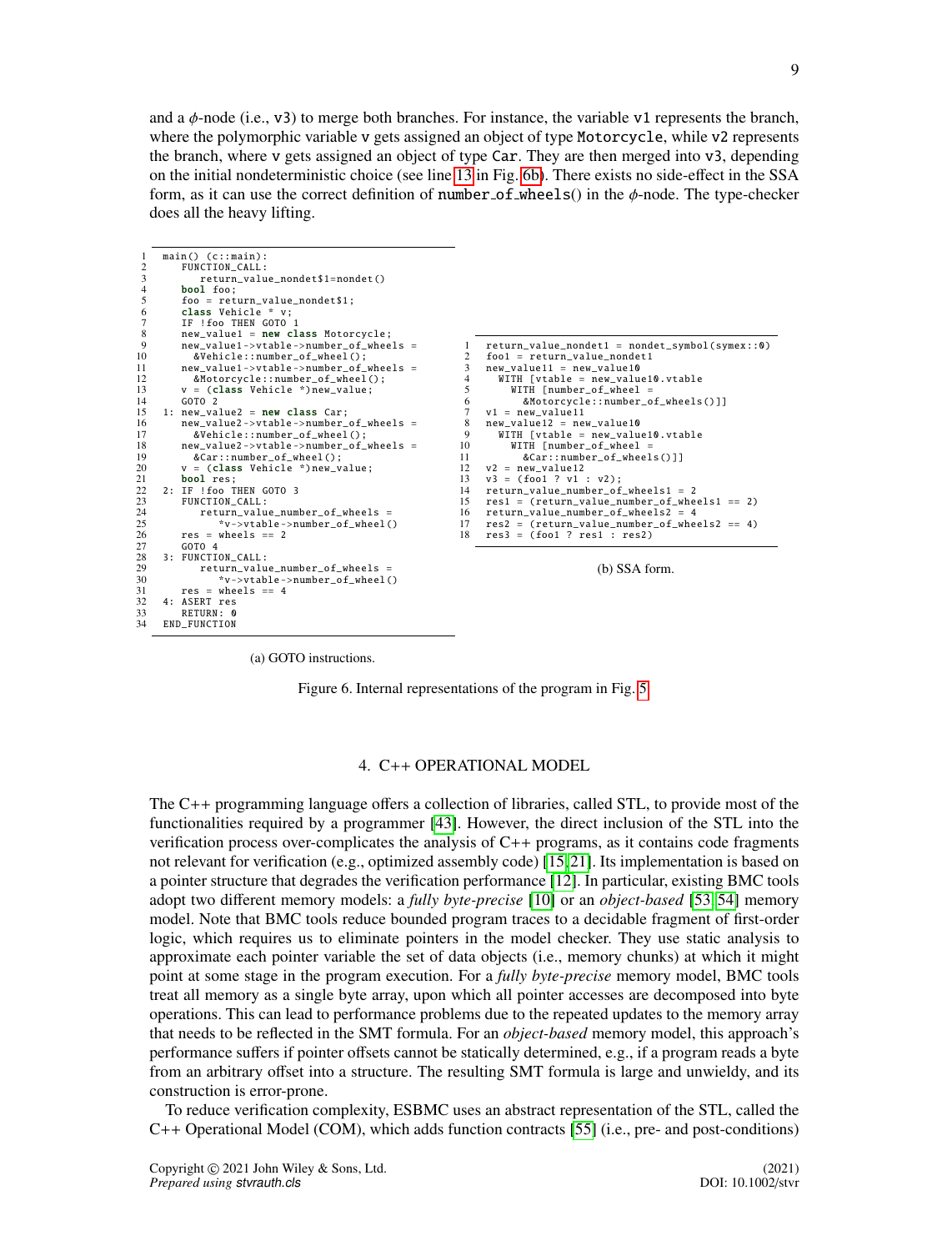to all STL function/method calls. Thus, all those function contracts are verified by ESBMC. The purpose of the verification is to check whether a given program uses correctly STL without hitting a bogus state (e.g., calling vector::operator[] with an out-of-range parameter leads to undefined behavior). A similar technique, proposed by Blanc et al. [\[12\]](#page-28-4), has been used to verify preconditions on programs. However, ESBMC extends that approach by also checking the post-conditions, which improves its effectiveness, as shown in our experimental evaluation (cf., Section [6\)](#page-19-0).

Fig. [7a](#page-9-0) shows a code snippet considered as the best-accepted answer for a Stack Overflow question<sup>[1](#page-9-1)</sup>. Nevertheless, line 10 could lead to an out-of-bound violation (CWE-125 vulnerability) [\[56\]](#page-29-7). ESBMC detects the erroneous state through the operational model for vector::operator[] (see Fig. [7b\)](#page-9-2), which contains an assertion to check for out-of-bound accesses. The model also keeps track of the values stored in the container using a buffer (buf), so it also guarantees the post-condition for the operator, i.e., return a reference to the element at specified location i.

```
1 template<typename T><br>2 static T get from ve
2 static T get_from_vector(<br>3 const std::vect
3 const std:: vector<uint8_t >& vec,<br>4 const size t current index)
                     const size_t current_index)
\begin{array}{cc} 5 & \{ \\ 6 \\ 7 \end{array}6 T result;
7 uint8_t *ptr = (uint8_t *) &result;<br>8 size_t idx = current_index + sizeof<br>9 while(idx > current_index)
            size_t idx = current_index + sizeof(T);
9 while(idx > current_index )
10 *ptr ++ = vec[--idx ];
11 return result;<br>12 }
12 }
                                                                             1 reference vector::operator[](size_type i)<br>2 {
                                                                             \frac{2}{3} {
                                                                             3 \qquad \qquad -ESBMC_HIDE:<br>4 \qquad \qquad FSRMC as sent4 __ESBMC_assert (i >= 0 && i < _size ,
                                                                             5 "Out of bounds violation");<br>6 meturn buffil:
                                                                                        return buf[i];
                                                                                  7 }
                                                                                     (b) Operational model for vector::operator[].
```
<span id="page-9-2"></span>(a) Code snippet.

<span id="page-9-0"></span>Figure 7. Example from Stack Overflow (best accepted answer) that contains improper input validation (CWE-20) and out-of-bounds read (CWE-125) vulnerabilities.

<span id="page-9-3"></span>

| Standard $C++03$ Libraries – Operational Model |            |                                |                   |                     |          |                |              |
|------------------------------------------------|------------|--------------------------------|-------------------|---------------------|----------|----------------|--------------|
| C Standard<br>Libraries                        | General    | <b>Streams</b><br>Input/Output | <b>Containers</b> | Language<br>Support | Numeric  | <b>Strings</b> | Localization |
| cassert                                        | memory     | ios                            | bitset            | exception           | complex  | string         | locale       |
| cctype                                         | stdexcept  | iomanip                        | deque             | limits              | random   |                |              |
| cerrno                                         | utility    | iosfwd                         | list              | new                 | valarray |                |              |
| cfloat                                         | functional | iostream                       | map               | typeinfo            | numeric  |                |              |
| ciso646                                        |            | istream                        | multimap          |                     |          |                |              |
| climits                                        |            | ostream                        | set               |                     |          |                |              |
| clocale                                        |            | streambuf                      | multiset          |                     |          |                |              |
| cmath                                          |            | sstream                        | vector            |                     |          |                |              |
| complex                                        |            | fstream                        | stack             |                     |          |                |              |
| csetjmp                                        |            |                                | queue             |                     |          |                |              |
| csignal                                        |            |                                | algorithm         |                     |          |                |              |
| cstdarg                                        |            |                                | iterator          |                     |          |                |              |
| cstddef                                        |            |                                |                   |                     |          |                |              |
| cstdio                                         |            |                                |                   |                     |          |                |              |
| cstdlib                                        |            |                                |                   |                     |          |                |              |
| cstring                                        |            |                                |                   |                     |          |                |              |
| ctime                                          |            |                                |                   |                     |          |                |              |

|  |  |  |  |  | Table I. Overview of the C++ Operational Model. |  |
|--|--|--|--|--|-------------------------------------------------|--|
|--|--|--|--|--|-------------------------------------------------|--|

<span id="page-9-1"></span> $1$ Available at <https://stackoverflow.com/questions/41028862>.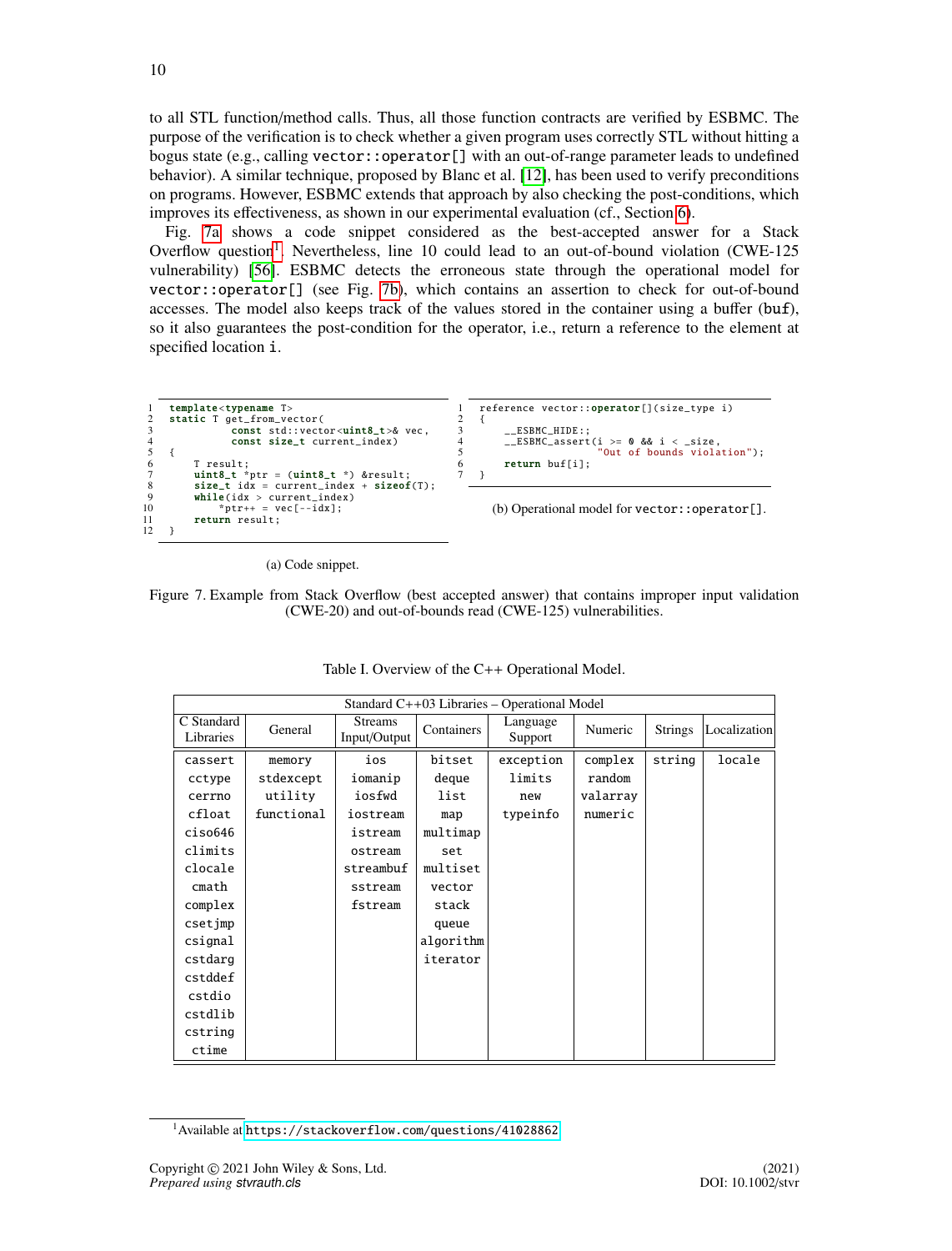Our COM mimics the structure of the STL, as shown in Table [I.](#page-9-3) All ANSI-C libraries are natively supported by ESBMC, as described by Cordeiro et al. [\[17\]](#page-28-2). For all libraries under categories General, Language Support, Numeric, and Localization, COM adds pre-conditions extracted directly from documentation [\[43\]](#page-28-30), specifically designed to detect memory-safety violations (e.g., nullness and out-of-bounds checks).

One of the challenges of modeling COM is the support for containers, strings, and streams, which requires the injection of pre- and post-conditions to check for functional properties correctly, as shown in the example illustrated in Fig. [7b](#page-9-2) (cf. the pre-conditions in lines 4-5). In this specific example, we check the vector upper and lower bounds before retrieving its content to detect an out-of-bounds read in line 10 of Fig. [7a.](#page-9-0) COM models sequential and associative containers along with their iterators. In particular, libraries list, bitset, deque, vector, stack, and queue belong to the sequential group, while libraries map, multimap, set, and multiset belong to the associative group. COM models strings and streams objects as arrays of bytes to properly encode them using the theory of arrays (*cf.*, Section [2.2\)](#page-2-1); therefore, string and all Stream I/O libraries also belong to the sequential group.

#### *4.1. Core Language*

The gist of COM enables ESBMC to encode features of standard containers, strings, and streams using the theory of arrays  $\mathcal{T}_{\mathcal{A}}$ . To properly formalize the verification of our model, we extend the previous core container language presented by Ramalho et al. [\[21\]](#page-28-7) to include a representation for keys, which allows us to reason about associative containers as well. The core language defines the syntactic domains values *V*, keys *K*, iterators *I*, pointers *P*, container *C* and integers N as follows,

$$
V := v \mid *i_{v}
$$
  
\n
$$
K := k \mid *i_{k}
$$
  
\n
$$
I := i | C.insert(I, V) | C.insert(K, V)
$$
  
\n
$$
C search(K) | C search(V)
$$
  
\n
$$
C. erase(I)
$$
  
\n
$$
P := p | P(+|-)P | c_{v} | c_{k} | i_{v} | i_{k}
$$
  
\n
$$
C := c
$$
  
\n
$$
\mathbb{N} := n | \mathbb{N}(+| * | ...)\mathbb{N} | size | pos
$$

Here  $v, k, p, i, c$  and *n* are classes of variables of type *V*, *K*, *P*, *I*, *C* and N, respectively. For iterators, we use the notation ∗*i<sup>v</sup>* to denote the value stored in the memory location *iv*. Based on such domains, we also define  $P(+ \mid -)P$  as valid pointer operations and  $\mathbb{N}(+ \mid * | \dots) \mathbb{N}$  as valid integer operations. Each operation shown in the core container syntax (e.g., *<sup>C</sup>*.*insert*(*I*, *<sup>V</sup>*)) is explained in Sections [4.2](#page-10-0) and [4.3.](#page-12-0)

All methods from the sequential and associative groups can be expressed as combinations/ variations of three main operations: insertion (*C*.*insert*(*I*, *<sup>V</sup>*)), deletion (*C*.*erase*(*I*)), and search (*C*.search(*V*)). Each operation is described in our model as a Hoare triple { $P$ } C { $Q$ } that represents the function contract scheme implemented by COM. Normally all side-effects would be stated in the post-condition  $Q$  for verification. However, as part of the SSA transformation, side effects on iterators and containers are made explicit. Operations return new iterators and containers with the same contents, except for the fields that have just been updated. Thus, the translation function C contains primed variables  $(e.g., c'$  and  $i'$ ) to represent the state of model variables after the respective operation. Finally, all models take advantage of *memcpy pattern* through lambda terms [\[37\]](#page-28-23), which enables us to describe array operations over multiple indices on a clear and concise manner (cf., Section [2.2\)](#page-2-1).

#### <span id="page-10-0"></span>*4.2. Sequential Containers*

Sequential containers are built into a structure to store elements with a sequential order [\[46\]](#page-28-33). In our model, a sequential container *c* consists of a pointer  $c<sub>v</sub>$  that points to a valid memory location and an integer *size* that stores the number of elements in the container. Similarly, an iterator *i* is modeled using two variables: an integer *ipos*, which contains the index value of the container pointed by the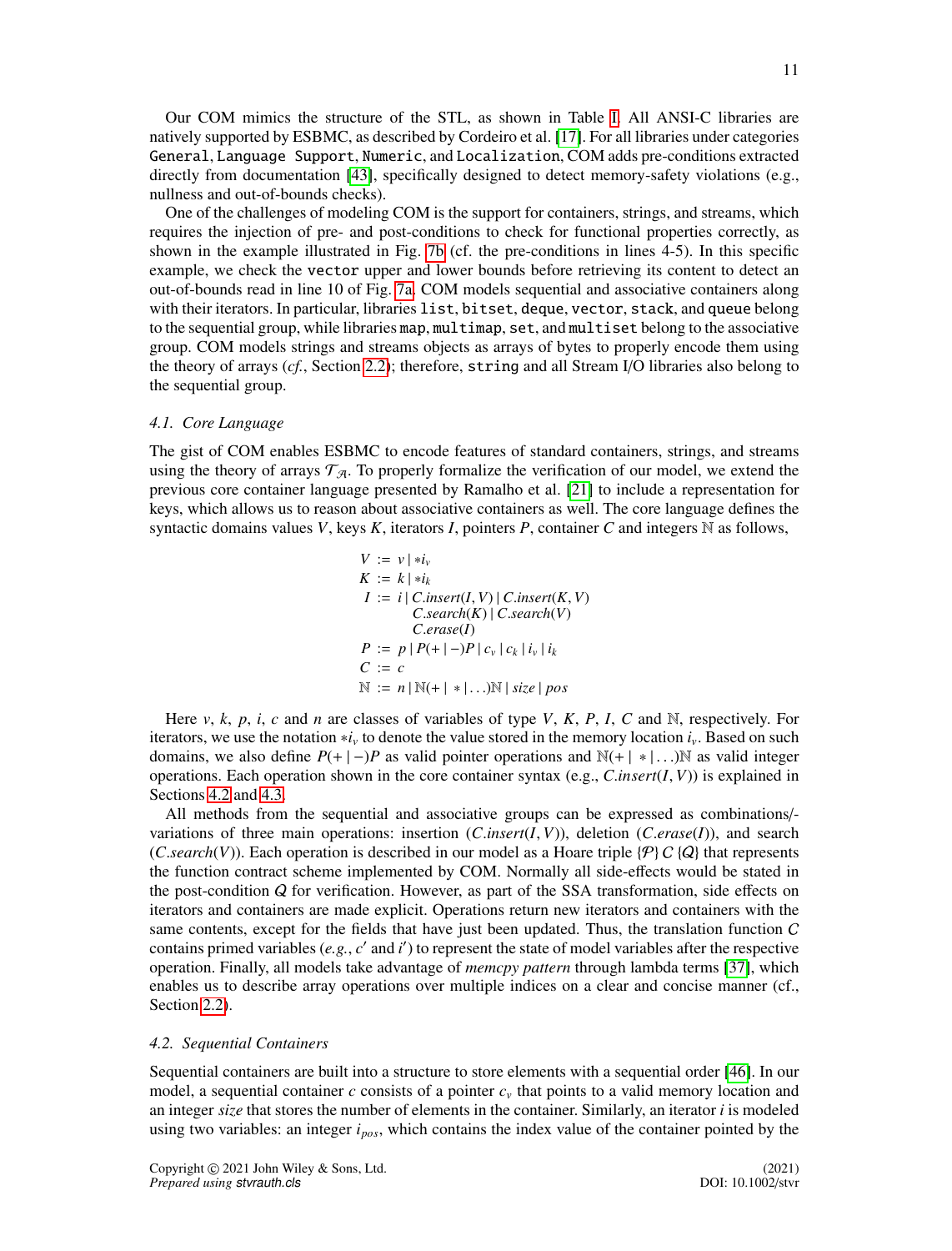iterator and a pointer *iv*, which points to the memory location referred by the iterator. In our model, the defined notation <sup>∗</sup>*<sup>i</sup>* is equivalent to *select*(*i<sup>v</sup>*, *<sup>i</sup>pos*). Fig. [8](#page-11-0) gives an overview of our abstraction for all sequential containers.

The statement *c*.*insert*(*i*, *v*) becomes (*c'*, *i'*) = *c.insert*(*i*, *v*) increases the container size, move all emergents from position *i* nos one memory unit forward and then insert *v* into the specified positi elements from position *<sup>i</sup>*.*pos* one memory unit forward, and then insert *<sup>v</sup>* into the specified position. Therefore<sup>[1](#page-11-1)</sup>,

<span id="page-11-2"></span>
$$
C((c', i') = c.insert(i, v)) :=\nc'.size = c.size + 1\land memcpy(c.cv, c'.cv, i.pos, i.pos + 1, c.size - i.pos)\land store(c'.cv, i.pos, v)
$$
\n(2)

that induces the following pre- and post-conditions,

$$
\mathcal{P}((c', i') = c.insert(i, v)) :=
$$
\n
$$
v \neq null
$$
\n
$$
\land c.c_v \neq null
$$
\n
$$
\land i.i_v \neq null
$$
\n
$$
\land 0 \leq i.pos < c'.size
$$
\n(3)

$$
Q((c', i') = c.insert(i, v)) :=\nselect(i' . iv, i' . pos) = v\n\wedge i' . iv = c' . cv\n\wedge i' . pos = i. pos
$$
\n(4)

where *null* represents an uninitialized pointer/object. Thus, we define as pre-conditions  $P$ that  $v$  and  $i$  can not be uninitialized objects as well as *i.pos* must be within  $c'.c_v$  bounds; simi-<br>larly we define as post-conditions  $\Omega$  that  $v$  was larly, we define as post-conditions Q that *v* was correctly inserted in the position specified by *i* as well as  $c'$ ,  $c_v$  and  $i'$ ,  $i_v$  are equivalent, i.e., both point to the same memory location. Importantly point to the same memory location. Importantly, we implement the memory model for containers essentially as arrays, therefore, the range to select elements from memory varies from 0 to *<sup>c</sup>*.*size* <sup>−</sup> 1. Furthermore, the main effect of the

<span id="page-11-0"></span>

Figure 8. Abstraction for sequential containers.

*insert* method is mainly captured by Eq. [\(2\)](#page-11-2) that describes the contents of the container array  $c^2$ .  $c^2$  after the insertion in terms of undate operations to the container array  $c^2$  before the insertion after the insertion in terms of update operations to the container array *<sup>c</sup>*.*c<sup>v</sup>* before the insertion.

The erase method works similarly to the insert method. It uses iterator positions, integer values, and pointers, but it does not use values since the exclusion is made by a given position, regardless of the value. It also returns an iterator position (i.e., *i'*), pointing to the position immediately after the erased part of the container [\[43\]](#page-28-30). Therefore,

$$
C((c', i') = c.\text{erase}(i)) :=
$$
  
\n
$$
memory(c.c_v, c'.c_v, i.pos + 1, i.pos, c.size - (i.pos + 1))
$$
  
\n
$$
\land c'.size = c.size - 1
$$
  
\n
$$
\land i'.pos = i.pos + 1
$$
\n(5)

that induces the following pre- and post-conditions,

$$
\mathcal{P}((c', i') = c.\text{erase}(i)) :=\n i.i_v \neq null\n \land c.c_v \neq null\n \land 0 \leq i.\text{pos} < c.\text{size}\n \land c.\text{size} \neq 0 \Rightarrow c.c_v \neq null
$$
\n(6)

<span id="page-11-1"></span><sup>&</sup>lt;sup>1</sup>Note that SMT theories only have a single equality predicate (for each sort). However, here we use the notation ":=" to indicate an assignment of nested equality predicates on the right-hand side of the formula.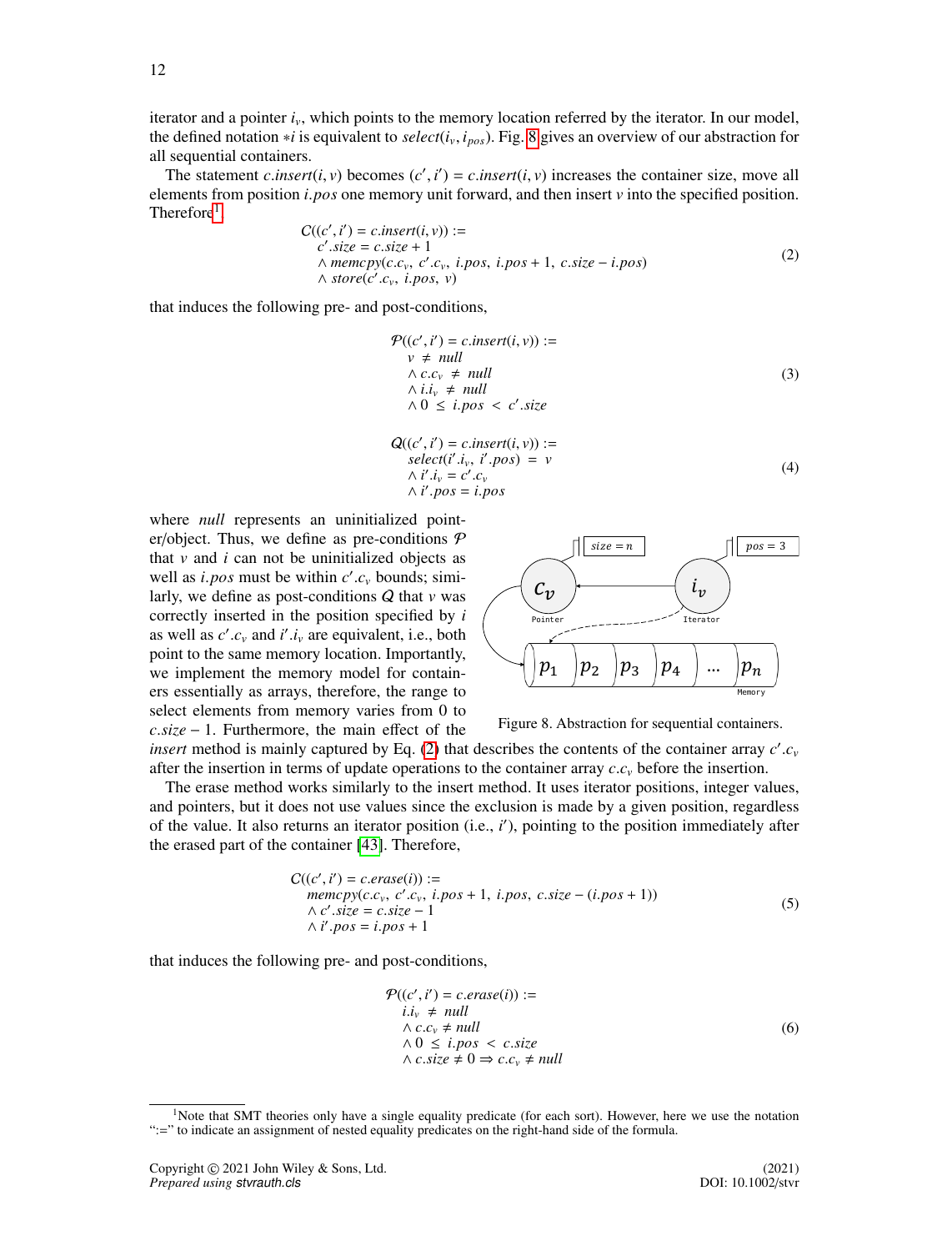$$
Q((c', i') = c.\text{erase}(i)) :=\text{select}(c'.c_v, i'.pos) = \text{select}(c.c_v, i.pos + 1)\land i'.i_v = c'.c_v
$$
\n(7)

where we assume as pre-conditions  $P$  that  $i$  must be a valid iterator pointing to a position within the bounds of array  $c.c_v$  and  $c$  must be non-empty; similarly, we assume as post-conditions  $Q$ that *i*' must point to the element immediately after the erased one and  $c'$ ,  $c_v$  and  $i'$ ,  $i_v$  point to the same memory location. Finally a container c with a call c *search(v)* performs a search for an same memory location. Finally, a container *c* with a call *c.search*(*v*) performs a search for an element *v* in the container. Then, if such an element is found, it returns an iterator that points to the respective element; otherwise, it returns an iterator that points to the position immediately after the last container's element (i.e., *select*( $c'$ . $c_v$ ,  $c'$ . $size$ )). Hence,

$$
C((c', i') = c \cdot search(v)) :=
$$
  
\n
$$
ite(c \cdot size = 0,
$$
  
\n
$$
i'.pos = c \cdot size,
$$
  
\n
$$
ite(selectric(c, c_v, 0) = v,
$$
  
\n
$$
i'.pos = 0,
$$
  
\n
$$
ii' (select(c, c_v, c \cdot size - 1) = v,
$$
  
\n
$$
i'.pos = c \cdot size - 1,
$$
  
\n
$$
i'.pos = c \cdot size)
$$
...))

that induces the following pre- and post-conditions,

$$
\mathcal{P}((c', i') = c \cdot search(v)) :=\n \qquad \qquad v \neq null
$$
\n(9)

$$
Q((c', i') = c \cdot search(v)) :=\nc'.c_v = c.c_v\land c'.size = c.size\land i'.i_v \neq c'.c_v\land ite(self'.i_v, i'.pos) = select(c'.c_v, i'.pos),\nselect(i'.i_v, i'.pos) = v,\nselect(i'.i_v, i'.pos) = select(c'.c_v, c'.size))
$$
\n(10)

where we assume as pre-conditions  $P$  that  $v$  and  $c$  can not be an uninitialized objects; similarly, we assume as post-conditions *Q* that *c'* is equivalent to its previous state *c*, *c' c<sub>v</sub>* and *i'*, *i<sub>v</sub>* point to the same memory location, and *i'* must point to the found element or to select(*c' c*, *c'* size) same memory location, and *i*' must point to the found element or to *select*( $c'$ , $c$ <sub>*v*</sub>,  $c'$ , $size$ ).

#### <span id="page-12-0"></span>*4.3. Associative Containers*

*Prepared using stvrauth.cls* 

Associative containers consist of elements with a key *k* and a value *v*, where each value is associated with a unique key. All elements are internally sorted by their keys based on a strict weak ordering rule [\[43\]](#page-28-30). In our model, an associative container *c* consists of a pointer  $c_v$ , for the container's values, a pointer  $c_k$ , for the container's keys, and an integer *size*, for the container's size. Fig. [9](#page-12-1) gives an overview of our abstraction for all associative containers. The relationship between  $c_k$  and  $c_\nu$  is established by an index, thus, an element in a given position *n* in  $c_k$  (i.e., *select*(*c*.*c<sub>k</sub>*, *n*)) is the key associated with the value in the same position *n* in  $c_v$ (i.e.,  $select(c.c_v, n)$ ). Similarly, iterators for associative containers consist of a pointer  $i_k$  that points to the same memory location

<span id="page-12-1"></span>

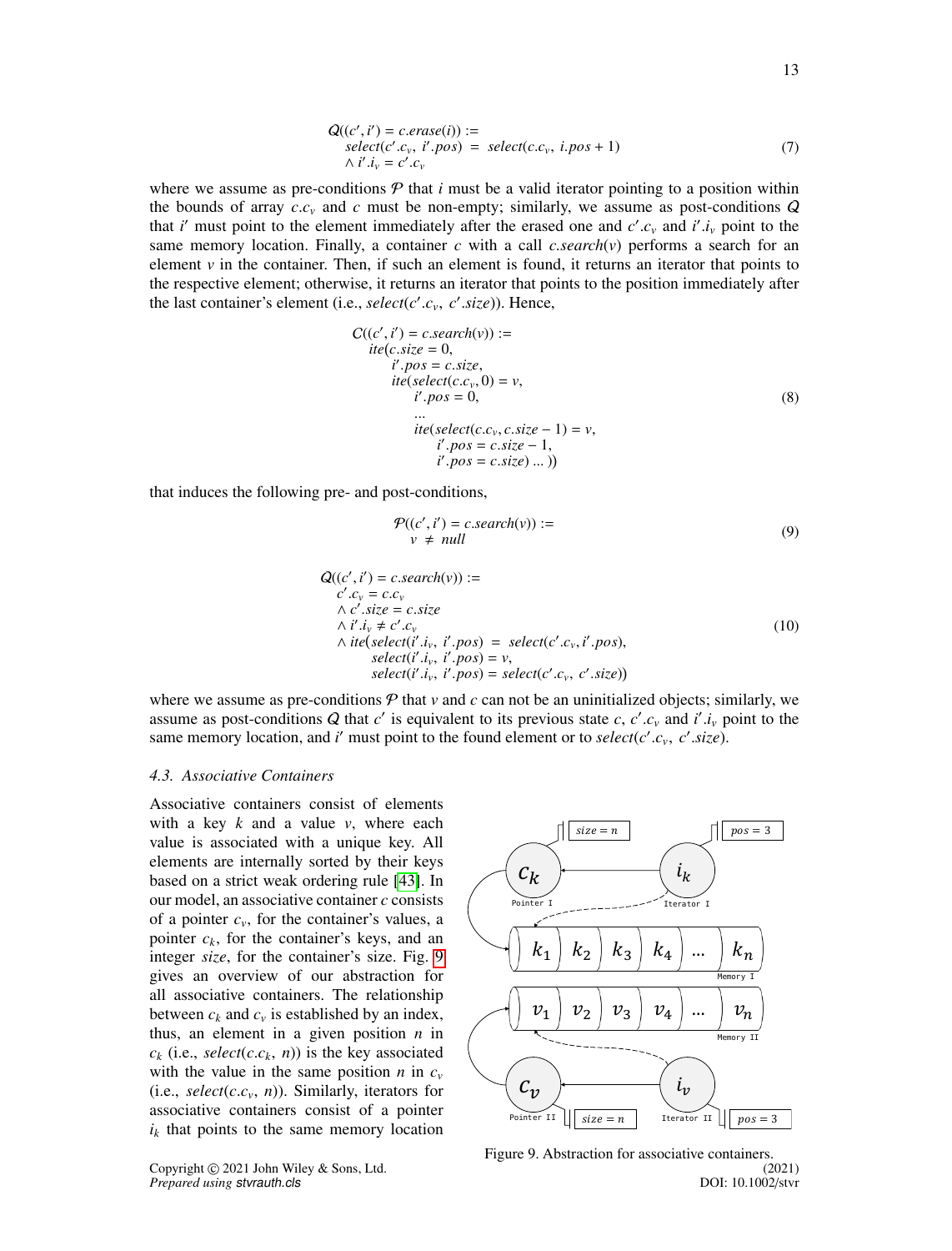as  $c_k$ , a pointer  $i_v$  that points to the same

memory location as *cv*, and an integer *ipos* that indexes both  $i_k$  and  $i_v$ . All operations for associative containers can be expressed as a simplified variation of the three main ones, i.e., insertion (*C*.*insert*(*K*, *<sup>V</sup>*)), deletion (*C*.*erase*(*I*)), and search (*C*.*search*(*K*)).

The order of keys matters in the insertion operation for associative containers. Therefore, given a container *c*, the method calls *c*.*insert*( $k$ ,  $\nu$ ) inserts the value  $\nu$  associated with the key  $k$  into the right order (i.e., obeying a strict weak ordering rule). Here, we use the operator ≺ to represent precedence; thus,  $x \le y$  means *x* precedes *y*. The insertion returns an iterator that points to the inserted position. However, if *k* exists, the insertion is not performed and the method returns an iterator that points to the existing element. We checked for three cases, which correspond to each *ite* condition: *(i)* the empty case first, then *(ii)* we check whether each position contains a corresponding key or *(iii)* if we should insert the value based on its precedence. Thus,

$$
C((c', i') = c.insert(k, v)) :=\nite(c.size = 0,\ni' .pos = 0\n\land store(c'.c_k, i'.pos, k)\n\land store(c'.c_k, i'.pos, v)\n\land c'.size = c.size + 1,\nite(selectric(ck, 0) = k,\n\vdots .pos = 0,\nite(k < select(c.c_k, 0),\ni'.pos = 0\n\land memcopy(c.c_k, c'.c_k, i'.pos, i'.pos + 1, c.size - i'.pos)\n\land store(c'.c_k, i'.pos, k)\n\land memcopy(c.c_k, c'.c_v, i'.pos, i'.pos + 1, c.size - i'.pos)\n\land store(c'.c_v, i'.pos, v)\n\land c'.size = c.size + 1,\n\vdots .pos = c.size - 1,\n\vdots (select(c.c_k, c.size - 1) = k,\ni' .pos = c.size - 1,\nite(k < select(c.c_k, c.size - 1), i'.pos = c.size - 1, i'.pos = c.size)\n\land memcopy(c.c_k, c'.c_k, i'.pos, i'.pos + 1, c.size - i'.pos)\n\land store(c'.c_k, i'.pos, k)\n\land memcopy(c.c_k, c'.c_v, i'.pos, i'.pos + 1, c.size - i'.pos)\n\land store(c'.c_v, i'.pos, v)\n\land core(c'.c_v, i'.pos, v)\n\land core(c'.c_v, i'.pos, v)\n\land c'.size = c.size + 1) ...)))
$$

that induces the following pre- and post-conditions,

$$
\mathcal{P}((c', i') = c.insert(k, v)) :=\nk \neq null\n\wedge v \neq null\n\wedge (\bigwedge_{j=0}^{c.size - 2} select(c.c_k, j) \prec select(c.c_k, j + 1))
$$
\n(12)

$$
Q((c', i') = c.insert(k, v)) :=\n i'.ik = c'.ck\n \wedge i'.iv = c'.cv\n \wedge \left(\bigwedge_{\substack{j=1 \text{else} \\ j=1}}^{c.size - 1} select(c.c_k, j) \neq k\right) \Rightarrow c'.size = c.size + 1\n \wedge \left(\bigwedge_{\substack{j=1 \text{else} \\ j=1}}^{c.size - 1} select(c.c_k, j - 1) \prec select(c.c_k, j)\right)
$$
\n(13)

where we assume as pre-conditions  $P$  that  $v$  and  $k$  must be initialized objects, as well as the order of elements, obey a strict weak ordering rule. Similarly, we assume as post-conditions  $Q$  that the iterator *i'* will point to the container *c'*, and the strict weak ordering rule will be maintained. We also check whether the size of the container will grow if the key *k* was not used before; however, this check is bypassed for containers that allow multiple keys.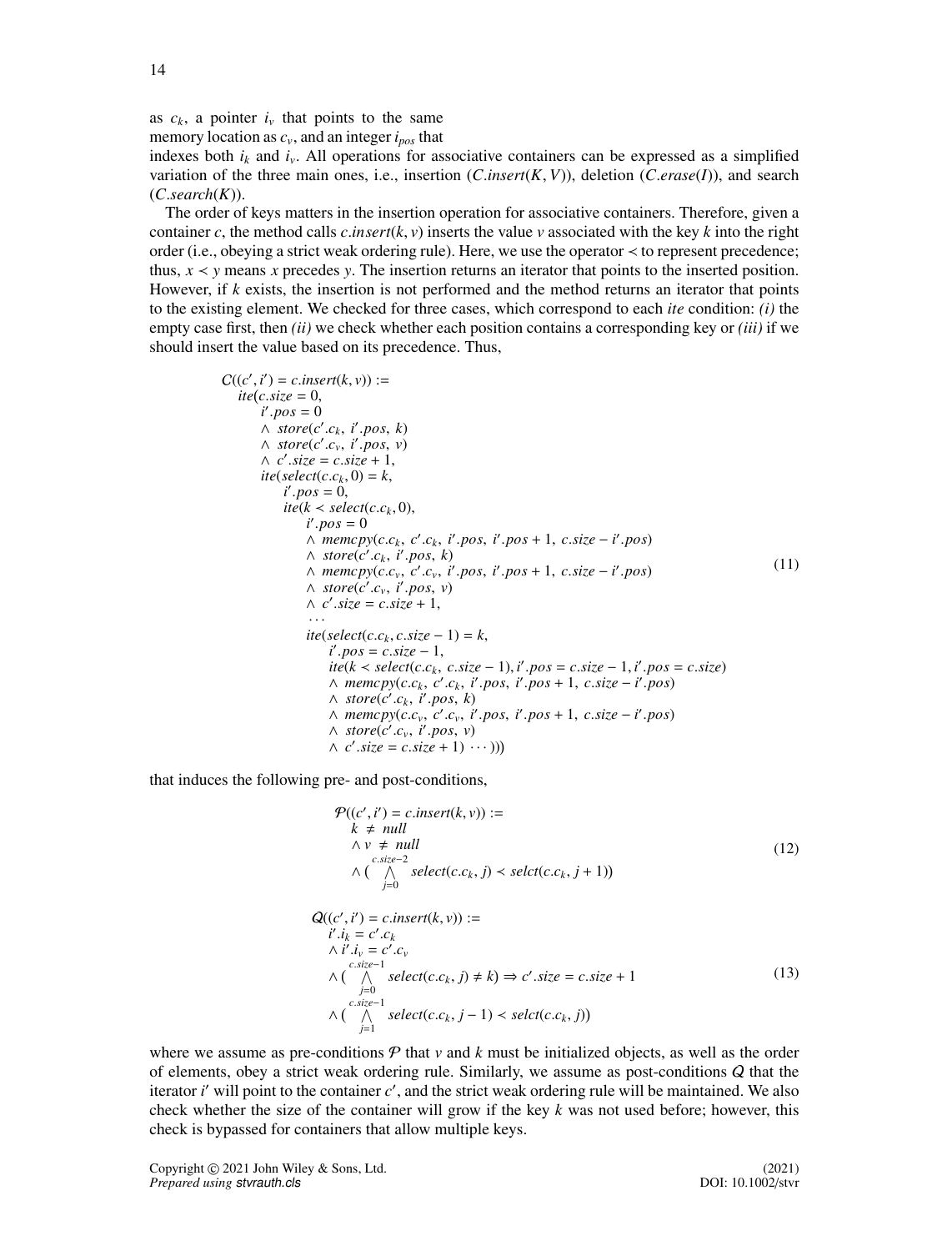Remove operations are represented by *<sup>c</sup>*.*erase*(*i*), where *<sup>i</sup>* is an iterator that points to the element to be removed. Similarly to sequential containers (*cf.*, Section [4.2\)](#page-10-0), the model for such operation basically shifts backwards all elements followed by that specific position *i*. Thus,

$$
C((c', i') = c.\text{erase}(i)) :=
$$
  
\n
$$
memory(c.c_k, c'.c_k, i.pos + 1, i.pos, c.size - (i.pos + 1))
$$
  
\n
$$
\land \text{memory}(c.c_v, c'.c_v, i.pos + 1, i.pos, c.size - (i.pos + 1))
$$
  
\n
$$
\land c'.size = c.size - 1
$$
  
\n
$$
\land i'.pos = i.pos + 1
$$
\n(14)

that induces the following pre- and post-conditions,

$$
\mathcal{P}((c', i') = c.\text{erase}(i)) :=\n i.i_k \neq null\n i.i_v \neq null\n \land 0 \leq i.pos < c.\text{size}\n \land c.\text{size} \neq 0 \Rightarrow (c.c_k \neq null \land c.c_v \neq null)
$$
\n(15)

$$
Q((c', i') = c.\text{erase}(i)) :=\n i'.ik = c'k\n \land i'.iv = c'v\n \land select(c'.ck, i'.pos) = select(c.ck, i.pos + 1)\n \land select(c'.cv, i'.pos) = select(c.cv, i.pos + 1)
$$
\n(16)

which have similar properties as the ones held by the *erase* method from sequential containers, except that *i'*.*i<sub>k</sub>* must point to the position immediately after the erased one and the equivalency of  $c'$ , and *i'*, *i<sub>k</sub>* Finally search operations over associative containers are modeled by a container of  $c'$ ,  $c_k$  and  $i'$ ,  $i_k$ . Finally, search operations over associative containers are modeled by a container  $c$  with a method call  $c$  *search* $(k)$ . Then if an element with key  $k$  is found, the method returns an *c* with a method call *c.search*( $k$ ). Then, if an element with key  $k$  is found, the method returns an iterator that points to the corresponding element; otherwise, it returns an iterator that points to the position immediately after the last container's element. Hence,

$$
C((c', i') = c \cdot search(k)) :=
$$
  
\n
$$
ite(c \cdot size = 0,
$$
  
\n
$$
i' \cdot pos = c \cdot size,
$$
  
\n
$$
ite(selectric(c \cdot c_k, 0) = k,
$$
  
\n
$$
i' \cdot pos = 0,
$$
  
\n
$$
i' \cdot pos = c \cdot size - 1,
$$
  
\n
$$
i' \cdot pos = c \cdot size - 1,
$$
  
\n
$$
i' \cdot pos = c \cdot size - 1,
$$
  
\n(17)

that induces the following pre- and post-conditions,

$$
\mathcal{P}((c', i') = c \cdot search(k)) :=k \neq null
$$
\n(18)

$$
Q((c', i') = c.search(v)) :=\nc'.c_k = c.c_k\n\land c'.c_v = c.c_v\n\land c'.size = c.size\n\land i'.i_k \neq c'.c_k\n\land i'.i_v \neq c'.c_v\n\land ite(self'.i_k, i'.pos) = select(c'.c_k, i'.pos),\nselect(i'.i_k, i'.pos) = k,\nselect(i'.i_k, i'.pos) = select(c'.c_k, c'.size))\n\land ite(self'.i_v, i'.pos) = select(c'.c_v, i'.pos),\nselect(i'.i_v, i'.pos) = v,\nselect(i'.i_v, i'.pos) = select(c'.c_v, c'.size))
$$

that are also similar to the properties held by the *search* operation from sequential containers, except that the search happens over keys.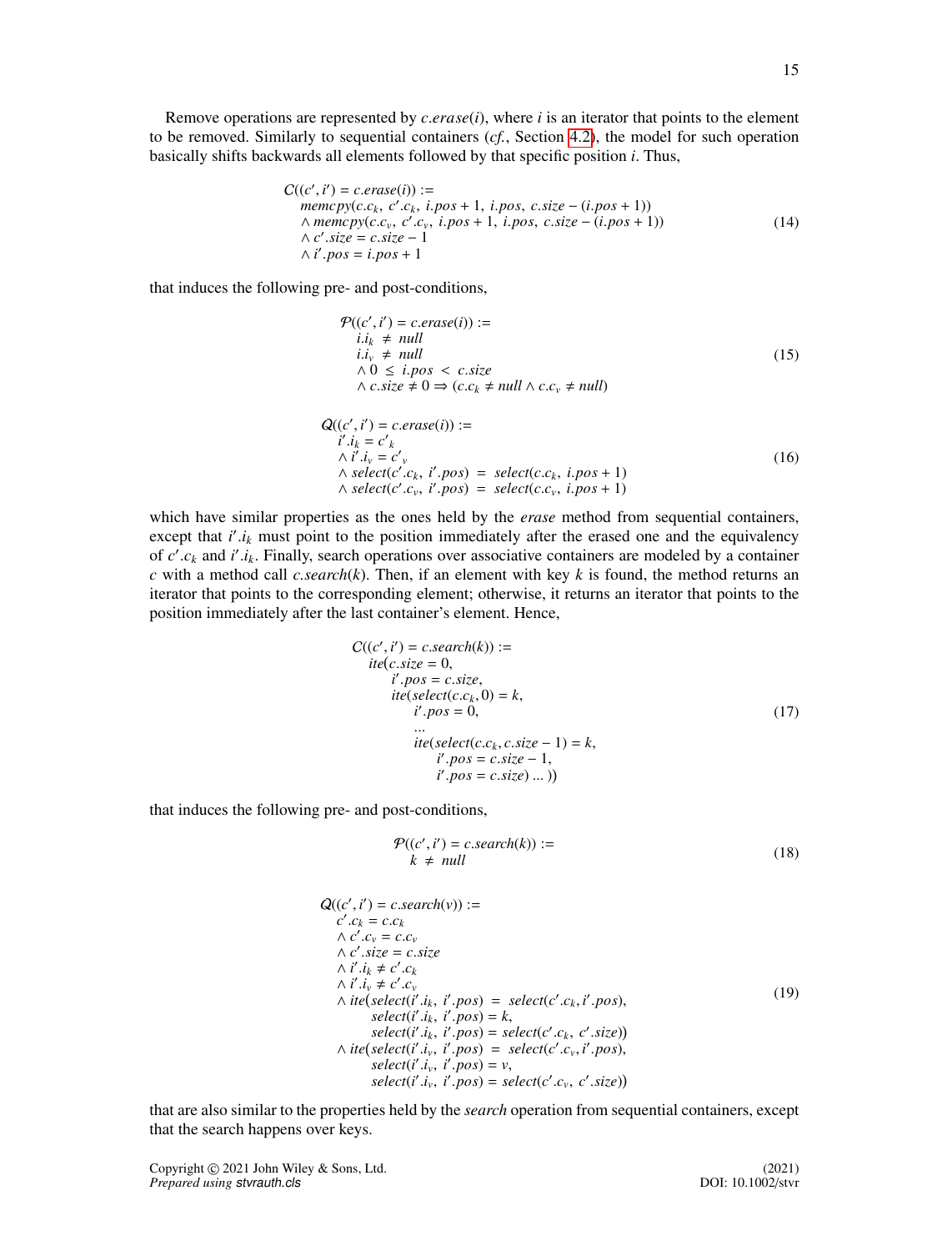## 5. EXCEPTION HANDLING

<span id="page-15-0"></span>Exceptions are unexpected circumstances that arise during the execution of a program, e.g., runtime errors [\[46\]](#page-28-33). In C++, the exception handling is split into three (basic) elements: a try block, where a thrown exception can be directed to a catch statement; a set of catch statements, where a thrown exception can be handled; and a throw statement that raises an exception.

To accurately define the verification of exception handling in C++, we formally define two syntactic domains, including exceptions *E* and handlers *H* as follows:

In this context, *e* and *h* are classes of variables of type *E* and *H*, respectively. We use the notation  $e_{\text{II}}$  to denote a thrown exception of type array, *e<sup>f</sup>*() is a thrown exception of type function, *e*<sup>∗</sup> is a thrown exception of

$$
E := e | e_{[]} | e_{f()} | e_{*} | e_{null}
$$
  

$$
H := h | h_{[]} | h_{f()} | h_{*} | h_{v} | h_{...} | h_{null}
$$

type pointer, and *enull* is an empty exception used to track when a *throw* expression does not throw anything. Similarly, we use the notation  $h_{\Pi}$  to denote a catch statement of type array,  $h_{f}$  is a catch statement of type function, *h*<sup>∗</sup> is a catch statement of type pointer, *h<sup>v</sup>* is a catch statement of type void pointer (i.e., void∗), *<sup>h</sup>*... is a catch statement of type ellipsis [\[43\]](#page-28-30), and *hnull* is an invalid catch statement used to track when a thrown exception does not have a valid handler.

Based on such domains, we must define a 2-arity predicate  $M(e, h)$ , which evaluates whether the type of thrown exception *e* is compatible with the type of a given handler *h* as shown in Eq. [\(20\)](#page-15-1). Furthermore, we declare the unary function  $\zeta : H^* \longrightarrow H$  that removes qualifiers const, volatile, and restrict from the type of a catch statement c. We also define the 2-arity predicates and restrict from the type of a catch statement *c*. We also define the 2-arity predicates unambiguous base  $U(e, h)$  and implicit conversion  $O(e, h)$ . On one hand,  $U(e, h)$  determines whether the type of a catch statement *h* is an unambiguous base [\[43\]](#page-28-30) for the type of a thrown exception *e* as shown in Eq. [\(21\)](#page-15-2). On the other hand,  $Q(e, h)$  determines whether a thrown exception  $e$  can be converted to the type of the catch statement *h*, either by qualification or standard pointer conversion [\[43\]](#page-28-30) as shown in Eq. [\(22\)](#page-15-3).

<span id="page-15-1"></span>
$$
M(e, h) \stackrel{\text{def}}{=} \left\{ \begin{array}{ll} \top, & \text{type of } e \text{ is matches to the type of } h \\ \bot, & \text{otherwise} \end{array} \right. \tag{20}
$$

$$
U(e, h) \stackrel{\text{def}}{=} \left\{ \begin{array}{ll} \top, & c \text{ is an unambiguous base of } e \\ \bot, & \text{otherwise} \end{array} \right.
$$
 (21)

$$
Q(e, h) \stackrel{\text{def}}{=} \left\{ \begin{array}{ll} \top, & e \text{ can be implicit converted to } h \\ \bot, & \text{otherwise} \end{array} \right. \tag{22}
$$

<span id="page-15-3"></span><span id="page-15-2"></span>The C++ language standard defines rules to connect throw expressions and catch statements [\[43\]](#page-28-30), which are all described in Table [II.](#page-16-0) Each rule represents a function  $r_k : E \mapsto H$ for  $k = [1, 9]$ , where a thrown exception *e* is mapped to a valid catch statement *h*. ESBMC evaluates every thrown exception *e* against all rules and all catch statements in the program through the  $(n + 1)$ -arity function handler  $H$ . As shown in Eq. [\(23\)](#page-15-4), after the evaluation of all rules (i.e.,  $h_{r_1}, ..., h_{r_9}$ ), ESBMC returns the first handler  $h_{r_k}$  that matched the thrown exception *e*.

<span id="page-15-4"></span>
$$
\mathcal{H}(e, h_1, ..., h_n) :=
$$
\n
$$
h_{r_1} = r_1(e, h_1, ..., h_n)
$$
\n
$$
\wedge \dots
$$
\n
$$
\wedge h_{r_9} = r_9(e, h_1, ..., h_n)
$$
\n
$$
\wedge \text{ite}(h_{r_1} \neq h_{null}, h_{r_1},
$$
\n
$$
\text{ite}(h_{r_2} \neq h_{null}, h_{r_2},
$$
\n
$$
\dots
$$
\n
$$
ite(h_{r_9} \neq h_{null}, h_{r_9}, h_{null})\dots)
$$
\n(23)

To support exception handling in ESBMC, we extended our GOTO conversion code and the symbolic engine. In the former, we had to define new instructions and model the throw expression as jumps. In the latter, we implemented the rules for throwing and catching exceptions, as shown in Table [II,](#page-16-0) and the control flows for the unexpected and terminate handlers (*cf.*, Section [5.2\)](#page-18-0).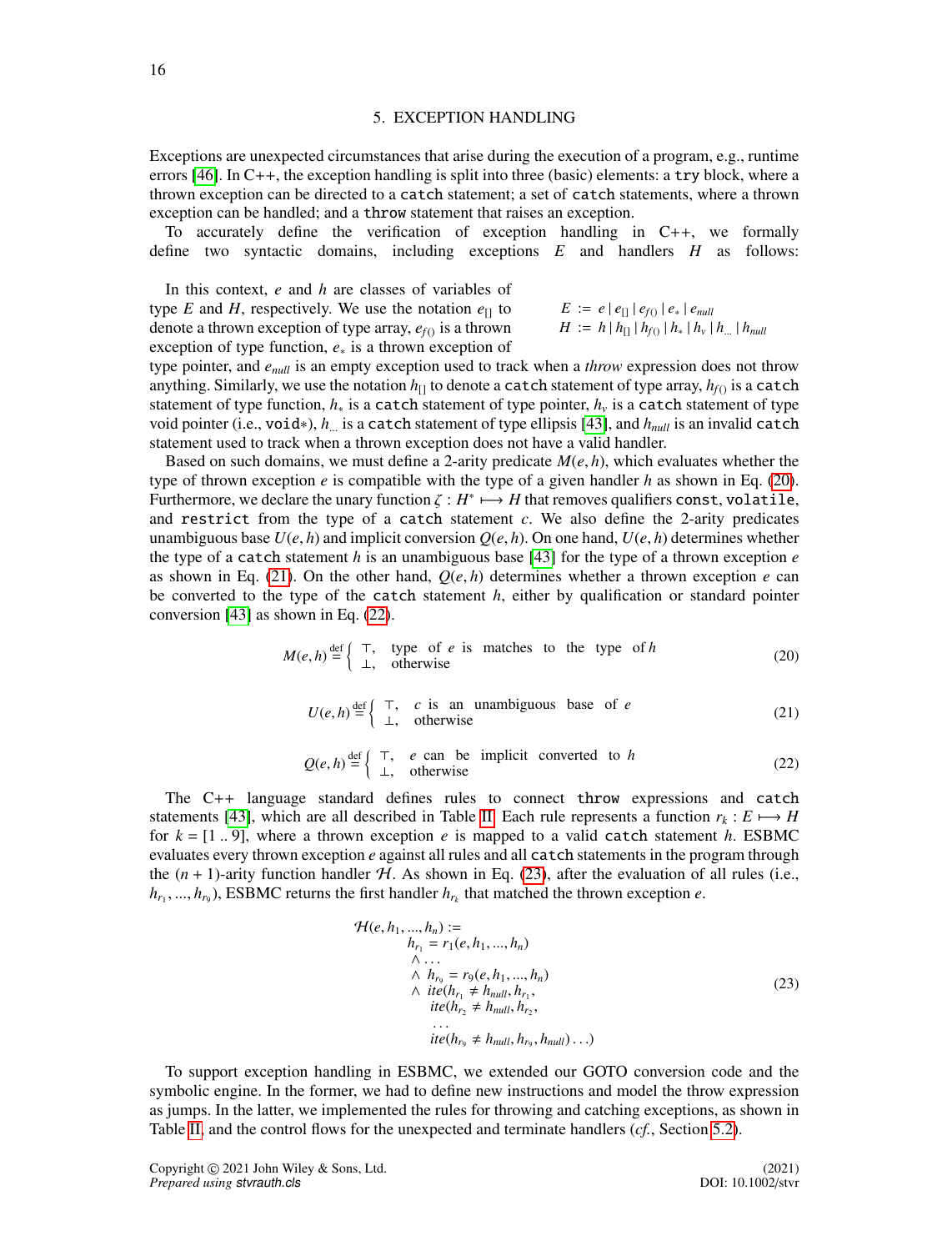<span id="page-16-0"></span>

| Rule           | <b>Behavior</b>                                                                                                                                                                             | Formalization                                                                                                                                              |
|----------------|---------------------------------------------------------------------------------------------------------------------------------------------------------------------------------------------|------------------------------------------------------------------------------------------------------------------------------------------------------------|
| $r_1$          | Catches an exception if the type<br>of the thrown exception $e$ is equal<br>to the type of the catch $h$ .                                                                                  | $ite(\exists h \cdot M(e, h), h_{r_1} = h, h_{r_1} = h_{null})$                                                                                            |
| r <sub>2</sub> | Catches an exception if the type<br>of the thrown exception $e$ is<br>equal to the type of the catch<br>h, ignoring the qualifiers const,<br>volatile, and restrict.                        | $ite(\exists h \cdot M(e, \zeta(h)), h_{r_2} = h, h_{r_2} = h_{null})$                                                                                     |
| $r_3$          | Catches an exception if its type is<br>a pointer of a given type $x$ and the<br>type of the thrown exception is an<br>array of the same type $x$ .                                          | $\overline{ite(\exists h \cdot e} = e_{[]} \land h = h_* \land M(e_{[]}, h_*), h_{r_3} = h_*, h_{r_3} = h_{null})$                                         |
| $r_4$          | Catches an exception if its type is<br>a pointer to function that returns<br>a given type $x$ and the type of<br>the thrown exception is a function<br>that returns the same type $x$ .     | $ite(\exists h \cdot e = e_{f0} \land h = h_{f0} \land M(e_{f0}, h_{f0}), h_{r_4} = h_{f0}, h_{r_4} = h_{null})$                                           |
| r <sub>5</sub> | Catches an exception if its type is<br>an unambiguous base type for the<br>type of the thrown exception.                                                                                    | $ite(\exists h \cdot U(e, h), h_{rs} = h, h_{rs} = h_{null})$                                                                                              |
| r <sub>6</sub> | Catches an exception if the type<br>of the thrown exception $e$ can<br>be converted to the type of the<br>catch $h$ , either by qualification<br>or standard pointer conversion<br>$[43]$ . | $ite(\exists h \cdot e = e_* \land h = h_* \land Q(e_*, h_*), h_{r_6} = h_*, h_{r_6} = h_{null})$                                                          |
| r <sub>7</sub> | Catches an exception if its type<br>is a void pointer $hv$ and the type<br>of the thrown exception $e$ is a<br>pointer of any given type.                                                   | $ite(\exists h \cdot e = e_* \land h = h_v, h_{r_1} = h_v, h_{r_1} = h_{null})$                                                                            |
| $r_8$          | Catches any thrown exception if<br>its type is ellipsis.                                                                                                                                    | $ite(\forall e \cdot \exists h \cdot h = h_{\dots}, h_{r_8} = h_{\dots}, h_{r_8} = h_{null})$                                                              |
| r <sub>9</sub> | If the throw expression does<br>not throw anything, it should re-<br>throw the last thrown exception<br>$e_{-1}$ , if it exists.                                                            | $ite(e = enull \wedge e-1 \neq enull$<br>$h'_{r_1} = r_1(e_{-1}, h_1, , h_n)$<br>Λ<br>$\wedge h'_{r_0} = r_9(e_{-1}, h_1, , h_n),$<br>$h_{r_0} = h_{null}$ |

Table II. Rules to connect throw expressions and catch blocks.

The GOTO conversion slightly modifies the exception handling blocks *H*. The following instructions model a try block: a CATCH instruction to represent the start of the try block, the instructions representing the code inside the try block, a CATCH instruction to represent the end of the try block and a GOTO instruction targeting the instructions after the try block. Each catch statement is represented using a label, the instructions representing the exception handling and a GOTO instruction targeting the instructions after the catch block.

We use the same CATCH instruction to mark the beginning and end of the try block. However, CATCH instructions at the beginning and at the end differ by the information they hold; the CATCH instruction that marks the beginning of a try block has a map from the types of the catch statements and their labels in the GOTO program, while the second CATCH instruction has an empty map. The GOTO instruction targeting the instructions after the catch block shall be called in case no exception is thrown. The GOTO instructions at the end of each catch are called so that only the instructions of the current catch is executed, as shown in Fig. [10.](#page-17-0)

During the SSA generation, when the first CATCH instruction is found, the map is stacked because there might be nested try blocks. If an exception is thrown, ESBMC encodes the jump to a catch statement according to the rules defined in Table [II,](#page-16-0) including a jump to an invalid catch that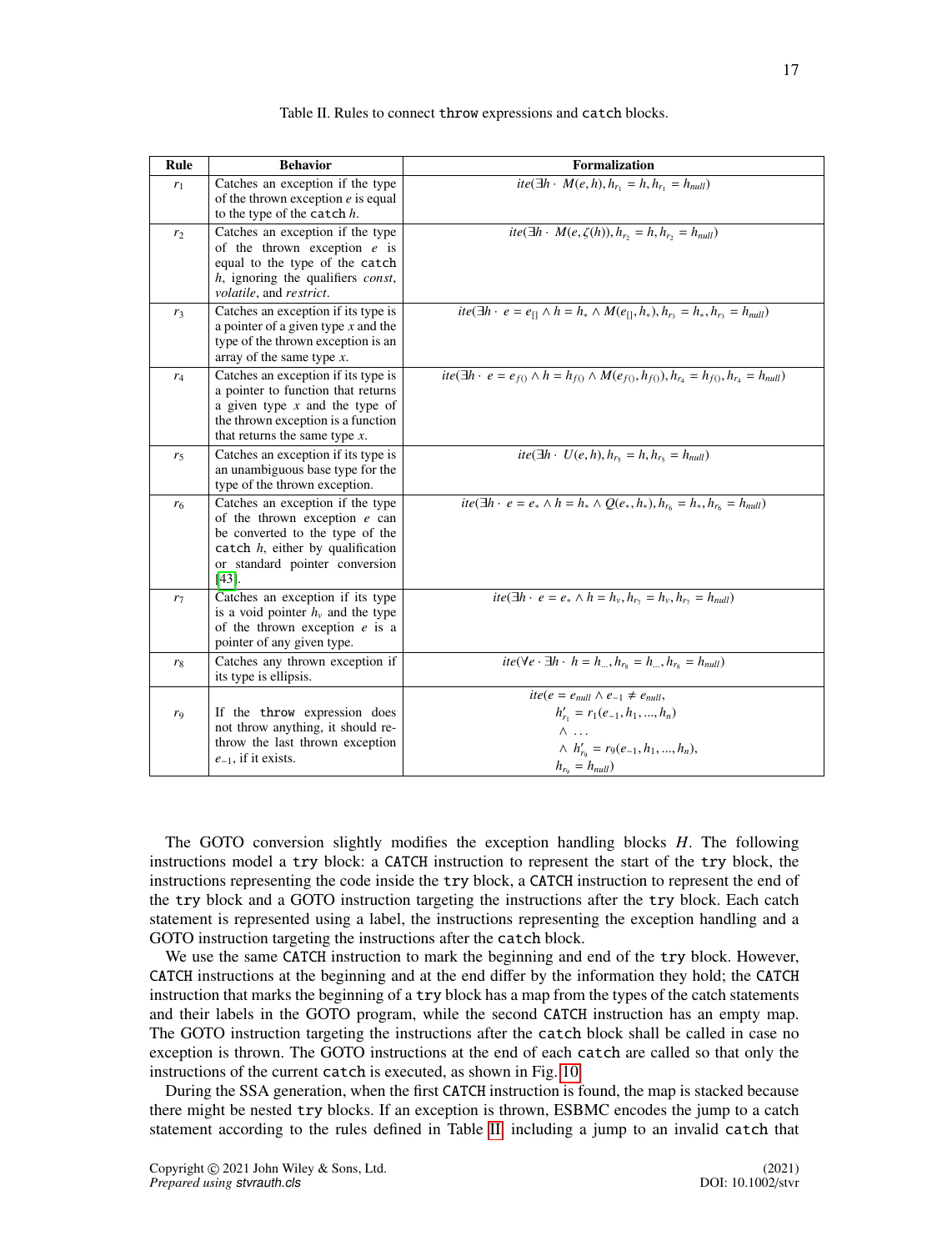<span id="page-17-0"></span>

(a) Try-catch example of throwing an integer exception. (b) GOTO instructions.

Figure 10. Example of try-catch conversion to GOTO instructions.

triggers a verification error, i.e., it represents an exception thrown that can not be caught. If a suitable exception handler is found, then the thrown value is assigned to the catch variable (if any); otherwise, if there exists no valid exception, an error is reported. If the second CATCH instruction is reached and no exception was thrown, the map is freed for memory efficiency. The try block is handled as any other block in a C++ program. Destructors of variables in the stack are called by the end of the scope. Furthermore, by encoding throws as jumps, we also correctly encode memory leaks. For example, suppose an object is allocated inside a try block, and an exception is thrown and handled. In that case, it will leak unless the reference to the allocated memory is somehow tracked and freed.

Our symbolic engine also keeps track of *function frames*, i.e., several pieces of information about the function it is currently evaluating, including arguments, recursion depth, local variables, and others. These pieces of information are essential not only because we want to handle recursion or find memory leaks but also allow us to connect exceptions thrown outside the scope of a function and handle exception specification (as described in Section [5.1\)](#page-17-1).

#### <span id="page-17-1"></span>*5.1. Exception Specification*

The exception specification (illustrated in Fig. [11\)](#page-17-2) defines which exceptions can be thrown by a function or method (including constructors). It is formed by an exception list and can be empty, i.e., the function or method cannot throw an exception. Exceptions thrown and handled inside a function or method are not affected by the exception specification.

To support the verification of programs with exception specifications, an instruction THROW DECL is inserted at the beginning of the given function or method. This instruction contains a list of allowed exceptions that are checked whenever an exception is thrown outside the scope of the function or method. Similar to the catch map, they are stacked due to the possibility of nested exception specifications

```
function 1 can throw exceptions
2 of type int and float<br>3 yould funci() throw(int
3 void func1() throw(int, float) {
 4 ...
\begin{matrix} 5 & 3 \\ 6 & 7 \end{matrix}6 \frac{1}{r} function 2 can't throw an exception \frac{1}{r}<br>7 yould func2() throw() f
      void func2() throw() {
8 try {<br>9 /* OK, exception handled inside func2's scope */<br>10 throw 1;
\frac{11}{12}12 catch(int) {<br>13 /* error }
             /* error handling for integer exceptions */\begin{matrix} 14 & 3 \\ 15 & 3 \end{matrix}15 }
```
Figure 11. Example of exception specification.

and are freed at the end of the function or method.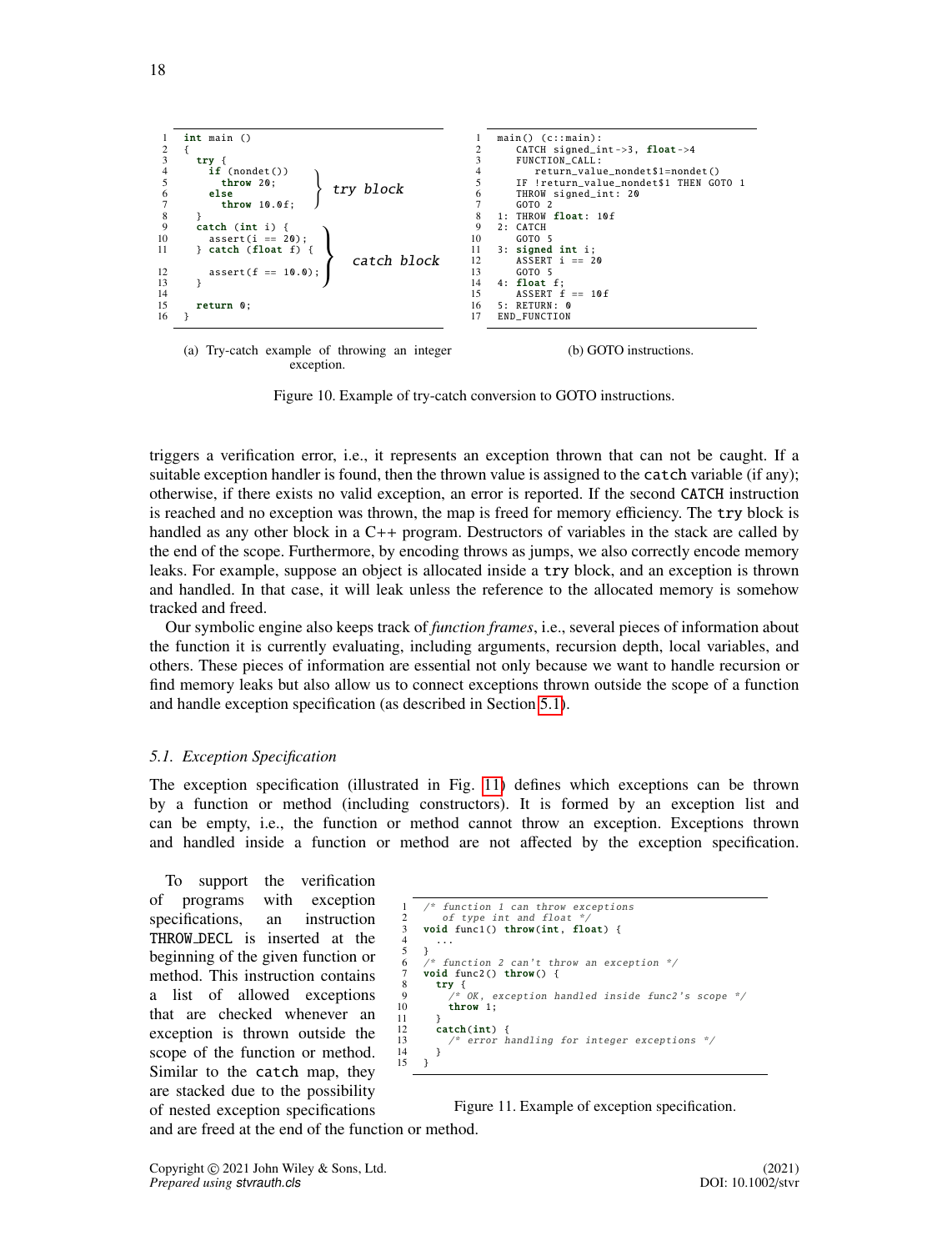An exception thrown from inside a function follows the same rules defined in Table [II.](#page-16-0) Exception specifications check any exception thrown outside the function scope. If the type of the exception was not declared in the exception specialization, a different exception is raised and a separate path in the program is taken: the unexpected handler.

#### <span id="page-18-0"></span>*5.2. Terminate and Unexpected Handlers*

During the exception handling process, errors can occur, causing the process to be aborted for any given reason (e.g., throwing an exception outside a try block or not catching a thrown exception). When this happens, the terminate handler is called.

```
1 namespace std {<br>2 // A) function definition:
 3 // no return, no parameters<br>4 typedef yoid (*terminate handler
           typedef void (*terminate_handler)();
 \frac{5}{6}\begin{array}{cc} 6 & // B) \text{ Default terminate function:} \\ 7 & // \text{ calls short} \end{array}7 // calls abort<br>8 void default_term<br>9 // Aborts the pro
  8 void __default_terminate() throw () {<br>9 // Aborts the program with
10 // the message "Aborted"<br>11 ESBMC assert (0. "Aborte
           -ESBMC_assert (0, "Aborted");
12 }
\frac{13}{14}14 // C) Set the default behavior<br>15 terminate_handler terminate_pf
15 terminate_handler terminate_pf =<br>15 terminate_handler terminate_pf =
              __default_terminate;
\frac{17}{18}18 // D) Set the user defined<br>19 // terminate function
\frac{19}{20} // terminate function
20 terminate_handler<br>21 set_terminate(term
21 set_terminate(terminate_handler f)<br>22 throw () {
22 throw () {<br>23 terminate_pf=f;<br>24 }
rac{25}{26}26 // E) Model for terminate function: 27 // calls current27 // calls current
28 // terminate handler function
29 void terminate () {<br>30 terminate_pf();
30 terminate_pf();<br>31 __default_termi
          \frac{1}{3} \frac{1}{3} default_terminate();
\frac{32}{33}<sup>3</sup></sup>
                                                                                                1 namespace std {<br>2 \frac{7}{4} function
                                                                                                \begin{array}{ccc} 2 & // A) & function definition: \\ 3 & // & no return, no para. \end{array}\frac{3}{4} // no return, no parameters
                                                                                                         typedef void (*unexpected_handler)();
                                                                                                \frac{5}{6}6 // Default unexpected function:<br>7 // calls terminate
                                                                                                7 // calls terminate<br>8 void __default_une<br>9 ___default_termin
                                                                                                         8 void __default_unexpected () throw () {
                                                                                                         example.com/<br>default_terminate();<br>}
                                                                                              10\,\begin{array}{c} 11 \\ 12 \end{array}12 // C) Set the default behavior<br>13 unexpected handler unexpected
                                                                                              13 unexpected_handler unexpected_pf =<br>14 default unexpected:
                                                                                                            default unexpected:
                                                                                              \frac{15}{16}16 // D) Set the user defined<br>17 // unexpected function
                                                                                              17 // unexpected function<br>18 unexpected_handler
                                                                                              18 unexpected_handler<br>19 set unexpected (une
                                                                                              19 set_unexpected (unexpected_handler f)<br>20 throw () {
                                                                                              20 throw () {<br>21 unexpected
                                                                                                         \frac{1}{2} unexpected_pf = f;
                                                                                              22\frac{23}{24}24 \frac{1}{25} // E) Model for unexpected function:<br>25 // calls unexpected handler function
                                                                                              25 \frac{1}{2} calls unexpected handler function<br>26 void unexpected() {
                                                                                              26 void unexpected () {<br>27 unexpected_pf();
                                                                                              27 unexpected_pf();<br>
28 throw:
                                                                                                         throw;\frac{29}{30}\overline{\ }
```
<span id="page-18-1"></span>(a) Terminate functions: A) function type definition; B) Default terminate behavior; C) Set the default behavior; D) Function *set terminate*; E) Model for function terminate.

<span id="page-18-2"></span>(b) Unexpected functions: A) function type definition; B) Default unexpected behavior; C) Set the default behavior; D) Function *set unexpected*; E) Model for function unexpected.

Figure 12. Examples of terminate and unexpected handlers.

Fig. [12a](#page-18-1) shows the terminate handler implementation. The terminate handler is a function that has the default behavior of calling the abort function. However, this behavior can be slightly changed by the developer, using the function  $set$  terminate(f), where f is a function pointer to a function that has no parameter and no return value (type void). By setting the new terminate function, it will be called before the abort function.

For the verification of programs that override the terminate handler, we define a function  $\Box$ default  $\bot$ terminate(), as illustrated in Fig. [12a,](#page-18-1) that contains the default termination behavior, calling abort. ESBMC also keeps a global function pointer to the terminate function, which can either point to the default behavior or the user-defined behavior. Finally, when the terminate function is called, we should guarantee that the abort function will be called, even if the terminate function is replaced (as shown in label *E* in Fig. [12a\)](#page-18-1).

However, there is one case where the unexpected handler is called instead of the terminate handler. When an exception not allowed by the exception specification (Section [5.1\)](#page-17-1) is thrown by a function or method, when this happens, the unexpected handler is called.

The unexpected handler works similarly to the terminate handler. It will either call terminate or re-throw the not allowed exception. Similar to set terminate, there exists a function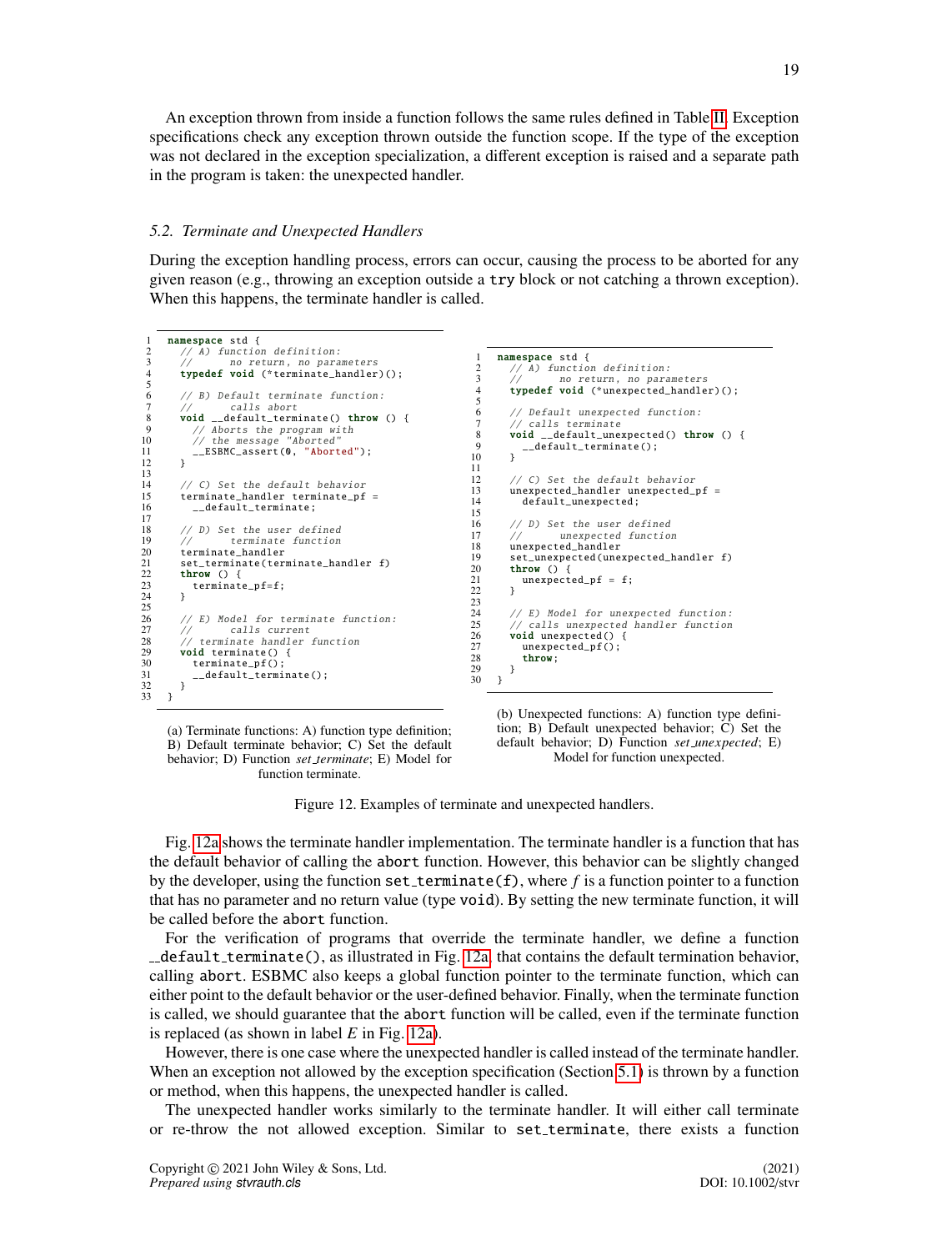$set$  unexpected(f), where f is function pointer to a function that has no parameter and no return value (type void).

Fig. [12b](#page-18-2) illustrates the unexpected handler implementation. The default behavior is to rethrow the thrown exception, and, as the exception specification already forbids it, we should call terminate to finish the program. ESBMC also keeps a global function pointer to the unexpected function, which either points to the default behavior or the user-defined behavior. If the unexpected handler was replaced, we must still guarantee that an exception will be thrown, so the forbidden exception will be re-thrown (as shown in line 27 in Fig. [12b\)](#page-18-2). If the replaced unexpected function throws an exception that is not forbidden by the function, the code will not terminate.

<span id="page-19-1"></span>

| 1              | #include <exception></exception>                              |
|----------------|---------------------------------------------------------------|
| 2              | #include <cassert></cassert>                                  |
| 3              | using namespace std;                                          |
| $\overline{4}$ |                                                               |
| 5              | <b>void</b> myunexpected $()$ {                               |
| 6              | throw;                                                        |
| $\tau$         | ł                                                             |
| 8              |                                                               |
| 9              | <b>void</b> myfunction () <b>throw</b> (int, bad_exception) { |
| 10             | throw 'x';                                                    |
| 11             | ł                                                             |
| 12             |                                                               |
| 13             | int main (void) {                                             |
| 14             | set_unexpected (myunexpected);                                |
| 15             | try {                                                         |
| 16             | $myfunction()$ :                                              |
| 17             | ł                                                             |
| 18             | $catch (int) { assert(0)}$ ; }                                |
| 19             | catch (bad_exception be) { return 1; }                        |
| 20             | return 0;                                                     |
| 21             | ł                                                             |
|                |                                                               |
|                |                                                               |

Finally, we also need to model the unexpected behavior when using bad exception. Fig. [13](#page-19-1) shows an example of code using bad\_exception. In this example, the user replaced the unexpected function with a function containing a re-throw. The code then calls myfunction(), which tries to throw a forbidden char exception. At this moment, myunexpected function is called and tries to re-throw the char exception, which is forbidden. ESBMC matches the compiler's behavior and checks whether bad exception is one of the allowed exceptions in the exception specification; if this is true, a

Figure 13. Fragment of code using bad exception.

bad exception exception will be thrown instead of the original forbidden exception.

# 6. EXPERIMENTAL EVALUATION

<span id="page-19-0"></span>Our experimental evaluation compares ESBMC against LLBMC and DIVINE regarding correctness and performance in the verification process of  $C++03$  programs; DIVINE was developed by Baranová et al. [\[14\]](#page-28-6), and LLBMC was developed by Merz, Falke, and Sinz [\[10\]](#page-27-8). Section [6.1](#page-19-2) shows a detailed description of all tools, scripts, and benchmark dataset, while Section [6.2](#page-21-0) presents the results and our evaluation. Our experiments are based on a set of publicly available benchmarks. All tools, scripts, benchmarks, and results of our evaluation are available on a replication package [\[57\]](#page-29-8), including all data to generate the percentages. More information about ESBMC is also available at the project's webpage <http://esbmc.org/>.

# <span id="page-19-2"></span>*6.1. Experimental Design, Materials and Methods*

Our experiments aim at answering two experimental questions regarding *correctness* and *performance* of ESBMC:

*i.* (EQ-I) How accurate is ESBMC when verifying the chosen  $C++03$  programs?

*ii.* (EQ-II) How does ESBMC performance compare to other existing model checkers?

To answer both questions, we evaluate all benchmarks with ESBMC *<sup>v</sup>*2.1, DIVINE *<sup>v</sup>*4.3, and LLBMC  $v2013.1$ . ESBMC  $v2.1$  contains the last stable version of our C++ front-end, since the changes necessary to introduce a new C front-end on ESBMC *<sup>v</sup>*3.0 were disruptive. The new C front-end is based on the clang's AST [\[19\]](#page-28-26), which completely changes the way ESBMC processes source files. Update the C++ front-end to also use clang's AST is part of our future work (cf. Section [8\)](#page-26-0). We also applied CBMC [\[22\]](#page-28-8) (*v*5.3) in our benchmark set. However, we do not detail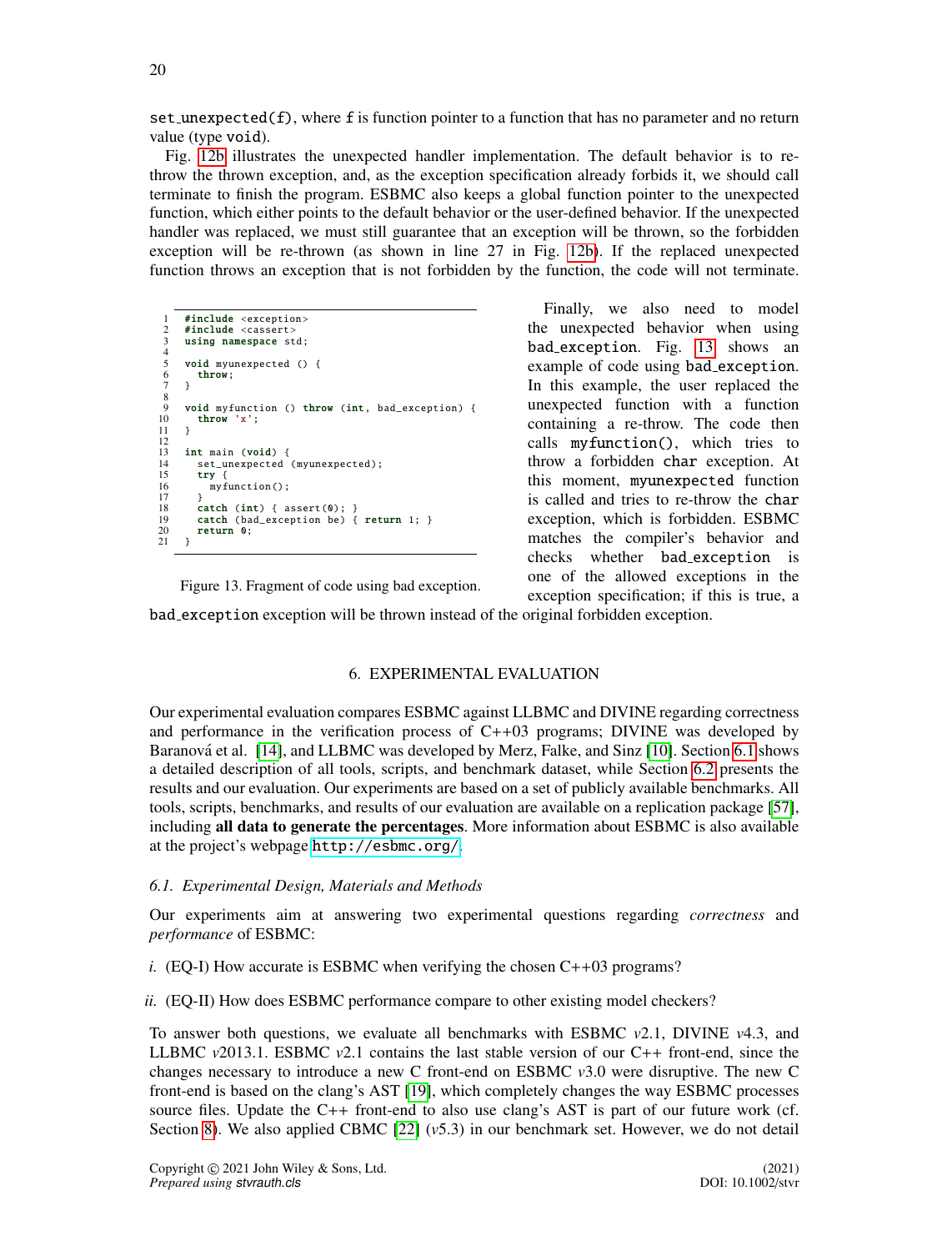the results in the experimental evaluation because the tool aborts during parser in 1,500 cases and reproduces false-negative results in the remaining 3. The vast majority of our benchmarks use STL functionalities, which CBMC does not support. The lack of support for C++ features in CBMC was also reported by Merz et al. [\[10\]](#page-27-8), Monteiro et al. [\[15\]](#page-28-0), and Ramalho et al. [\[21\]](#page-28-7).

To tackle modern aspects of the C++ language, the comparison is based on a benchmark dataset that consists of 1,513 C++03 programs. In particular, 290 programs were extracted from the book "C++ How to Program" [\[46\]](#page-28-33), 432 were extracted from C++ Resources Network [\[58\]](#page-29-9), 16 were extracted from NEC Corporation [\[59\]](#page-29-10), 16 programs were obtained from LLBMC [\[10\]](#page-27-8), 39 programs were obtained from CBMC [\[22\]](#page-28-8), 55 programs were obtained from the GCC test suite [\[39\]](#page-28-25), and the others were developed to check several features of the C++ programming language [\[21\]](#page-28-7). The benchmarks are split into 18 test suites: *algorithm* contains 144 benchmarks to check the Algorithm library functionalities; *cpp* contains 357 general benchmarks, which involves C++03 libraries for general use, such as I/O streams and templates; this category also contains the LLBMC benchmarks and most NEC benchmarks. The test suites *deque* (43), *list* (72), *queue* (14), *stack* (14), *priority queue* (15), *stream* (66), *string* (233), *vector* (146), *map* (47), *multimap* (45), *set* (48), and *multiset* (43) contain benchmarks related to the standard template containers. The category *try catch* contains 81 benchmarks to the exception handling and the category *inheritance* contains 51 benchmarks to check inheritance and polymorphism mechanisms. Finally, the test suites *cbmc* (39), *templates* ([2](#page-20-1)3) and *gcc-template* (32) contain benchmarks from the  $GCC<sup>1</sup>$  $GCC<sup>1</sup>$  $GCC<sup>1</sup>$  and  $CBMC<sup>2</sup>$  test suite, which are specific to templates.

Each benchmark is tested and manually inspected in order to identify and label bugs. Thus, 543 out of the 1, 513 benchmarks contain bugs (*i.e.*, 35.89%) and 970 are bug-free (*i.e.*, 64.11%). This inspection is essential to compare verification results from each model checker and properly evaluates whether real errors were found. We evaluate three types of properties: (i) memory-safety violations (e.g., arithmetic overflow, null-pointer dereferences, and array out-of-bounds), (ii) userspecified assertions, and (iii) proper use of  $C_{++}$  features (e.g., exception-handle violations). We only exclude LLBMC from the evaluation of exception handling since the tool does not support this feature. All tools support all the remaining features and properties under evaluation.

All experiments were conducted on a computer with an i7-4790 processor, 3.60GHz clock, with 16GB RAM and Ubuntu 14.04 64-bit OS. ESBMC, LLBMC, and DIVINE were set to a time limit of 900 seconds (i.e., 15 minutes) and a memory limit of 14GB. All presented execution times are CPU times, i.e., only the elapsed periods spent in the allocated CPUs. Furthermore, memory consumption is the amount of memory that belongs to the verification process and is currently present in RAM (i.e., not swapped or otherwise not-resident). Both CPU time and memory consumption were measured with the times system call (POSIX system). Neither swapping nor turbo boost was enabled during experiments and all executed tools were restricted to a single process.

The tools were executed using three scripts: the first one for  $\text{ESBMC}^3$  $\text{ESBMC}^3$  which reads its parameters from a file and executes the tool; the second one for LLBMC, which first compiles the program to bitcode, using clang,<sup>[4](#page-20-3)</sup> [\[60\]](#page-29-11) then it reads the parameters from a file and executes the tool;<sup>[5](#page-20-4)</sup> and the last one for DIVINE, which also first pre-compiles the C++ program to bitcode, then performs the verification on it.[6](#page-20-5) The loop unrolling defined for ESBMC and LLBMC (*i.e.*, the *B* value) depends on each benchmark. In order to achieve a fair comparison with ESBMC, an option from LLBMC had to be disabled. LLBMC does not support exception handling and all bitcodes were generated without exceptions (i.e., with the −fno − exceptions flag of the compiler). If exception handling is enabled, then LLBMC always aborts the verification process.

<span id="page-20-0"></span><sup>1</sup><https://github.com/nds32/gcc/tree/master/gcc/testsuite/>

<span id="page-20-1"></span><sup>2</sup><https://github.com/diffblue/cbmc/tree/develop/regression>

<span id="page-20-2"></span><sup>3</sup> esbmc \*.cpp –unwind *B* –no-unwinding-assertions -I /libraries/

<span id="page-20-3"></span><sup>4</sup> clang++ -c -g -emit-llvm \*.cpp -fno-exceptions -o main.bc

<span id="page-20-5"></span><span id="page-20-4"></span><sup>5</sup> llbmc \*.o -o main.bc –ignore-missing-function-bodies –max-loop-iterations=*B* –no-max-loop-iterations-checks <sup>6</sup>divine verify \*.cpp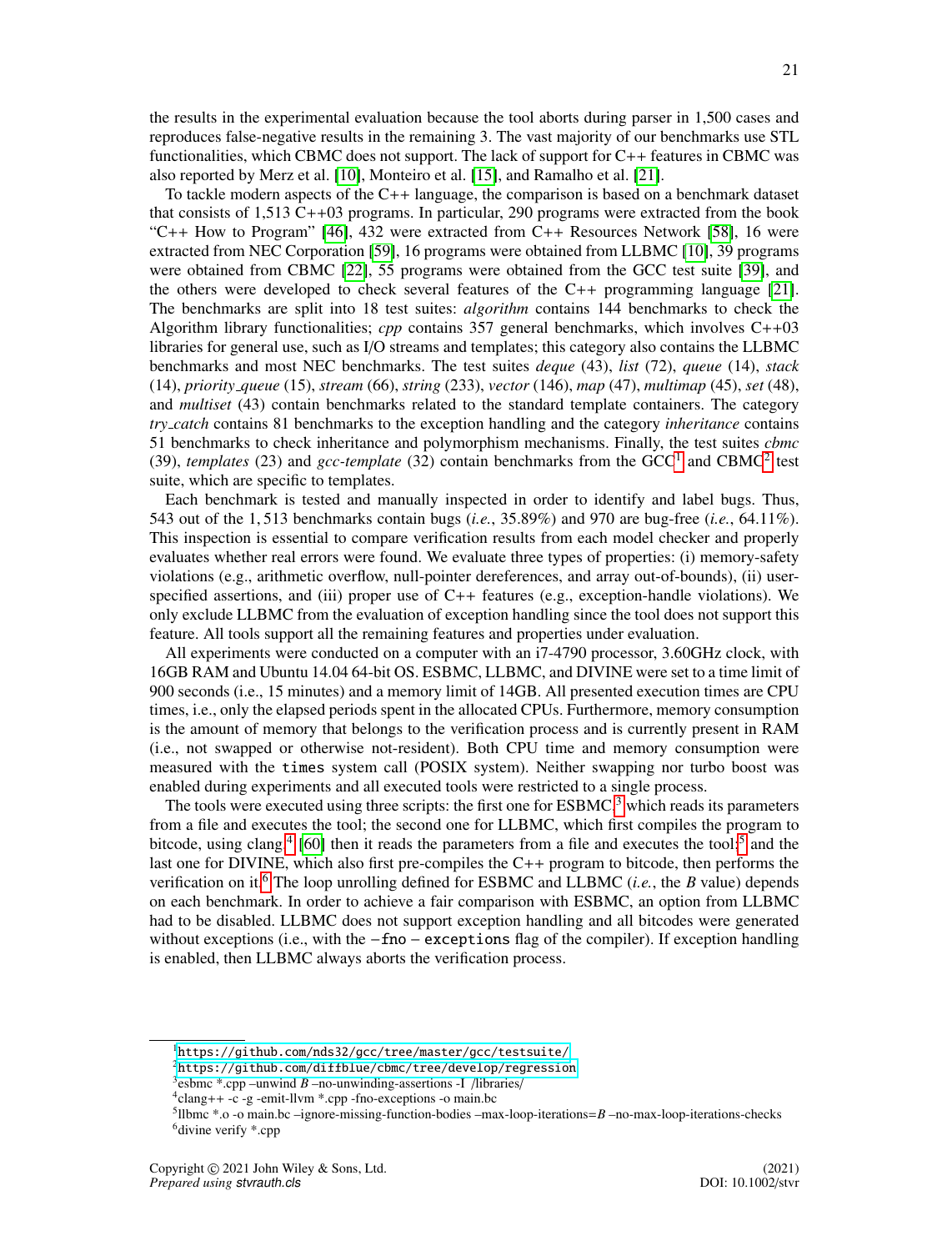# <span id="page-21-0"></span>*6.2. Results* & *Discussion*

In this section, we present the results using percentages (concerning the 1,513 C++ benchmarks), as shown in Fig. [14.](#page-21-1) *Correct* represents the positive results, i.e., percentage of benchmarks with and without bugs correctly verified. *False positives* represent the percentage of benchmarks reported as correct, but they are incorrect; similarly, *False negatives* represent the percentage of benchmarks reported as incorrect, but that are correct. Finally, *Unknown* represents the benchmarks where each tool aborted the verification process due to internal errors, timeout (i.e., the tool was killed after 900 seconds) or a memory out (i.e., exhausted the maximum memory allowed of 14GB). In the Exception Handling category, LLBMC is excluded since it does not support this feature; if exception handling is enabled, then LLBMC continuously aborts the verification process. Furthermore, to better present the results of our experimental evaluation, the test suites were grouped into four categories:

- Standard Containers formed by *algorithm*, *deque*, *vector*, *list*, *queue*, *priority queue*, *stack*, *map*, *multimap*, *set* and *multiset* test suites (631 benchmarks);
- Inheritance & Polymorphism formed by the *inheritance* test suite (51 benchmarks).
- Exception Handling formed by the *try\_catch* test suite (81 benchmarks);
- C++03 formed by *cpp*, *string*, *stream*, *cbmc*, *gcc-templates* and *templates* test suites (750 benchmarks).

On the Standard Containers category (see Fig. [14\)](#page-21-1), ESBMC presented the best results and reached a successful verification rate of 78.45%, while LLBMC reported 70.36% and DIVINE 44.69%. ESBMC's noticeable results for containers are directly related to its COM. The majority of the benchmarks for this category contain standard assertions to map the support of container-based operations, e.g., to check whether the operator[] from a vector object is called with an argument out of range, which is undefined behavior [\[43\]](#page-28-30). We place standard  $C++$  assertions in the benchmarks to evaluate how each verifier handles container-based operations. ESBMC reports a false-positive rate of 2.54% and a false-negative rate of 8.87%, which is due to internal implementation issues during pointer encoding (*cf.*, Section [4\)](#page-8-0). We are currently working to address them in future versions.

<span id="page-21-1"></span>

Figure 14. Experimental results for ESBMC *<sup>v</sup>*2.1, DIVINE *<sup>v</sup>*4.3, and LLBMC *<sup>v</sup>*2013.1.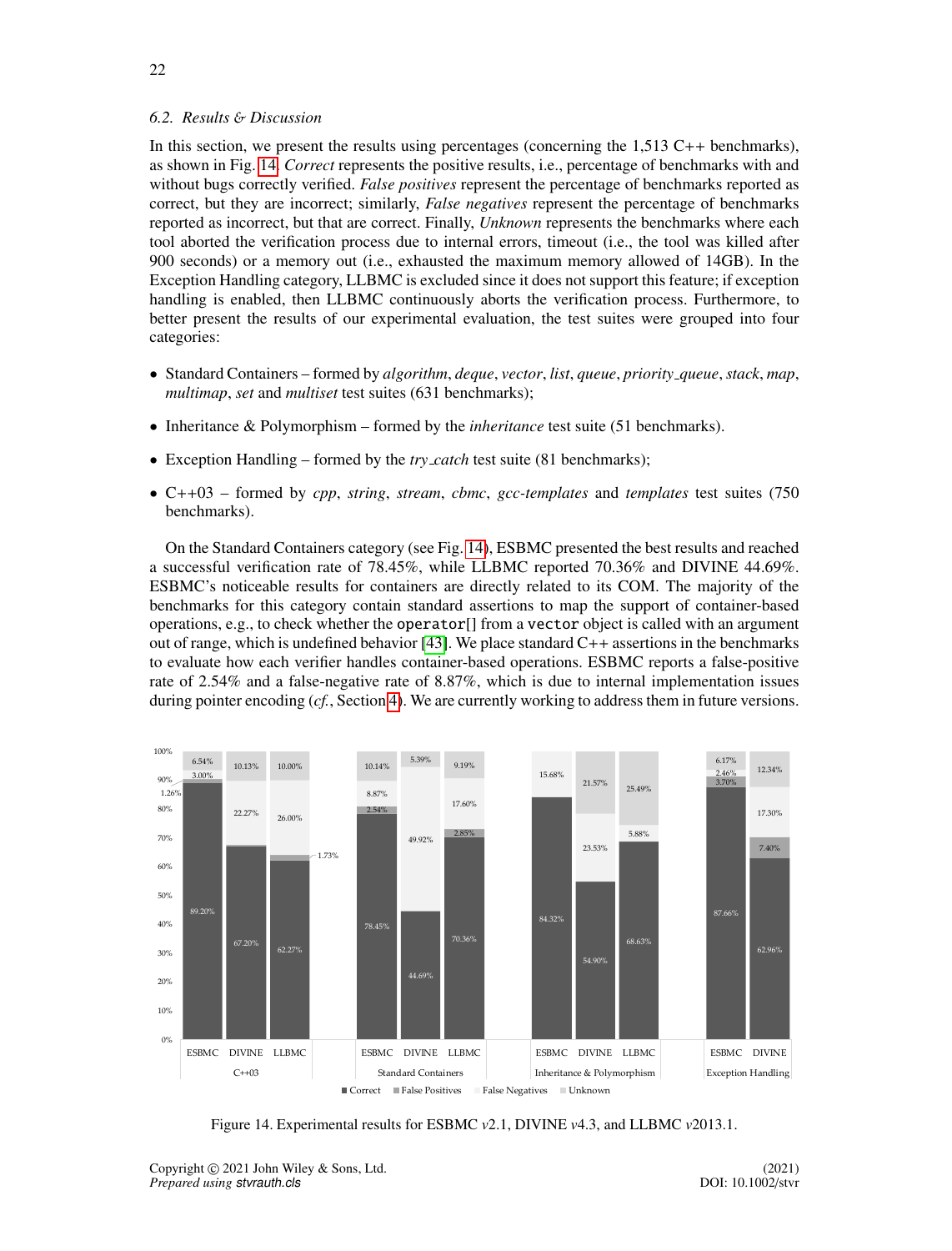ESBMC also reported 10.14% of unknown results due to limitations in templates-related features such as SFINAE [\[43\]](#page-28-30) and nested templates. LLBMC reports a false-positive rate of 2.85% and a false-negative rate of 17.60%, mostly related to erroneously evaluating assertions (e.g., assertions to check whether a container is empty or it has a particular size). It also reports an unknown rate of <sup>9</sup>.19% regarding timeouts, memory outs, and crashes when performing formula transformation [\[10\]](#page-27-8). DIVINE does not report any timeout, memory out, or false-positive results for this category, but an expressive false-negative rate of 49.92%, resulting from errors to check assertions (similarly to LLBMC). DIVINE also reports an unknown rate of 5.39% due to errors with pointer handling, probably due to imprecise (internal) encoding.

On the Inheritance & Polymorphism category (see Fig. [14\)](#page-21-1), ESBMC presented the best results and reached a successful verification rate of 84.32% while LLBMC reported 68.63% and DIVINE <sup>54</sup>.90%. ESBMC does not report any timeout or memory out, but it reports a false-negative rate of 15.68%, due to implementation issues to handle pointer encoding. LLBMC does not report any false positives, timeouts, or memory outs results. However, it reports a false-negative rate of <sup>5</sup>.88%, which is related to failed assertions representing functional aspects of inherited classes. It also reported an unknown rate of 25.49% regarding multiple inheritance. DIVINE does not report any timeout, memory out, or false-positive results for this category, but a false-negative rate of <sup>23</sup>.53% and an unknown rate of 21.57%, which is a result of errors when handling dynamic casting, virtual inheritance, multiple inheritance, and even basic cases of inheritance and polymorphism.

On the Exception Handling category (see Fig. [14\)](#page-21-1), ESBMC presented the best results and reached a successful verification rate of 87.66% while DIVINE reported 62.96%. ESBMC does not report any timeout or memory out, but it reports a false-positive rate of 3.70% and a false-negative rate of 2.47%. These bugs are related to the implementation of rule  $r_6$  from Table [II](#page-16-0) in ESBMC, i.e., "catches an exception if the type of the thrown exception *e* can be converted to the type of the catch *h*, either by qualification or standard pointer conversion"; we are currently working on fixing these issues. ESBMC also presents an unknown rate of 3.70% due to previously mentioned template limitations. DIVINE does not report any timeout or memory out. However, it reports a false-positive rate of 7.40% and a false-negative rate of 17.30%. It incorrectly handles re-throws, exception specification, and the unexpected as well as terminate function handlers. DIVINE also presents an unknown rate of 12.34% due to errors when dealing with exceptions thrown by derived classes, instantiated as base classes, which is probably related to the imprecise encoding of *vtables*.

To evaluate how these model checkers perform when applied to general  $C++03$  benchmarks, we evaluate them against the category  $C++03$ . In this category, model checkers deal with benchmarks that make use of the features discussed in this paper (e.g., exception handling and containers), and a wider range of libraries from the STL, manipulation of strings and streams, among other C++03 features. ESBMC presented the highest successful verification rate, 89.20%, followed by DIVINE <sup>67</sup>.20% and LLBMC 62.27%. The successful expressive rate of ESBMC in this category not only correlates to its support for core C++03 features (i.e., templates, inheritance, polymorphism, and exception handling) or its ability to check functional aspects of the standard containers but also because COM contains abstractions for all standard libraries shown in Table [I.](#page-9-3) For instance, the operational model for the string library enables ESBMC to achieve a success rate of 99.14% in the *string* test suite, which contains benchmarks that target all methods provided in C++03 for string objects. Note that running ESBMC without COM over the benchmarks, 98.08% fail since the majority uses at least one standard template library. ESBMC does not report any memory out, but it reports a false-positive rate of 1.26%, a false-negative rate of 3.00%, and an unknown rate of <sup>6</sup>.54%, which are all due to the same issues pointed by the previous experiments. DIVINE does not report any false positives, timeout, or a memory out, but a false-negative rate of 22.27%, which is a result of errors when checking assertions representing functional properties of objects across all STL (similar to LLBMC). DIVINE reports one false positive regarding the instantiation of function template specialization and an unknown rate of 10.13% due to crashes when handling pointers. LLBMC reports a false-positive rate of 1.73% and a false-negative rate of 26.00%, which is related to errors when checking assertions that represent functional properties of objects (e.g., asserting the size of a string object after an operation) or dealing with stream objects in general. It also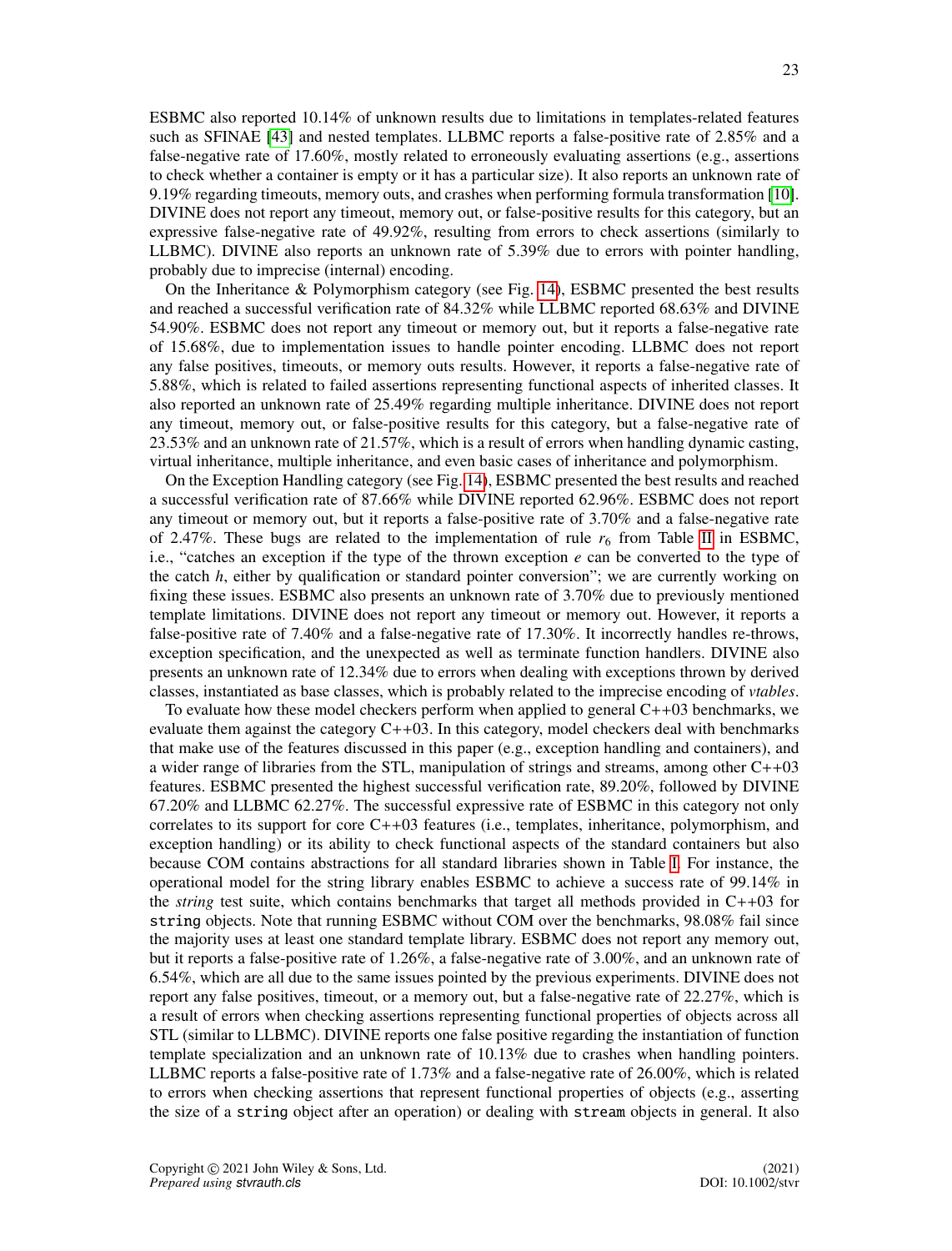reported an unknown rate of 10.00%, mainly regarding operator overloading errors and the ones mentioned in the previous categories.

A small number of counterexamples generated by the three tools were manually checked, but we understand that this is far from ideal. The best approach is to use an automated method to validate the counterexample, such as the witness format proposed by Beyer et al. [\[61\]](#page-29-12); however, the available witness checkers do not support the validation of  $C_{++}$  programs. Implementing such a witness checker for C++ would represent a significant development effort, which we leave it for future work.

<span id="page-23-0"></span>

Figure 15. Comparison of accumulative verification time and accumulative memory consumption among ESBMC *<sup>v</sup>*2.1, DIVINE *<sup>v</sup>*4.3, and LLBMC *<sup>v</sup>*2013.1 throughout the verification process of all benchmarks.

Fig. [15](#page-23-0) illustrates the accumulative verification time and memory consumption for the tools under evaluation. All the tools take more time to verify the test suites *algorithm*, *string*, and *cpp*, due to a large number of test cases and the presence of pointers and iterators. ESBMC is the fastest of the three tools, 3.2 times faster than LLBMC and only 155.7 seconds faster than DIVINE. In terms of verification time, DIVINE is the only tool that did not use more than the defined limit of 900 seconds, while ESBMC and LLBMC aborted due to timeout in 4 and 25 benchmarks, respectively. DIVINE is the only tool that did not use more than the defined limit of 14GB per benchmark in terms of memory consumption. At the same time, ESBMC and LLBMC aborted due to exhaustion of the memory resources in 3 and 11 of them, respectively. Even so, LLBMC consumes less memory overall (614.92GB) when compared to DIVINE (627.97GB) and ESBMC (2, <sup>210</sup>.91GB).

Overall, ESBMC achieved the highest success rate of 84.27% in 15, <sup>761</sup>.90 seconds (approximately 4 hours and 23 minutes), faster than LLBMC and DIVINE, which positively answers our experimental questions EQ-I and EQ-II. LLBMC correctly verified 62.52% in 50, <sup>564</sup>.<sup>10</sup> seconds (approximately 14 hours) and can only verify the programs if exception handling is disabled, which is not a problem for both ESBMC and DIVINE. DIVINE correctly verified 57.17% in 15, <sup>917</sup>.60 seconds (approximately 4 hours and 26 minutes). Regarding memory usage, ESBMC has the highest usage among the three tools, which is approximately 3.5 times higher than DIVINE and LLBMC, respectively. This high consumption is due to the generation process of SSA forms (cf., Section [3\)](#page-3-0). However, its optimization is under development for future versions.

In conclusion, our experimental evaluation indicates that ESBMC outperforms two stateof-the-art model checkers, DIVINE and LLBMC, regarding the verification of inheritance, polymorphism, exception handling, and standard containers. The support for templates in ESBMC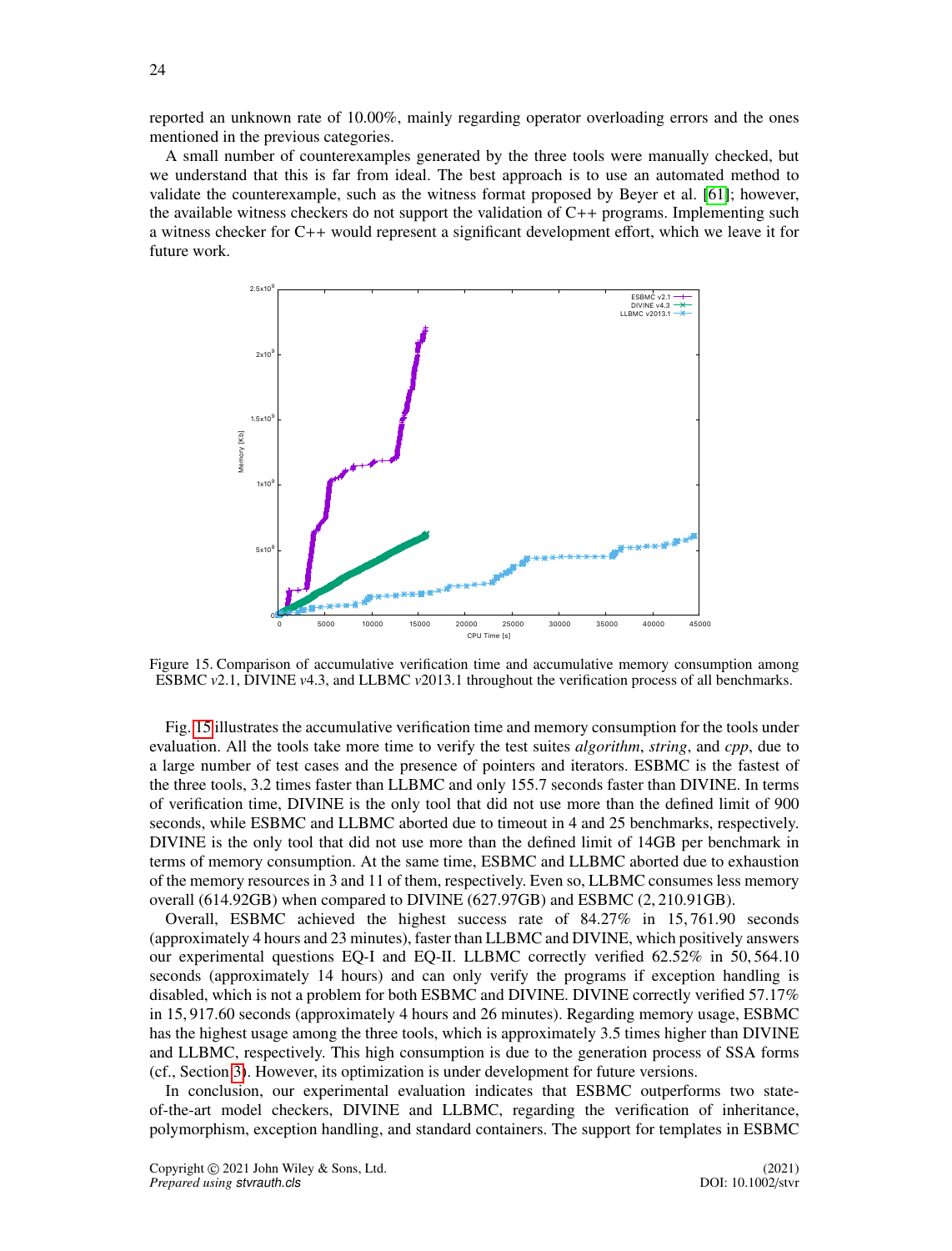needs improvements. However, the current work-in-progress clang front-end will not only cover this gap (because clang will instantiate all the templates in the program) but will also allow ESBMC to handle new versions of the language  $(e.g., C++11)$ . Even with its current support for templates, our experimental results allow us to conclude that ESBMC represents the state-of-the-art regarding applying model checking in C++ programs.

# *6.3. Sni*ff*er Application*

This section describes the results of the verification process using ESBMC and LLBMC in a *sniffer* program. We were unable to use DIVINE to verify the code because the tool does not offer support for the verification of some libraries used in the program (e.g., *boost* [\[62\]](#page-29-13)), which makes the verification process an infeasible task, i.e., DIVINE would report incorrect results. Nokia Institute of Technology (INdT) made this program available. Sniffer is responsible for capturing and monitoring traffic conditions of a network, which supports Message Transfer Part Level 3 User Adaptation Layer (M3UA) [\[63\]](#page-29-14). This service offers the transport of SS7 protocols (Signalling System *No*.7) and makes use of the services provided by the Stream Control Transmission Protocol (SCTP). The *Sni*ff*er* program contains 20 classes, 85 methods, and 2, 800 lines of C++ code.

The following properties were verified in the *sniffer* program: arithmetic underand overflow, division by zero, and array bounds violation. Due to confidentiality issues, we were only able to verify provide some classes required by the unverified methods. From the verified

<span id="page-24-1"></span>

| $int$ PacketM3UA::getPayloadSize() {     |
|------------------------------------------|
| return ntohs(m3uaParamHeader->paramSize) |
| - (M3UA_PROTOCOL_DATA_HEADER_SIZE        |
| + M3UA PARAMETER HEADER SIZE):           |
|                                          |
|                                          |

50 of 85 methods since INdT did not Figure 16. Arithmetic overflow in the typecast operation from the getPayloadSize method.

code, ESBMC was able to identify five errors, related to arithmetic under- and overflow while LLBMC was able to identify only three of them. All errors were reported to developers, who confirmed them. As an example of an error found, Fig. [16](#page-24-1) shows the getPayloadSize method from the PacketM3UA class. In this method, an arithmetic overflow can occur. The method returns ntohs, an unsigned int, but the getPayloadSize method must return a signed int. In this case, a possible solution is to change the return type of the getPayloadSize method to unsigned int.

# 7. RELATED WORK

<span id="page-24-0"></span>Conversion of C++ programs into another language makes the verification process easier since C++ model checkers are still in the early development stages. There are more stable verification tools written for other programming languages, such as C [\[9\]](#page-27-7). This conversion, however, can unintentionally introduce or hide errors in the original program. In particular, the converted program's verification may present different results if compared to the verification of the original C++ program, unless we check the equivalence of both the original and the modified program [\[64\]](#page-29-15), which can become undecidable in the presence of unbounded memory usage.

When it comes to the verification of C++ programs, most of the model checkers available in the literature focus their verification approach on specific C++ features, such as exception handling, and end up neglecting other features of equal importance, such as the verification of the STL [\[66,](#page-29-16) [67\]](#page-29-17). Table [III](#page-25-0) shows a comparison among other studies available in the literature and our approach.

Merz, Falke, and Sinz [\[10,](#page-27-8) [65\]](#page-29-18) describe LLBMC, a tool that uses BMC to verify C++ programs. The tool first converts the program into LLVM intermediate representation, using clang [\[60\]](#page-29-11) as an off-the-shelf front-end. This conversion removes high-level information about the structure of C++ programs (e.g., the relationship between classes). However, the code fragments that use the STL are inlined, which simplifies the verification process. From the LLVM intermediate representation, LLBMC generates a quantifier-free logical formula based on bit-vectors. This formula is further simplified and passed to an SMT solver for verification. The tool does not verify programs with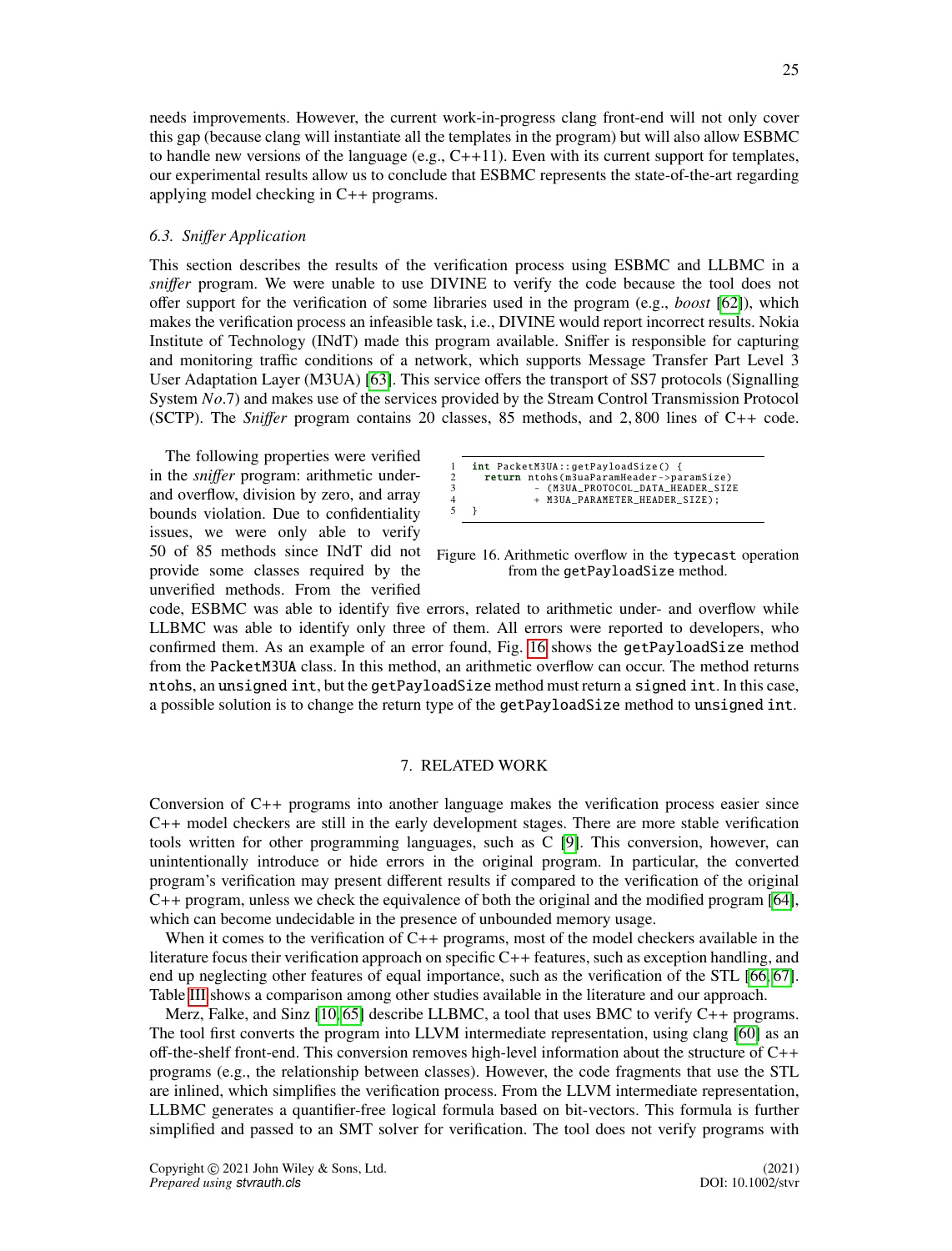| Table III. Related work comparison. |  |  |
|-------------------------------------|--|--|
|-------------------------------------|--|--|

<span id="page-25-0"></span>

| Related work           | Conversion<br>tο<br>intermediate<br>languages | C++ Programming Language Support |                                   |                                  |                           |
|------------------------|-----------------------------------------------|----------------------------------|-----------------------------------|----------------------------------|---------------------------|
|                        |                                               | Templates                        | Standard<br>Template<br>Libraries | Inheritance $\&$<br>Polymorphism | <b>Exception Handling</b> |
| LLBMC $[65]$           | <b>LLVM</b>                                   | <b>Yes</b>                       | <b>Yes</b>                        | <b>Yes</b>                       | N <sub>0</sub>            |
| SATABS $[12]$          | No.                                           | <b>Yes</b>                       | Yes                               | N <sub>0</sub>                   | N <sub>0</sub>            |
| <b>CBMC</b> [22]       | No.                                           | <b>Yes</b>                       | No                                | N <sub>0</sub>                   | N <sub>0</sub>            |
| <b>DIVINE</b> [14]     | <b>LLVM</b>                                   | Yes                              | <b>Yes</b>                        | Yes                              | Yes                       |
| <b>ESBMC v2.0 [21]</b> | No                                            | Yes                              | <b>Yes</b>                        | <b>Yes</b>                       | Yes                       |

exception handling, making it challenging to verify C++ programs realistically since exceptions must be disabled during the generation of the LLVM intermediate representation. The biggest difference between the tool described by the authors and the purpose of this work is related to the beginning of the verification process. In LLBMC, the conversion of the source program into an intermediate representation LLVM is required. The biggest obstacle to this approach is the need for a constant tool adjustment to new versions of the LLVM intermediate representation that the clang generates. For instance, a symbolic virtual machine built on top of the LLVM compiler, named as KLEE [\[68\]](#page-29-19), still uses an old version of LLVM (v3.4) due to the significant effort to update its internal structure.

Blanc, Groce, and Kroening [\[12\]](#page-28-4) describe the verification of C++ programs using containers via predicate abstraction. A simplified operational model using Hoare logic is proposed to support C++ programs that make use of the STL. The purpose of the operational model is to simplify the verification process using the SATABS tool [\[69\]](#page-29-20). SATABS is a verification tool for C and C++ programs that supports classes, operator overloading, references, and templates (but without supporting partial specification). In order to verify the correctness of a program, the authors show that it is sufficient to use an operational model by proving that, if the pre- and postconditions hold, the implementation model also holds. The approach is efficient in finding trivial errors in C++ programs. The preconditions are modeled to verify the library containers using an operational model similar to the ESBMC tool's model for the same purpose. Regarding the operational model, the authors present only preconditions. In contrast, our operational model verifies preconditions and replicates the STL behavior, which increases the range of applications that can be adequately verified by the tool (i.e., postconditions).

Clarke, Kroening, and Lerda [\[22\]](#page-28-8) present CBMC, which implements BMC for  $C/C++$  programs using SAT/SMT solvers. CBMC uses its parser, based on Flex/Bison [\[17\]](#page-28-2), to build an AST. The typechecker of CBMC's front-end annotates this AST with types and generates a language-independent intermediate representation of the original source code. The intermediate representation is then converted into an equivalent GOTO-program (i.e., control-flow graphs) that the symbolic execution engine will process. ESBMC improves the front-end, the GOTO conversion and the symbolic execution engine to handle the  $C+03$  standard. CBMC and ESBMC use two functions C and P that compute the *constraints* (i.e., assumptions and variable assignments) and *properties* (i.e., safety conditions and user-defined assertions), respectively. Both tools automatically generate safety conditions that check for arithmetic overflow and underflow, array bounds violations, and null pointer dereferences, in the spirit of Sites' clean termination [\[70\]](#page-29-21). Both functions accumulate the control-flow predicates to each program point and use these predicates to guard both the constraints and the properties so that they properly reflect the semantics of the program. A VC generator (VCG) then derives the verification conditions from them. CBMC is a well-known model checker for C programs, but its support for C++ is rather incomplete (cf. Section [6\)](#page-19-0). In particular, CBMC has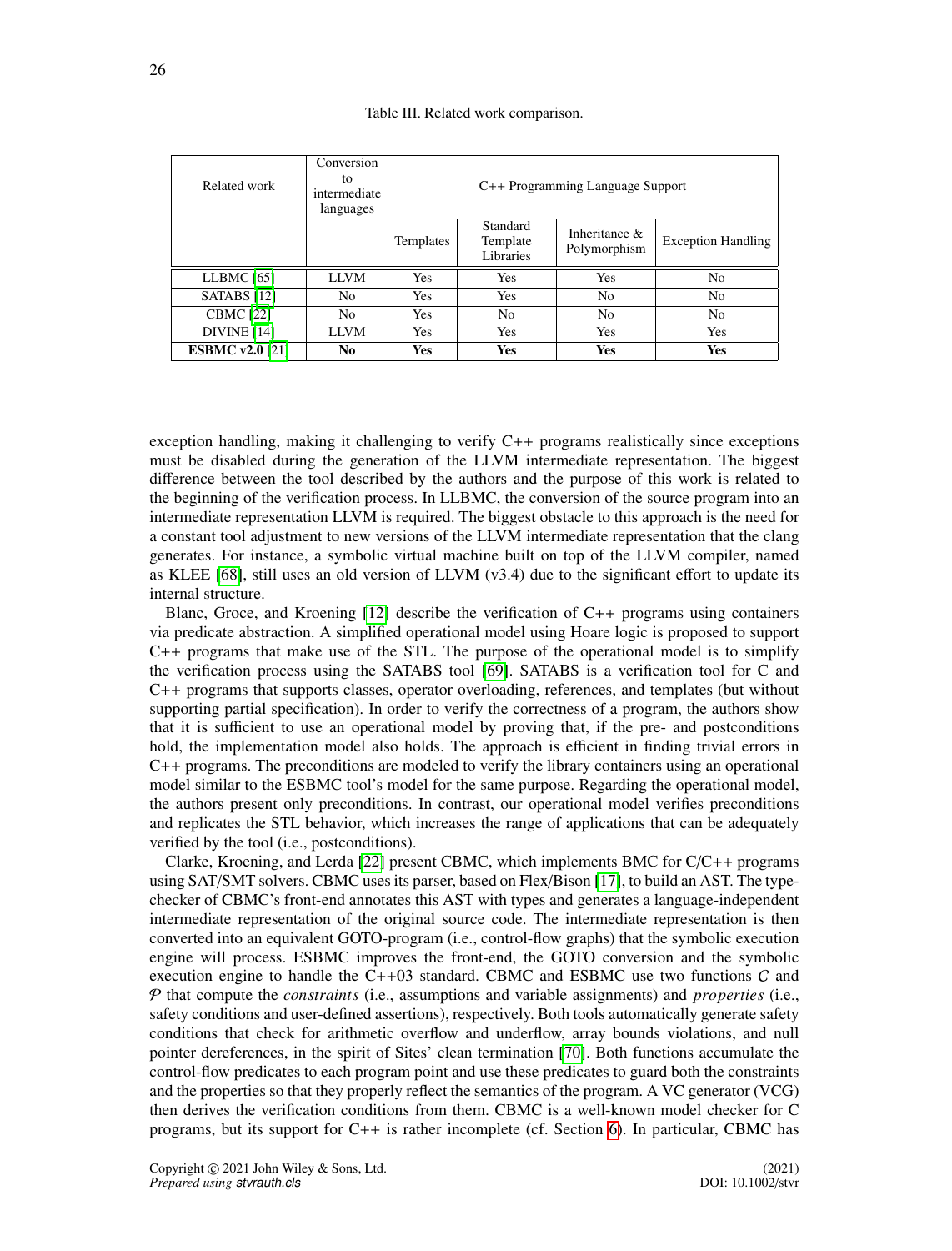problems instantiating template correctly and lacks support for STL, exception specialization and terminate/unexpected functions.

Baranová et al. [\[14\]](#page-28-6) present DIVINE, an explicit-state model checker to verify single- and multithreaded programs written in  $C/C++$  (and other input formats, such as  $UPPAAL<sup>1</sup>$  $UPPAAL<sup>1</sup>$  $UPPAAL<sup>1</sup>$  and  $DVE<sup>2</sup>$  $DVE<sup>2</sup>$  $DVE<sup>2</sup>$ ). Another language supported by DIVINE is the LLVM intermediate representation; for this reason, the base of its verification process is the translation of  $C_{++}$  programs into that representation. Using clang  $[60]$  as front-end, DIVINE translates  $C++$  programs into the LLVM intermediate representation, thereby, applying its implementation of the C and C++ standard libraries in order to ensure a consistent translation. Nonetheless, this translation process might cause some irregularities to the verification process once it loses high-level information about the C++ program structure (i.e., the relationship between the classes). To tackle such issues in the verification process of exception handling structures, Štill, Ročkai and Barnat [\[67\]](#page-29-17) propose a new API for DIVINE to properly map and deal with exception handling in C++ programs, based on a study about the C++ and LLVM exception handling mechanisms [\[66\]](#page-29-16). The authors also claim DIVINE as the first model checker that can verify exception handling in  $C_{++}$  programs, as opposed to what has been stated by Ramalho et al. [\[21\]](#page-28-7). However, ESBMC *<sup>v</sup>*1.23 (i.e., the version used by Ramalho et al. [\[21\]](#page-28-7)) is able to correctly verify the example presented by Ročkai, Barnat and Brim  $[67]$ , generating and verifying 10 VCs in less than one second. Our experimental evaluation shows that ESBMC outperforms DIVINE in handling exceptions as well as for the support of standard containers, inheritance, and polymorphism (cf. Section [6\)](#page-19-0).

#### 8. CONCLUSIONS & FUTURE WORK

<span id="page-26-0"></span>We have described a novel SMT-based BMC approach to verify C++ programs using ESBMC. We started with an overview of ESBMC's type-checking engine, which includes our approach to support templates (similar to conventional compilers) that replace the instantiated templates before the encoding phase. We also describe our type-checking mechanism to handle single and multiple inheritance and polymorphism in C++ programs. We then present the significant contributions of this work: the C++ operational model and the support for exception handling. We describe an abstraction of the standard template libraries, which replaces it during the verification process. The purpose is twofold: reduce complexity while checking whether a given program uses the STL correctly. Finally, we present novel approaches to handle critical features of exception handling in C++ (e.g., unexpected and termination function handlers).

To evaluate our approach, we extended our experimental evaluation by approximately 36% if compared to our prior work [\[21\]](#page-28-7). ESBMC is able to verify correctly 84.27%, in approximately 4 hours, outperforming two state-of-art verifiers, DIVINE and LLBMC (cf., Section [6\)](#page-19-0). ESBMC and DIVINE were also able to verify programs with exceptions enabled, a missing feature of LLBMC that decreases the verification accuracy of real-world C++ programs. Besides, ESBMC was able to find undiscovered bugs in the *Sni*ff*er* code, a commercial application of medium-size used in the telecommunications domain. The developers later confirmed the respective bugs. LLBMC was able to discover a subset of the bugs discovered by ESBMC, while DIVINE was unable to verify the application due to a lack of support for the Boost  $C_{++}$  library [\[62\]](#page-29-13).

Our verification method depends on the fact that COM correctly represents the original STL. Indeed, the correctness of such a model to trust in the verification results is a significant concern [\[15,](#page-28-0) [71–](#page-29-22)[76\]](#page-29-23). The STL is specified by the ISO International Standard ISO/IEC 14882:2003(E) – Programming Language  $C_{++}$  [\[43\]](#page-28-30). Similar to conformance testing [\[77,](#page-29-24)[78\]](#page-29-25), to certify the correlation between STL and COM, we rely on the translation of the specification into assertions, which represents the pre- and post-conditions of each method/function in the SCL. Although COM is an entirely new implementation, it consists in (reliably) building a simplified model of the related

<span id="page-26-1"></span><sup>1</sup>http://www.uppaal.org

<span id="page-26-2"></span><sup>2</sup>http://divine.fi.muni.cz/index.html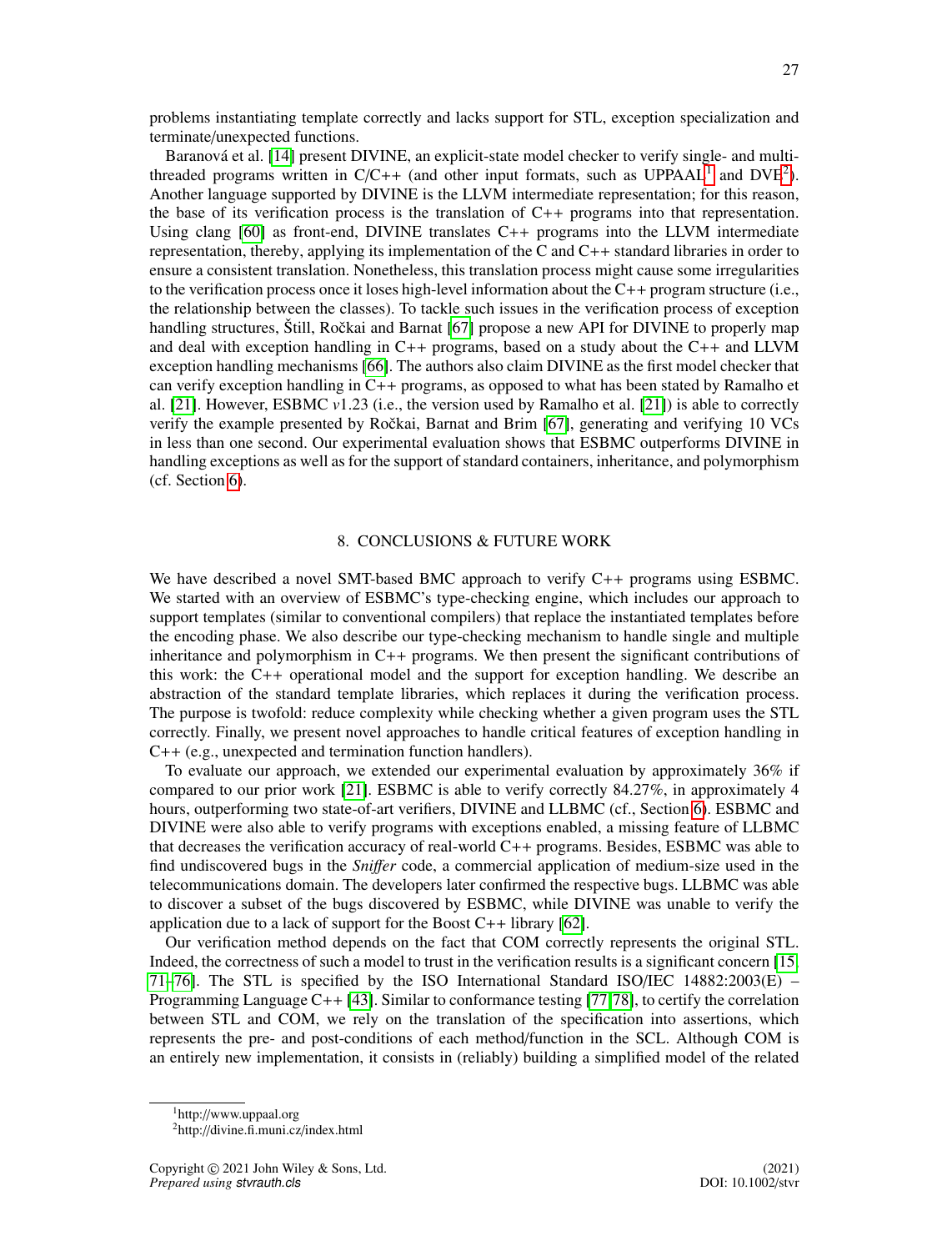STL, using the  $C/C++$  programming language through the ESBMC intrinsic functions (e.g., assert and assume) and the original specification, which thus tends to reduce the number of programming errors. Besides, Cordeiro *et al.* [\[17,](#page-28-2) [79,](#page-29-26) [80\]](#page-29-27) presented the soundness for such intrinsic functions already supported by ESBMC. Although proofs regarding the soundness of the entire operational model could be carried out, it represents a laborious task due to the (adopted) memory model [\[81\]](#page-29-28). Conformance testing concerning operational models would be a suitable approach [\[15,](#page-28-0) [78\]](#page-29-25) and represents a promising approach for future research.

For future work, we intend to extend ESBMC coverage in order to verify C++11 programs. The new standard is a huge improvement over the  $C++03$ , which includes the replacement of exception specialization by a new keyword noexcept, which works in the same fashion as an empty exception specialization. The standard also presents new sequential containers (array and forward list), new unordered associative containers (unordered set, unordered multiset, unordered map and unordered multimap), and new multithreaded libraries (e.g., thread) in which our COM does not yet support. Finally, we will develop a conformance testing procedure to ensure that our COM conservatively approximates the STL semantics.

Furthermore, we intend to improve the general verification of C++ programs, including improved support for templates. Although the current support of templates was sufficient to verify realworld C++ applications (*cf.*, Section [6\)](#page-19-0) it is still work-in-progress. For instance, the handling of SFINAE [\[43\]](#page-28-30) in ESBMC is limited, and limitations on the support of nested templates, as shown in the experiments, directly affect the verification process. This limitation is because template instantiation is notoriously hard, especially if we consider recent standards. Although our frontend can handle many real-world C++ programs, maintaining the C++ front-end in ESBMC is a herculean task. For that reason, we decided to rewrite our front-end using clang [\[60\]](#page-29-11) to generate the program AST. Importantly, we do not intend to use the LLVM intermediate representation but the AST generated by clang. In particular, if we use clang to generate the AST, then it solves several problems: *(i)* the AST generated by clang contains all the instantiated templates so we only need to convert the instantiated classes/functions and ignore the generic version; *(ii)* supporting new features will be as easy as adding a new AST conversion node from the clang representation to ESBMC representation; *(iii)* we do not need to maintain a full C++ front-end since ESBMC will contain all libraries from clang. Thus, we can focus on the main goal of ESBMC, the SMT encoding of C/C++ programs.

We already took the first step towards that direction and rewrote the C front-end [\[19\]](#page-28-26), and the C++ front-end is currently under development.

#### **REFERENCES**

- <span id="page-27-0"></span>1. Chong N, Cook B, Kallas K, Khazem K, Monteiro FR, Schwartz-Narbonne D, Tasiran S, Tautschnig M, Tuttle MR. Code-level model checking in the software development workflow. *42nd International Conference on Software Engineering (ICSE)*, 2020.
- <span id="page-27-1"></span>2. Szekeres L, Payer M, Wei T, Song D. SoK: Eternal war in memory. *IEEE Symposium on Security and Privacy*, 2013; 48–62.
- <span id="page-27-2"></span>3. Miller M. Trends, challenges, and strategic shifts in the software vulnerability mitigation landscape. *Technical Report*, Microsoft Security Response Center 2019.
- <span id="page-27-3"></span>4. Hathhorn C, Rosu G. Dealing with C's original sin. *IEEE Software* 2019; 36:24–28.
- <span id="page-27-4"></span>5. Clarke EM, Henzinger TA, Veith H. *Handbook Of Model Checking*, chap. Introduction To Model Checking. Springer International Publishing, 2018; 1–26.
- <span id="page-27-5"></span>6. Cook B, Khazem K, Kroening D, Tasiran S, Tautschnig M, Tuttle MR. Model checking boot code from AWS data centers. *Computer Aided Verification*, 2018; 467–486.
- 7. Distefano D, Fahndrich M, Logozzo F, O'Hearn PW. Scaling static analyses at Facebook. *Communications of ACM* 2019; 62:62–70.
- <span id="page-27-6"></span>8. Sadowski C, Aftandilian E, Eagle A, Miller-Cushon L, Jaspan C. Lessons from building static analysis tools at Google. *Communications of ACM* 2018; 61:58–66.
- <span id="page-27-7"></span>9. Beyer D. Automatic verification of C and java programs: SV-COMP 2019. *Tools And Algorithms For The Construction And Analysis Of Systems*, *LNCS*, vol. 11429, 2019; 133–155.
- <span id="page-27-8"></span>10. Merz F, Falke S, Sinz C. LLBMC: Bounded model checking of C and C++ programs using a compiler IR. *Verified Software: Theories, Tools, And Experiments*, *LNCS*, vol. 7152, 2012; 146–161.
- 11. Yang J, Balakrishnan G, Maeda N, Ivančić F, Gupta A, Sinha N, Sankaranarayanan S, Sharma N. Object model construction for inheritance in C++ and its applications to program analysis. *Compiler Construction*, *LNCS*, vol. 7210, 2012; 144–164.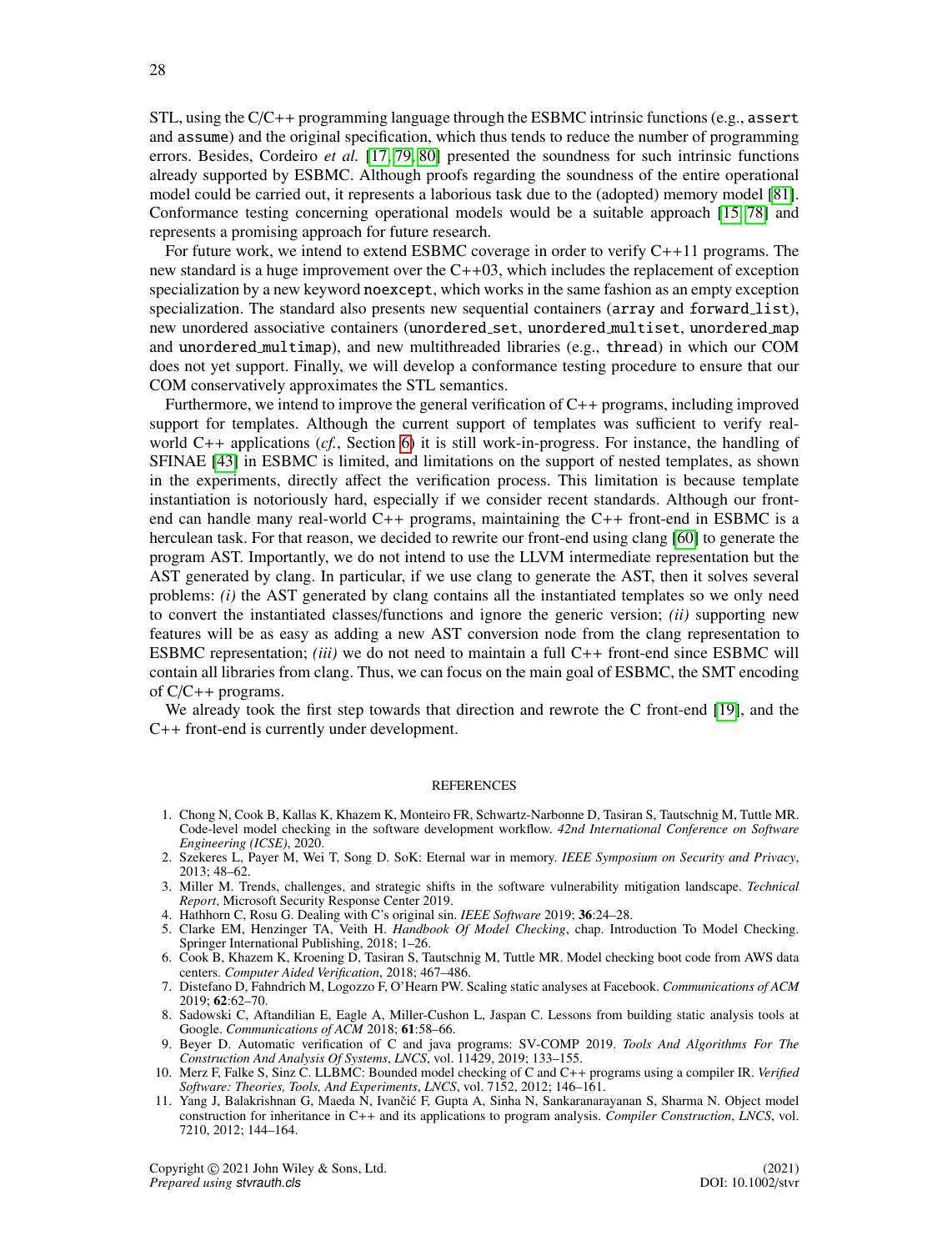- <span id="page-28-4"></span>12. Blanc N, Groce A, Kroening D. Verifying C++ with STL containers via predicate abstraction. *Automated Software Engineering*, 2007; 521–524.
- <span id="page-28-5"></span>13. Prabhu P, Maeda N, Balakrishnan G. Interprocedural exception analysis for C++. *European Conference on Object-Oriented Programming*, *LNCS*, vol. 6813, 2011; 583–608.
- <span id="page-28-6"></span>14. Baranová Z, Barnat J, Kejstová K, Kučera T, Lauko H, Mrázek J, Ročkai P, Štill V. Model checking of C and C++ with DIVINE 4. *Automated Technology For Verification And Analysis*, *LNCS*, vol. 10482, 2017; 201–207.
- <span id="page-28-0"></span>15. Monteiro FR, Garcia MAP, Cordeiro LC, de Lima Filho EB. Bounded model checking of C++ programs based on the qt cross-platform framework. *Software Testing, Verification and Reliability* 2017; 27(3):24.
- <span id="page-28-1"></span>16. Biere A, Heule M, van Maaren H, Walsh T. *Handbook of Satisfiability: Volume 185 Frontiers in Artificial Intelligence and Applications*, vol. 185. 1st edn., IOS Press, 2009.
- <span id="page-28-2"></span>17. Cordeiro LC, Fischer B, Marques-Silva J. SMT-based bounded model checking for embedded ANSI-C software. *IEEE Transactions on Software Engineering* 2012; 38(4):957–974.
- 18. Morse J, Cordeiro LC, Nicole DA, Fischer B. Applying symbolic bounded model checking to the 2012 RERS greybox challenge. *Int. J. Softw. Tools Technol. Transf.* 2014; 16(5):519–529.
- <span id="page-28-26"></span>19. Gadelha MR, Monteiro FR, Morse J, Cordeiro LC, Fischer B, Nicole DA. ESBMC 5.0: An industrial-strength C model checker. *Automated Software Engineering*, 2018; 888–891.
- <span id="page-28-3"></span>20. Gadelha MR, Monteiro F, Cordeiro L, Nicole D. ESBMC v6.0: Verifying C programs using *k*-induction and invariant inference. *Tools And Algorithms For The Construction And Analysis Of Systems*, *LNCS*, vol. 11429, 2019; 209–213.
- <span id="page-28-7"></span>21. Ramalho M, Freitas M, Sousa F, Marques H, Cordeiro LC, Fischer B. SMT-based bounded model checking of C++ programs. *Engineering of Computer Based System*, 2013; 147–156.
- <span id="page-28-8"></span>22. Clarke E, Kroening D, Lerda F. A tool for checking ANSI-C programs. *Tools And Algorithms For The Construction And Analysis Of Systems*, *LNCS*, vol. 2988, 2004; 168–176.
- <span id="page-28-9"></span>23. Niemetz A, Preiner M, Biere A. Boolector 2.0 system description. *Journal on Satisfiability, Boolean Modeling and Computation* 2014; 9:53–58.
- <span id="page-28-10"></span>24. De Moura L, Bjørner N. Z3: An efficient SMT solver. *Tools And Algorithms For The Construction And Analysis Of Systems*, *LNCS*, vol. 4963, 2008; 337–340.
- <span id="page-28-11"></span>25. Dutertre B. Yices 2.2. *Computer-Aided Verification*, *LNCS*, vol. 8559, 2014; 737–744.
- <span id="page-28-12"></span>26. Cimatti A, Griggio A, Schaafsma B, Sebastiani R. The mathSAT5 SMT solver. *Tools And Algorithms For The Construction And Analysis Of Systems*, *LNCS*, vol. 7795, 2013; 93–107.
- <span id="page-28-13"></span>27. Barrett C, Conway C, Deters M, Hadarean L, Jovanović D, King T, Reynolds A, Tinelli C. CVC4. Computer-Aided *Verification*, *LNCS*, vol. 6806, 2011; 171–177.
- <span id="page-28-14"></span>28. Beyer D. Advances in automatic software verification: SV-COMP 2020. *Tools and Algorithms for the Construction and Analysis of Systems*, *LNCS*, vol. 12079, 2020; 347–367.
- <span id="page-28-15"></span>29. Beyer D. Second competition on software testing: Test-comp 2020. *Fundamental Approaches to Software Engineering*, *LNCS*, vol. 12076, 2020; 505–519.
- <span id="page-28-16"></span>30. Abreu RB, Gadelha MR, Cordeiro LC, Filho EBdL, da Silva Jr WS. Bounded model checking for fixed-point digital filters. *Journal of the Brazilian Computer Society* 2016; 22(1):1:1–1:20.
- <span id="page-28-17"></span>31. de Bessa IV, Ismail HI, Cordeiro LC, Filho JEC. Verification of delta form realization in fixed-point digital controllers using bounded model checking. *2014 Brazilian Symposium on Computing Systems Engineering, SBESC 2014, Manaus, Amazonas, Brazil, November 3-7, 2014*, IEEE Computer Society, 2014; 49–54.
- <span id="page-28-18"></span>32. Chaves LC, Bessa I, Ismail H, dos Santos Frutuoso AB, Cordeiro LC, de Lima Filho EB. DSVerifier-aided verification applied to attitude control software in unmanned aerial vehicles. *IEEE Transactions on Reliability* 2018; 67(4):1420–1441.
- <span id="page-28-19"></span>33. Muchnick SS. *Advanced Compiler Design And Implementation*. 1st edn., Morgan Kaufmann Publishers Inc., 1997.
- <span id="page-28-20"></span>34. Kroening D, Ouaknine J, Strichman O, Wahl T, Worrell J. Linear completeness thresholds for bounded model checking. *Computer-Aided Verification*, *LNCS*, vol. 6806, 2011; 557–572.
- <span id="page-28-21"></span>35. Bradley AR, Manna Z. *The Calculus Of Computation: Decision Procedures With Applications To Verification*. 1st edn., Springer-Verlag New York, Inc., 2007.
- <span id="page-28-22"></span>36. McCarthy J. *Program Verification: Fundamental Issues In Computer Science*, chap. Towards a Mathematical Science of Computation. Springer Netherlands, 1993; 35–56.
- <span id="page-28-23"></span>37. Preiner M, Niemetz A, Biere A. Better lemmas with lambda extraction. *Proceedings of the 15th Conference on Formal Methods in Computer-Aided Design*, FMCAD'15, 2015; 128–135.
- <span id="page-28-24"></span>38. Brummayer R, Biere A. Boolector: An efficient SMT solver for bit-vectors and arrays. *Tools And Algorithms For The Construction And Analysis Of Systems*, *LNCS*, vol. 5505, 2009; 174–177.
- <span id="page-28-25"></span>39. GCC, the GNU compiler collection. <https://gcc.gnu.org/> 2015. [Online; accessed August-2019].
- <span id="page-28-27"></span>40. Cytron R, Ferrante J, Rosen BK, Wegman MN, Zadeck FK. An efficient method of computing static single assignment form. *Symposium On Principles Of Programming Languages*, 1989; 25–35.
- <span id="page-28-28"></span>41. Stroustrup B. *The C*++ *Programming Language*. 3rd edn., Addison-Wesley Longman Publishing Co., Inc., 2000.
- <span id="page-28-29"></span>42. Cordeiro LC, Fischer B, Marques-Silva J. Continuous verification of large embedded software using SMT-based bounded model checking. *Engineering of Computer Based System*, 2010; 160–169.
- <span id="page-28-30"></span>43. ISO. *C*++ *Standard* 2003. ISO/IEC 14882:2003.
- <span id="page-28-31"></span>44. Siek J, Taha W. A semantic analysis of C++ templates. *European Conference On Object-Oriented Programming*, *LNCS*, vol. 4067, 2006; 304–327.
- <span id="page-28-32"></span>45. Deitel HM, Deitel PJ. *Java How To Program*. 6th edn., Prentice-Hall, Inc., 2004.
- <span id="page-28-33"></span>46. Deitel HM, Deitel PJ. *C*++ *How To Program*. 6th edn., Prentice Hall Press, 2007.
- <span id="page-28-34"></span>47. Pasareanu CS, Visser W. Verification of java programs using symbolic execution and invariant generation. *Model Checking of Software*, *LNCS*, vol. 2989, 2004; 164–181.
- <span id="page-28-35"></span>48. Anand S, Păsăreanu CS, Visser W. JPF-SE: A symbolic execution extension to java pathfinder. Tools And *Algorithms For The Construction And Analysis Of Systems*, *LNCS*, vol. 4424, 2007; 134–138.